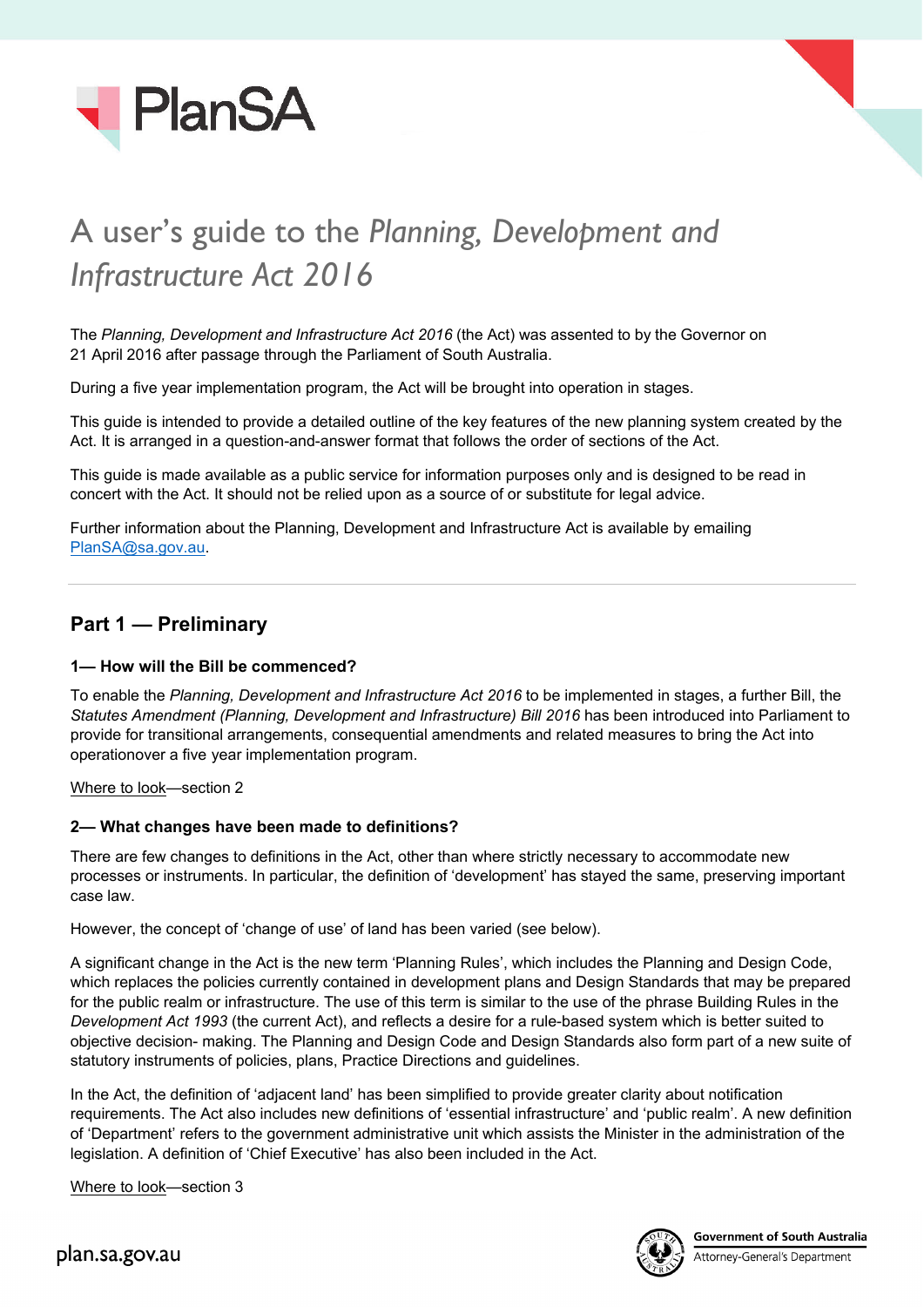# **3— How has the 'change of use' test changed?**

The concept of change of land use has a long history in the planning system. However, current practice tends to capture many minor issues that should not require assessment.

The Act includes a number of changes that will help to address this. Most significantly, a new concept of a 'use class', to be specified in the Planning and Design Code (see below), will mean that many minor matters will no longer trigger the need for assessment.

In addition, an increase in the intensity of an existing use must be 'material' to trigger the need for an approval. The question of whether such an increase is 'material' is to be guided by principles to be set out in the Planning and Design Code. Revival of existing uses will also be tightened and will only be permitted within a 12 month period after discontinuance (down from two years) or, in some cases a longer period not exceeding five years as allowed by the Planning and Design Code.

Trifling or insignificant changes will continue to be excluded from change of use principles in accordance with the current Act.

Where to look—section 4

# **4— What is a 'planning region'?**

The Act provides for the state to be divided into 'planning regions' by the Governor. One of the regions must be designated as 'Greater Adelaide' (replacing the definition of 'Metropolitan Adelaide' in the current Development Act).

The main purpose of a planning region is to define the area for Regional Plans over which collaborative arrangements may be established for planning and other relevant service delivery or program areas. The establishment of planning regions is also important for a number of other subsequent parts of the legislation.

In setting the limits of each planning region, consideration must be given to relevant environmental factors, the needs of communities, and other administrative boundaries. It is expected that the planning regions will be based upon the existing South Australian Government Regions, although adjustments to align with other service delivery boundaries will be considered.

The Governor, acting on the recommendation of the Minister, will be able to establish regions by proclamation where appropriate. The establishment of regions will be subject to Parliamentary scrutiny and a proclamation will not come into effect unless approved by a resolution of both Houses of Parliament.

The Premier, where appropriate, will have the power to direct agencies under the *Public Sector Act 2009* to align their activities with the planning regions. Provision also exists for the Minister to establish subregions.

Where to look—sections 5 and 6, and Schedule 6, Part 8

# **5— What is the 'environment and food production area' in Greater Adelaide?**

Within the Greater Adelaide region, the Minister is to establish one or more Environment and Food Production Areas (EFPAs) in order to:

- protect rural, landscape and environmental areas which generate over \$19 billion in revenue from urban encroachment;
- encourage consolidation within the existing urban footprint and renewal of existing urban areas; and
- ensure that any expansion of the urban footprint is made transparently and based on agreed evidence.

Once established, the boundaries of an EFPA may not be changed without the approval of Parliament following consideration of a report of an independent inquiry by the State Planning Commission.

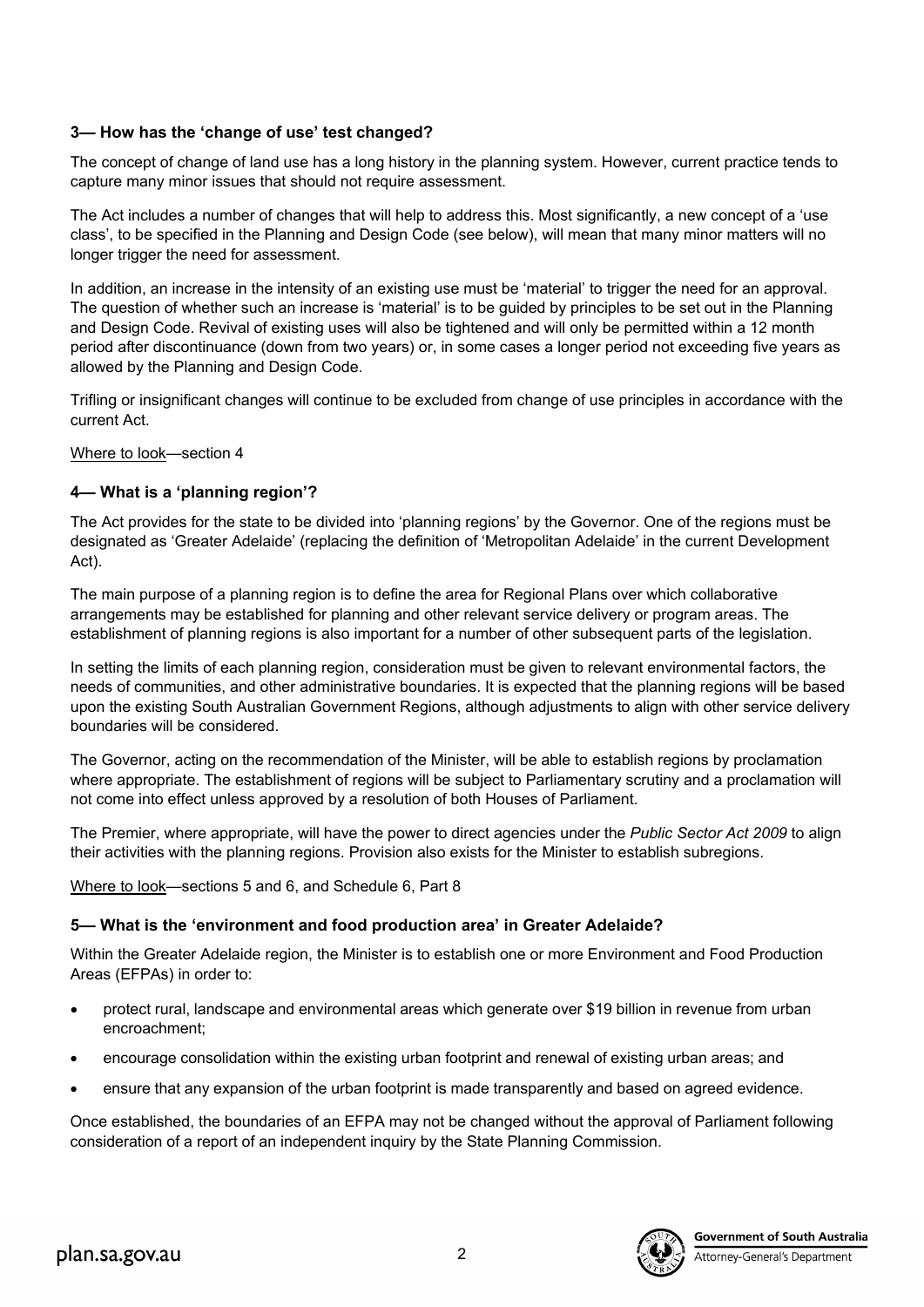Within an EFPA, land division for residential purposes is not permitted. Division for other than residential purposes will only be possible with the concurrence of the Commission or Council, depending which is the relevant authority.

The establishment of an EFPA does not affect the operation of the Act or any other legislation other than to prevent division of land for the purpose of residential development in the area. Other uses compatible with zoning (such as small-scale quarries, agricultural production, mining operations or tourism-related activities) will continue to be permissible.

Land within an EFPA, defined as a Rural Living Zone by a Development Plan, may still be subdivided in accordance with the relevant policies or conditions relating to the minimum size of allotments or the division of land in force on 1 December 2015 for a period of two years from the date section 7 comes into operation.

Where to look— Environment and Food Production Areas: section 7; Rural Living areas: schedule 7

# **6— What is a 'special legislative scheme'?**

The Act provides for certain laws to be directly linked to the planning system. These are called 'special legislative schemes'. Once declared as a special legislative scheme, a State Planning Policy must be developed in relation to the scheme, and certain processes must be followed when undertaking key planning processes (e.g. amending planning instruments). This will provide a clearer and more versatile way of linking with other laws that seek to influence planning outcomes.

Based on the existing Act, the following are declared to be special legislative schemes:

- *Adelaide Dolphin Sanctuary Act 2005*
- *Arkaroola Protection Act 2012*
- *Character Preservation (Barossa Valley) Act 2012*
- *Character Preservation (McLaren Vale) Act 2012*
- *Marine Parks Act 2007*
- *River Murray Act 2003.*

However, any other Act, or a part of another Act, may be declared by that Act or by regulation to be a special legislative scheme for the purposes of the planning system.

Where to look—section 11

### **7— How much change has been made under this part?**

Many definitions have not changed, as outlined above. Provisions relating to the application of the Act (including to the Crown) have been migrated from the current *Development Act 1993*.

# **Part 2 – Objects, planning principles and general responsibilities**

# **8— What are the objects and 'principles of good planning'?**

The Act sets out new statutory objects and 'principles of good planning' that support them.

The primary objects of the Act are to 'support and enhance the State's liveability and prosperity in ways that are ecologically sustainable, meet the needs and expectations and reflect the diversity of the State's communities by creating an effective, efficient and enabling planning system' that:

- facilitates development and the integrated delivery of infrastructure and the public realm; and
- encourages community participation in setting planning policies and strategies.

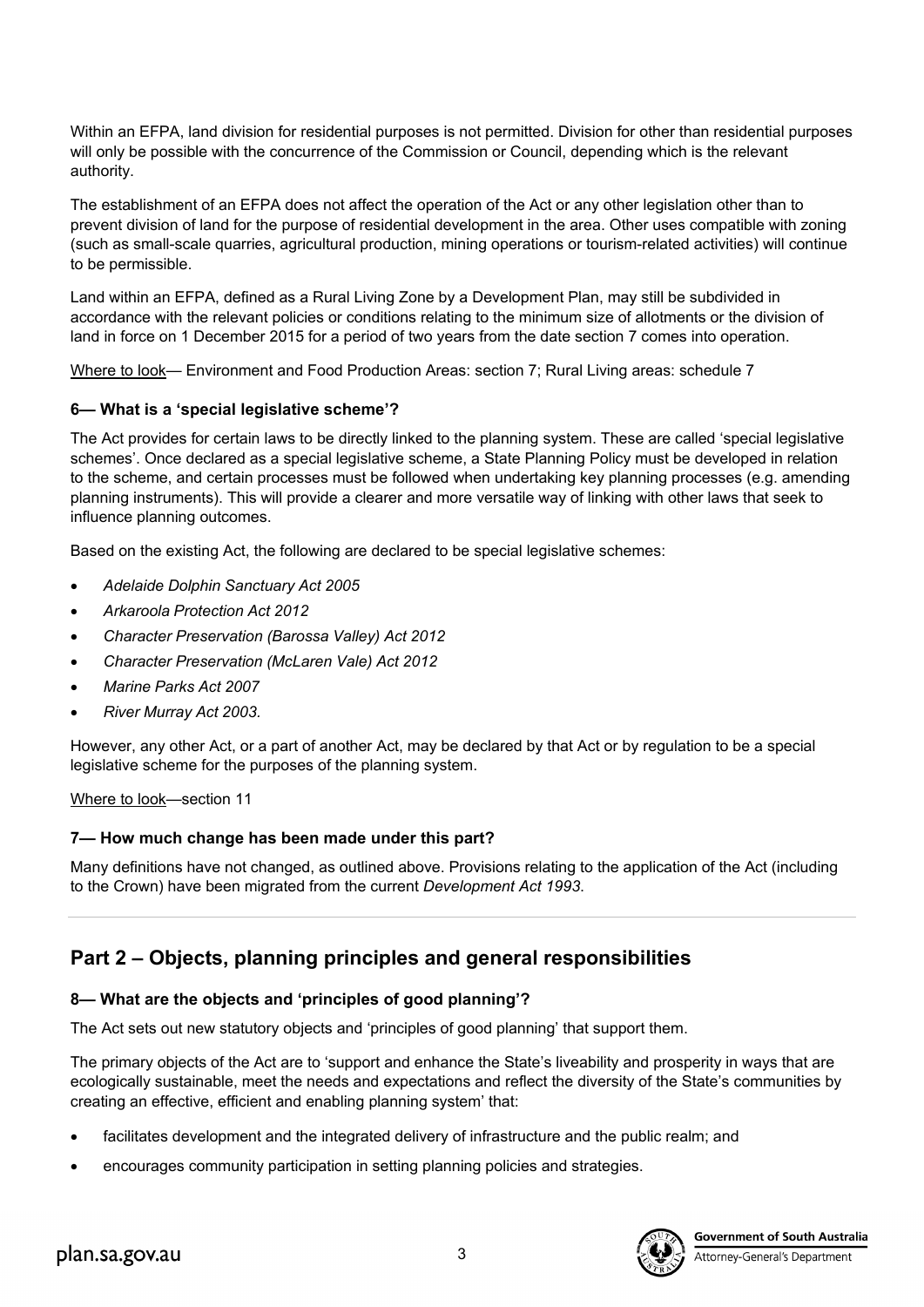The planning system is also intended to:

- designed to be simple, easily understood and provide consistency in interpretation and application
- enable people to digitally access planning information, and to undertake processes and transactions
- promote certainty for those proposing to undertake development while simultaneously providing scope for innovation
- promote high standards for the built environment by emphasising design quality in policies, processes and practices, and providing for policies and principles that support or promote universal design for the benefit of people with differing needs and capabilities
- promote safe and efficient construction through cost effective technical requirements that form part of a national scheme of construction rules and product accreditation
- provide financial mechanisms, incentives and value capture schemes that support development and that can be used to capitalise on investment opportunities
- promote cooperation, collaboration and policy integration between and among State Government agencies and local government bodies.

These primary objects are supported by a further set of sub-goals and, in more detail again, the 'principles of good planning'. All persons undertaking functions or exercising powers under the legislation are required to seek to further the objects having regard to these principles.

The 'principles of good planning' serve as a mission statement for the planning system, describing how good planning should be applied across the state. Organised thematically, the principles direct planning authorities to seek to:

- have a long-term focus and be able to respond to emerging challenges
- foster urban renewal
- aspire to high quality design which is inclusive and accessible to people with differing needs and capabilities
- promote activation and support liveability
- attain sustainability
- facilitate investment
- promote integrated delivery.

Combined, the objects and principles provide an important value-based framework for the operation of the planningsystem and interpretive aid for courts in applying provisions of the legislation.

Where to look—sections 12–14

# **9— Why does the Act contain a 'general duty'?**

The Act includes a 'general duty' that applies to all persons undertaking functions or exercising powers under the legislation, or interacting with the planning system. In addition, there is a specific obligation on Councils and government agencies to coordinate their activities in alignment with the goals of the planning system.

Combined with the objects and principles of good planning (see above), these are intended to set the 'tone' for the system and promote a culture that is facilitative, proactive and professional—and which recognises shared responsibilities for achieving good planning outcomes.

These duties are not intended to be enforced before a court of law, but may be given weight through, Codes of conduct, service benchmarks and or other applicable requirements such as professional standards.

Where to look—sections 15 and 16



Attorney-General's Department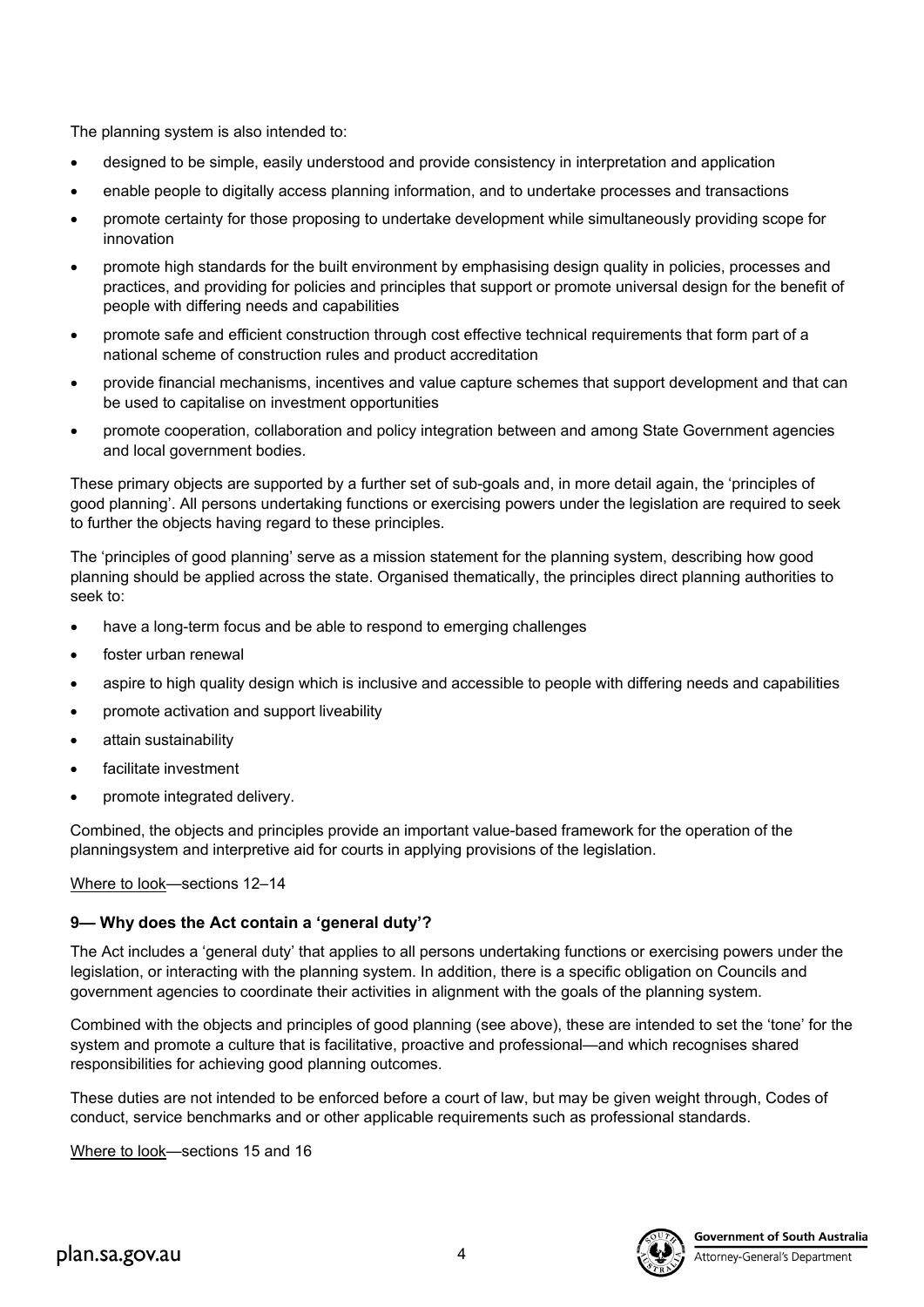# **10— How much change has been made under this part?**

Most of this part is new. Some parts of the objects draw upon the objects in the current Act.

# **Part 3—Administration**

### **11— How will the State Planning Commission work with Councils?**

The Act creates a new State Planning Commission reporting to the Minister with responsibilities including provision of independent policy advice to government, guidance to Councils and professionals and coordination of planning with infrastructure delivery. The Commission will also serve as an assessment authority for prescribed classes of development applications.

The Commission will consist of between four and six members appointed by the Governor on the recommendation of the Minister. From time to time, the Commission may co-opt additional specialist members to assist its deliberations. In nominating persons for appointment to the Commission, the Minister must, as far as practicable, seek to include persons with expertise from a range of disciplines including:

- economics, commerce or finance
- planning, urban design or architecture
- development or building construction
- the provision or management of infrastructure or transport systems
- social or environmental policy or science
- local government, public administration or law.

Before making an appointment of a person with skills and experience relating to local government the Minister is required to consult the Local Government Association.

In addition to providing the Minister with an independent source of advice, the Commission is expected to appoint a sub-committee as an Assessment Panel for the purpose of assessing development applications. The Commission will also work with the Department to provide guidance and coordination across the system, including interaction with Councils and the professions.

Reflecting this, a public sector employee, other than the Chief Executive of the Department responsible for planning, will be an ex officio member of the Commission. This will provide an important link with transport and infrastructure systems and other matters cognate with planning. Secretariat support for the Commission will be provided by public sector employees.

Where to look—sections 17 to 32

# **12— What are 'Planning Agreements' and what will 'Joint Planning Boards' do?**

The Act provides for groups of Councils to enter into 'Planning Agreements' with the Minister.

A Planning Agreement is a long-term arrangement that allows for planning functions to be delegated to regional groupings of Councils, subject to agreed performance measures and targets. Where relevant, other entities may be party to an agreement. A Council with any part of its area that is to be included in a Planning Agreement must be invited to be a party to the agreement.

Each Planning Agreement is to be delivered by establishing a 'Joint Planning Board' (with between three and seven members) to perform agreed functions (for example, Regional Planning or assessment). The process of establishing a board has been flexibly designed to allow for parties to determine the arrangements that suit them best.

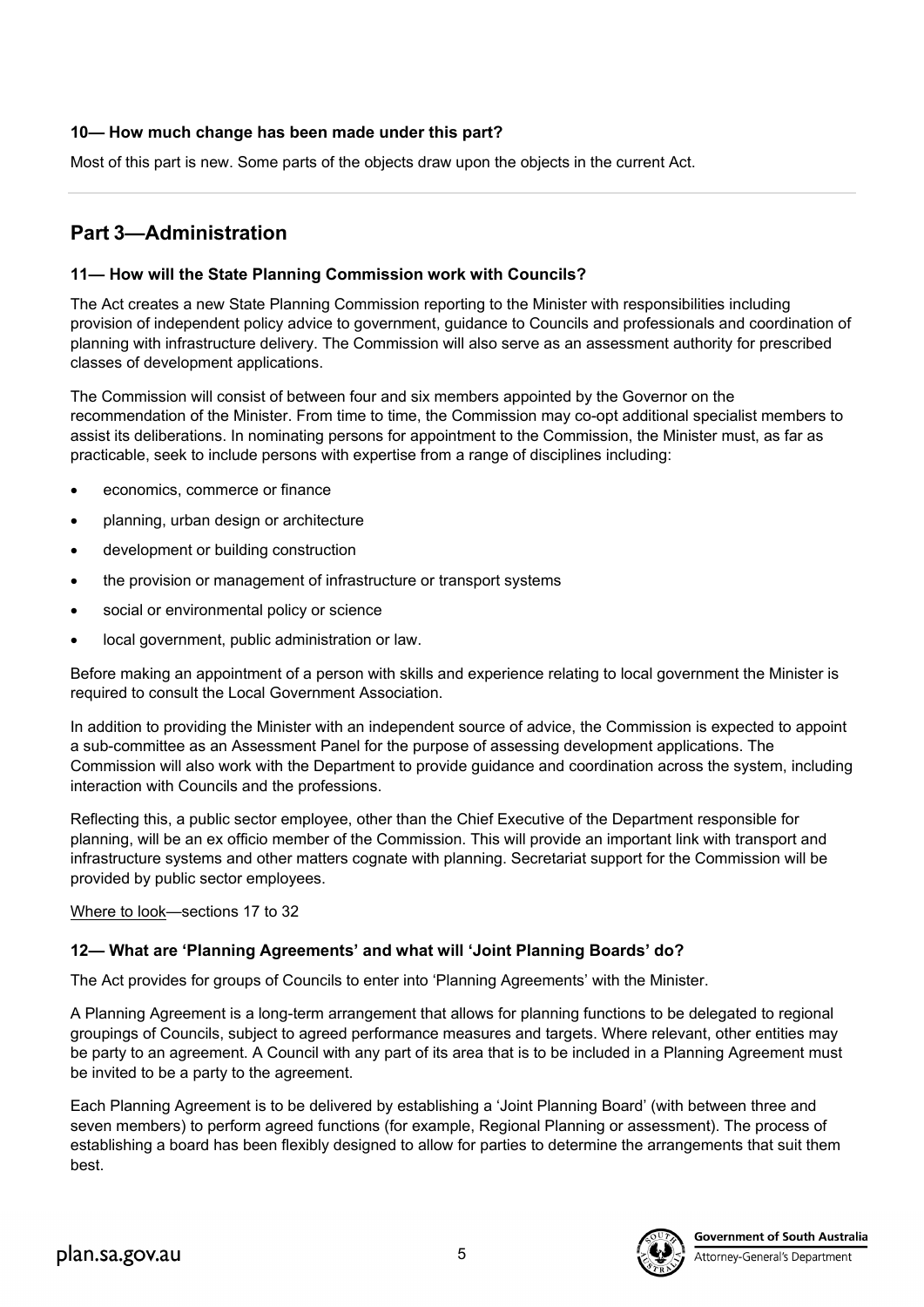In addition to allowing for planning powers to be delegated to Joint Planning Boards, Planning Agreements may also include others matters that may be agreed by other Ministers (for example, regional development or natural resource management).

Where to look—sections 35 and 36

### **13— What are 'Practice Directions' and 'Practice Guidelines'?**

The planning system is complex and often involves balanced judgments being made by professionals. To support professionals, the Act includes the ability for the Planning Commission to issue Practice Directions and guidelines.

A 'Practice Direction' may specify procedural requirements generally or in connection with any matter under the legislation. Often these will relate to issues that are currently dealt with by regulation under the current Development Act. Throughout the Planning, Development and Infrastructure Act there are many specific instances where the Commission is given the ability to issue a Practice Direction in relation to a particular topic or issue.

'Practice Guidelines' can provide guidance on the interpretation of the Planning Rules or the Building Rules. This will be particularly helpful where there may be ambiguity or differing interpretations. Assessment authorities will be taken to be acting consistently with the Planning Rules or the Building Rules if they act in accordance with a Practice Guideline.

### Where to look—sections 42 and 43

### **14— How much change has been made under this part?**

Most of the features of this part are new. The State Planning Commission and its sub-committee formed as an assessment body will replace the Development Policy Advisory Committee and the Development Assessment Commission and some of the provisions that relate to it are modelled on existing provisions applying to those bodies inthe current Development Act.

# **Part 4—Community engagement and information sharing**

# **15— What is the 'Community Engagement Charter'?**

The Act provides for a new approach to engaging communities by providing reasonable, timely, meaningful and ongoing opportunities to gain access to information about proposals to introduce or change planning policies, participate in relevant planning processes and developing key planning documents.

A new 'Community Engagement Charter' will set out performance-based requirements for engaging community members on proposed changes to planning policies and rules. This will replace the prescriptive statutory requirements in the current Act with a more flexible approach that allows engagement to be tailored to suit the needs of each proposal and community.

The Charter will be based on principles designed to foster and encourage constructive debate, weight engagement towards early stages of policy-setting, and promote use of plain language and easy-to-access formats.

Relevant entities proposing changes to planning documents will be required to comply with the Charter, including where appropriate consulting with an affected Council or the Local Government Association. The State Planning Commission will have the authority to give directions to entities, or step in, if it considers the entity has failed to meet the standards set in the Charter.

The Commission will be responsible for establishing and maintaining the Charter. The Charter, and subsequent amendments will be subject to the scrutiny of Parliament and potential disallowance.

Where to look—sections 44 to 47



**Government of South Australia** 

Attorney-General's Department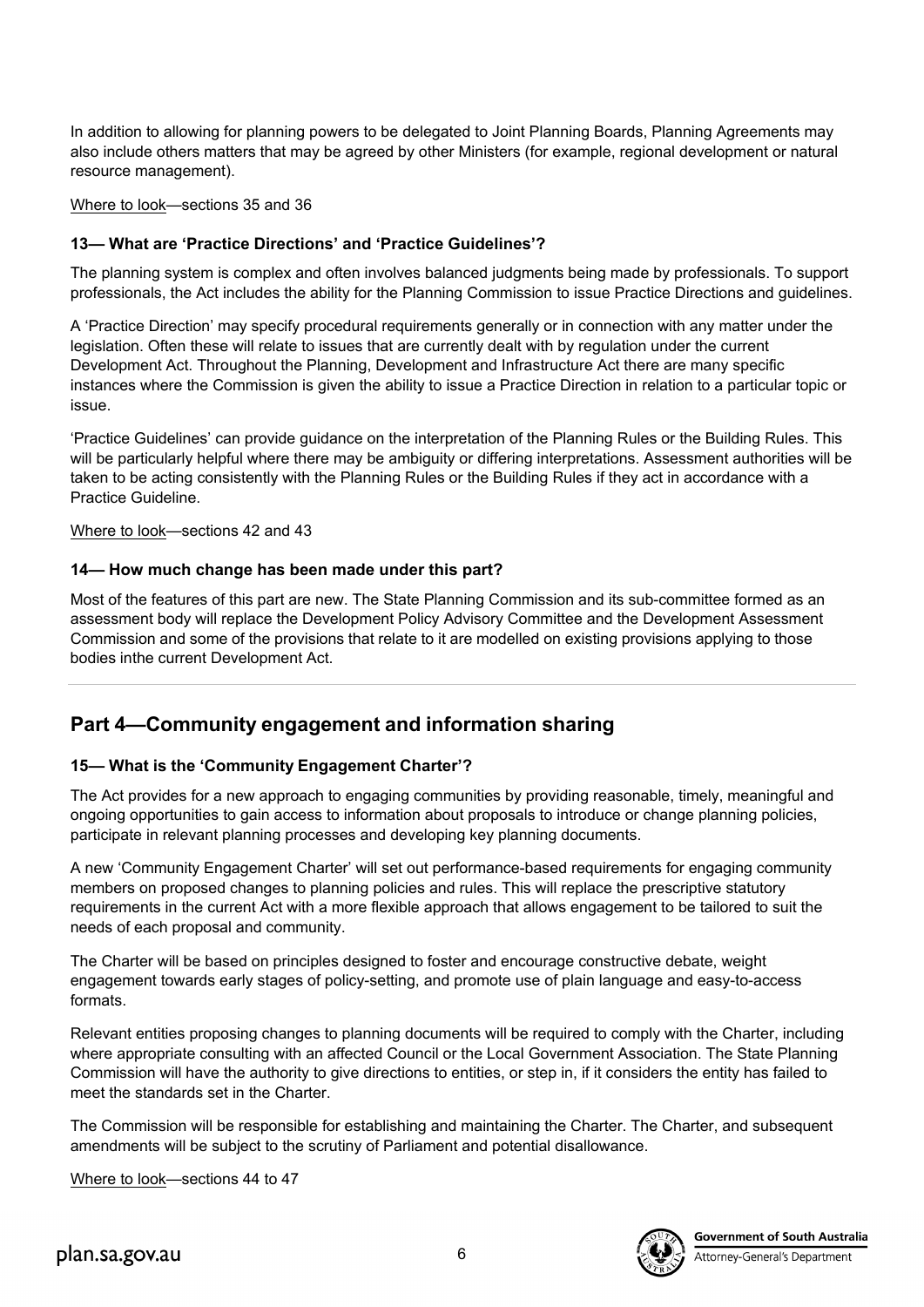# **16— How will online planning services work?**

A major element of the new planning system will be the delivery of planning and assessment information and services through a new online platform. To achieve this, the Act requires the Chief Executive of the planning Department to:

- establish a central planning website—known as the 'SA Planning Portal'
- maintain a 'planning database' which contains zoning and other planning information
- provide for the website to include search facilities in the form of an online atlas that can be used to access information held on the planning database.

Information entered in the website and database must comply with technical standards set by the State Planning Commission. These will cover a range of issues, including ensuring the website meets accessibility requirements. Only parties authorised by the Chief Executive of the Department will be able to amend the database.

Members of the public will be able to lawfully rely on information published on the portal, including any version of an instrument and any report generated by the search facility. This will enable users to produce site specific or area wide maps, including Council zoning maps.

Existing protections for confidential information have been migrated from the current legislation and enhanced to include matters which are commercially valuable or sensitive. The new system will also enable copyright issues to be better addressed (see below). The system will be based upon a fair cost recovery model enabled by head powers in the Act. The Chief Executive is required to take reasonable steps to liaise with the Local Government Association before setting or varying of any contribution to be paid by a Council.

Where to look—sections 48 to 56

### **17— How much change has been made under this part?**

This part is new, with some features relating to record keeping and freedom of information migrated from the current system.

# **Part 5—Statutory instruments**

### **18— What are 'statutory instruments' and how do they relate to each other?**

All of the key planning documents are grouped in Part 5 of the Act under the heading 'statutory instruments'. Instruments are divided into planning instruments and building-related instruments.

Planning instruments include:

- **State Planning Policies**
- **Regional Plans**
- the Planning and Design Code

Design Standards. Building instruments include:

- the Building Code
- Ministerial building standards.

Principles applying to the content of instruments include avoidance of duplication, use of proportionate regulatory approaches and adopts a performance-based approach that applies excellence in design practice.

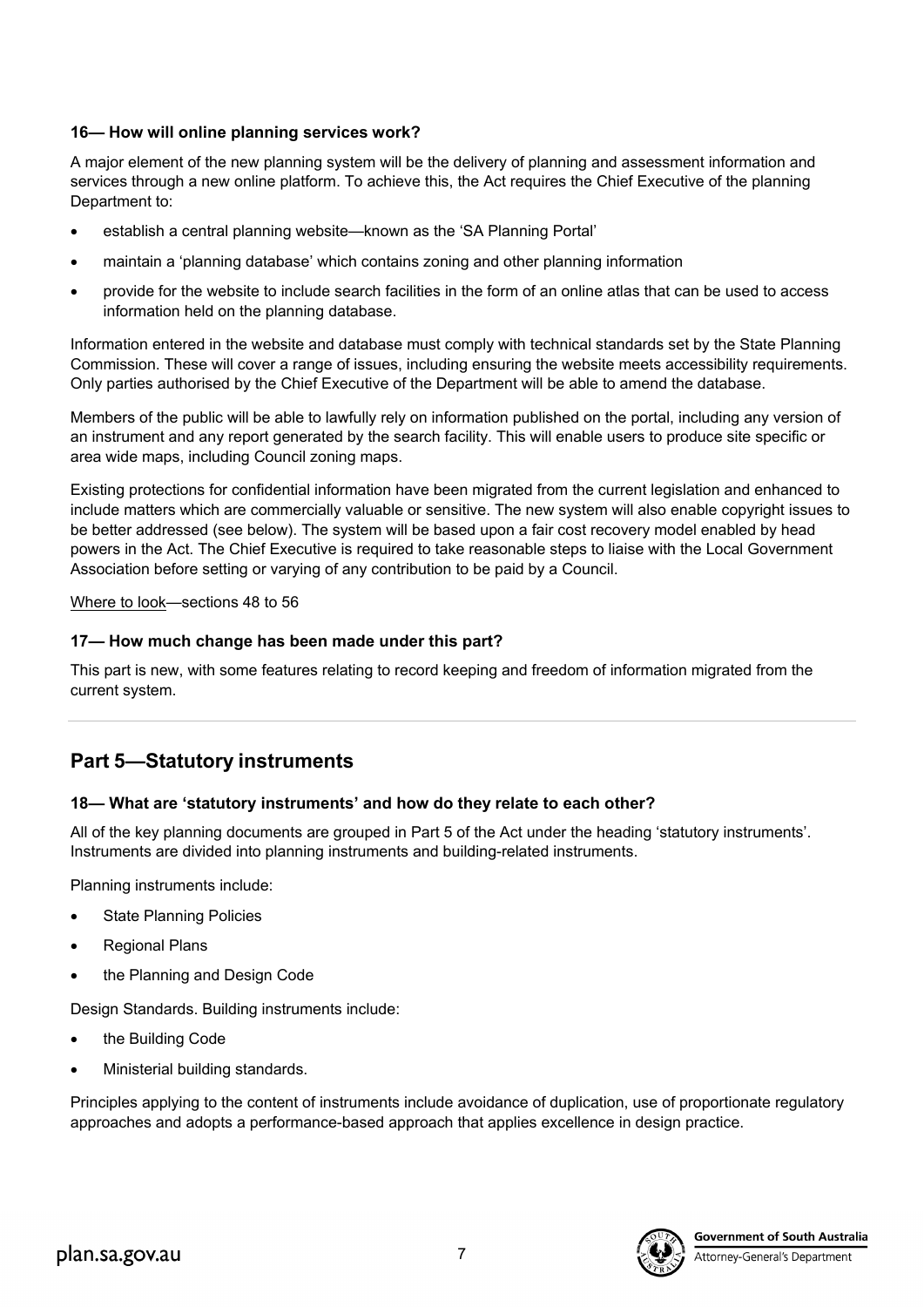The legislation also expressly provides that in general, any conflict between the Planning Rules and the Building Rules should be resolved in favour of the Building Rules. Exceptions exist for State and local heritage places and matters excluded by regulation. This means that matters best addressed through building controls will not be allowed to be replicated in the Planning Rules.

Where to look—Part 5 generally and section 57

# **19— What are 'State Planning Policies'?**

The Act provides for the Commission to prepare 'State Planning Policies' which set out the government's overarching goals or requirements for the planning system.

State Planning Policies are to be taken into account when preparing other statutory instruments such as Regional Plans and Design Standards. They are not to be taken into account for the purposes of any assessment decision or application.

In the case of proposals which require impact assessment, an environmental impact statement is required to evaluate the extent to which expected effects of a proposed development would be consistent with relevant State Planning Policies, and to provide any necessary commitments regarding avoidance, mitigation or management of any potentially adverse effects on any matter that may be directly relevant to a special legislative scheme. In effect, the State Planning Policies have a similar role to the non-spatial aspects of the Planning Strategy under the current Act.

The Act mandates there must specific State Planning Policies that provides for design quality (including universal design and best practice in access and inclusion), the integration of land use, transport and infrastructure, adaptive re- use of buildings and places, climate change and any special legislative scheme recognised by the legislation. The Commission also has the power to make State Planning Policies on any matters it thinks fit.

Where to look—sections 58 to 63

# **20— What is a 'Regional Plan'?**

The Commission of its own volition, or in partnership with a Joint Planning Board, must prepare a Regional Plan for each planning region (see above). A Regional Plan must be consistent with relevant State Planning Policies and include:

- a long-term vision (over a 15 to 30 year period) for the region or area, including provisions about the integration of land use, transport infrastructure and the public realm
- maps and plans that relate to the long-term vision
- contextual information about the region or area, including forward projections and statistical data and analysis as determined by the Commission or required by a Practice Direction
- recommendations about zoning and a framework for development or management of infrastructure and the public realm.

Regional Plans may be divided into parts relating to subregions, and may include structure plans, master plans, concept plans or other similar documents. Regional Plans prepared by a Joint Planning Board must comply with any Practice Direction issued by the Commission.

In effect, Regional Plans will have a similar role to the spatial volumes of the Planning Strategy that apply for each region under the current Act, with the new option of linking directly through to zoning changes. As with State Planning Policies, they are not to be taken into account for the purpose of any assessment decision or application, but an environmental impact statement will also be required to evaluate consistency with the relevant Regional Plan.

Where to look—section 64.

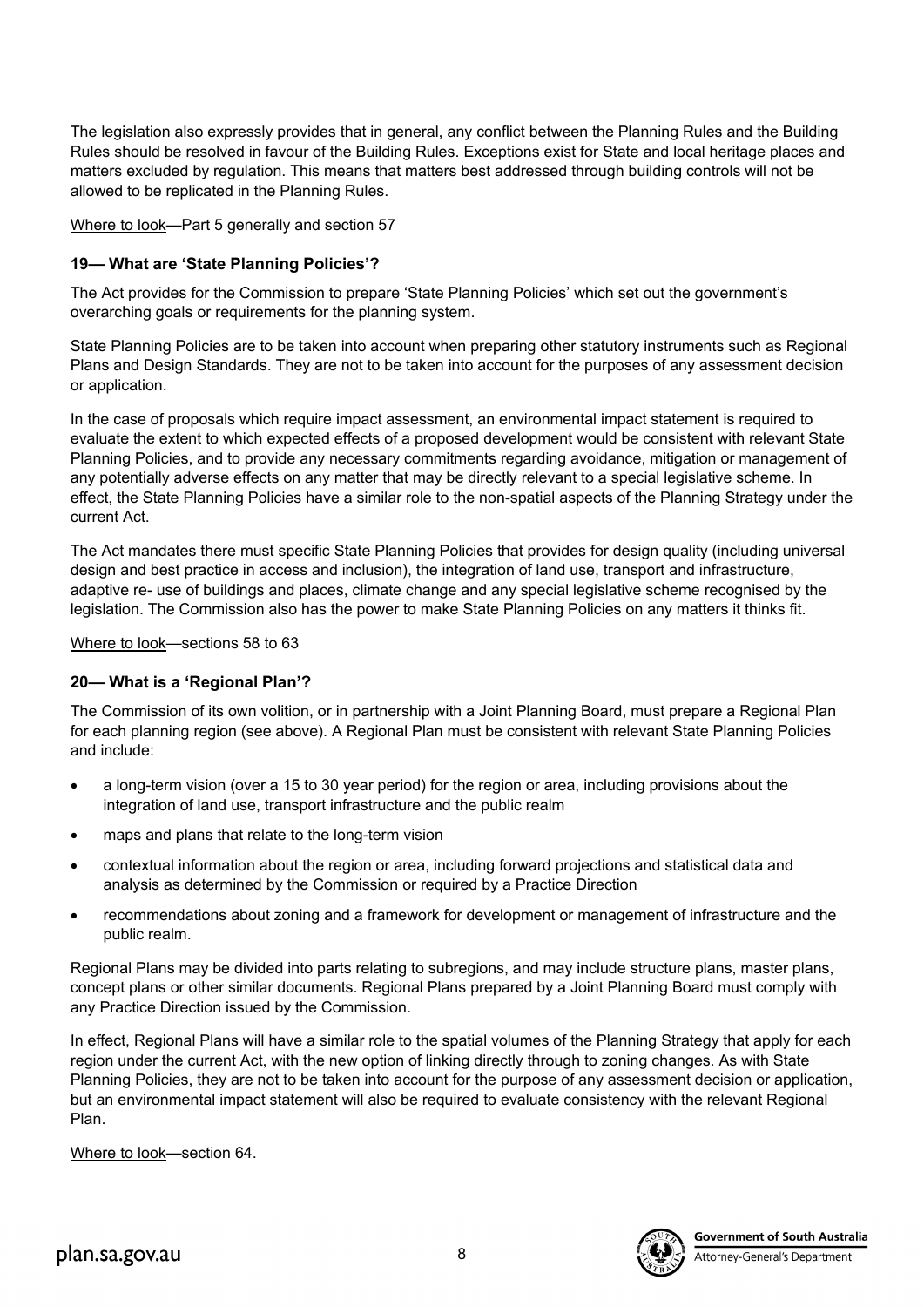# **21— What is the 'Planning and Design Code'?**

The creation of a new 'Planning and Design Code' will require a new approach to the drafting, presentation and interpretation of zoning rules. The new Code will be based on a more design-oriented style of zoning that focuses on built form and mixed use development.

The Commission will be responsible for preparing and maintaining the Code and, in consultation with Councils, industry and communities, in accordance with the Community Engagement Charter. It is envisaged Councils will be able to initiate amendments to the Code with the agreement of the Minister acting on the advice of the Commission.

The Code will set out a comprehensive set of planning rules for development assessment purposes classified into zones, subzones and overlays. These will be applied in each region in a manner consistent with the relevant Regional Plan. This will make the Code the single point of reference for development assessment.

The following principles will apply to the content of the Code:

- zones will govern the basic use and form of an area
- subzones will be able to include additional rules relating to local character
- overlays will allow common issues that may apply across different zones and subzones to be addressed (e.g. flood or bushfire risk)
- specified provisions within the Code will be able to be adapted or modified within pre-determined parameters if agreed by the Minister
- the Code will be able to include performance requirements and design techniques
- use classes and land use definitions will be incorporated in the Code.

The Code will contain a register of local heritage and significant trees based on the same provisions as the current Act. There are new requirements to identify the significant heritage components of the place to be listed, and for land owners to be consulted, in accordance with the Community Engagement Charter, regarding: the inclusion of a place under the Planning and Design Code as a place of local heritage value; or any proposed amendment would apply a heritage character or preservation policy having a similar intention or effect as a local heritage listing.

There is also a new right for landowners to appeal a local heritage listing applied to their property (on the same basis as a state heritage listing).

In addition, an area cannot be designated a heritage character or preservation zone or subzone unless, following consultation under the Community Engagement Charter, 51 per cent of landowners within the relevant area agree.

Where to look—sections 65 to 68 and section 202(1) re local heritage appeal

# **22— What is a 'Design Standard'?**

To increase the emphasis on design in the planning system, the Act enables the Commission to prepare Design Standards relating to the public realm and infrastructure. This is an important innovation and represents the first time a system-wide approach to public realm design has been provided for in planning legislation.

Design Standards may:

- specify design principles and standards
- provide design guidance in relation to infrastructure and public realm

in any location, for the purposes of any infrastructure delivery or off-set contribution scheme under the Act (see below), for the purposes of a zone, subzone or overlay in the Planning and Design Code, or for the purposes of enabling 'as of right' development of essential infrastructure.

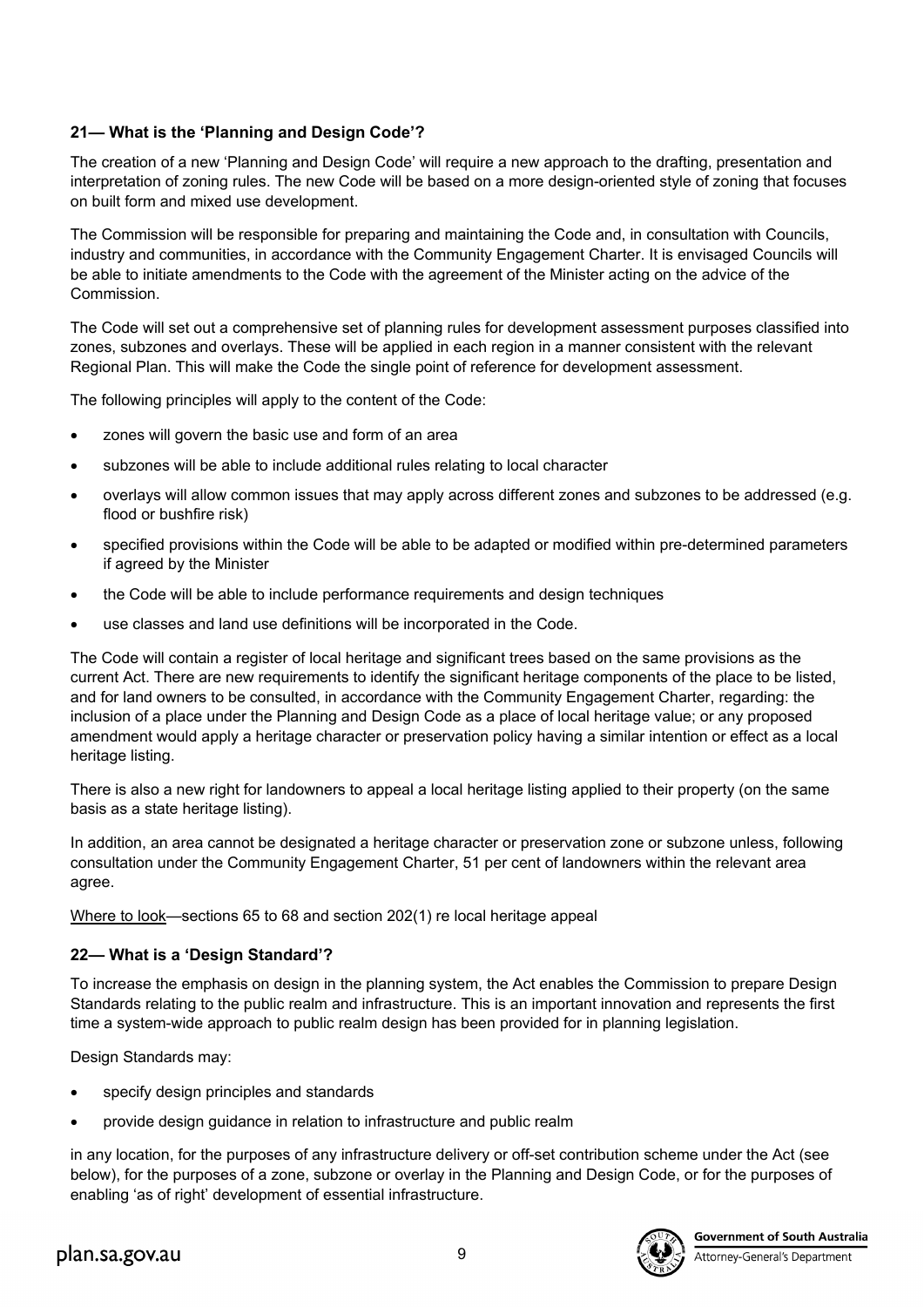This will ensure that developers and the community share consistent expectations regarding the design of infrastructure and the public realm in a given area, while also providing protection from gold-plating and pricegouging. It will also assist with the integration of development between private land and the public realm.

Where to look—section 69

### **23— Who can change a designated instrument?**

Under the new Act, for the purposes of sections 70 to 77, State Planning Policies, Regional Plans, the Planning and Design Code and Design Standards are all referred to as 'designated instruments".

A proposal to prepare or amend a designated instrument may be initiated by the Commission acting on its own initiative or the request of the Minister and, in the case of a Regional Plan, a Joint Planning Board.

The following entities may also initiate a proposal to amend a designated instrument with the approval of the Minister acting on the advice of the Commission:

- the Chief Executive
- a government agency
- a Council
- Joint Planning Board
- a provider of essential infrastructure
- an Infrastructure Scheme coordinator (appointed under Part 13)
- a land owner (Planning and Design Code or a Design Standard matters only).

This process covers amendments to the Planning and Design Code, and is streamlined in comparison to the current development plan amendment (DPA) process.

The Minister's approval of the initiation of an amendment may be subject to conditions. The Department's Chief Executive will provide oversight to amendments undertaken by infrastructure providers and land owners.

Consultation for any amendment process must be carried out in accordance with the Community Engagement Charter and with other persons or bodies as the Commission or proponent sees fit. The Minister will determine whether or not the amendment is to proceed, subject to appropriate levels of parliamentary scrutiny.

The above process will not be required for a change to a zoning boundary or application of an overlay under the Planning and Design Code, providing it is consistent with a detailed and specific recommendation in the relevant Regional Plan.

Existing provisions allowing for minor technical or operational changes and early commencement of amendments will be carried forward from the current Act.

The Planning, Development and Infrastructure Act preserves the central role of Councils in maintaining the planning rules and zone boundaries in their area, as well as working with other Councils and the State Government on a regional basis. Councils will have an enhanced ability to amend a range of documents that are currently maintained by the Minister alone.

Reflecting existing law and practice, Councils will be able to seek funding for amendment processes from private parties with an interest in the change being sought. Where such arrangements are in place, the State Planning Commission must be consulted on the proposed changes.

Where to look—sections 70 to 73

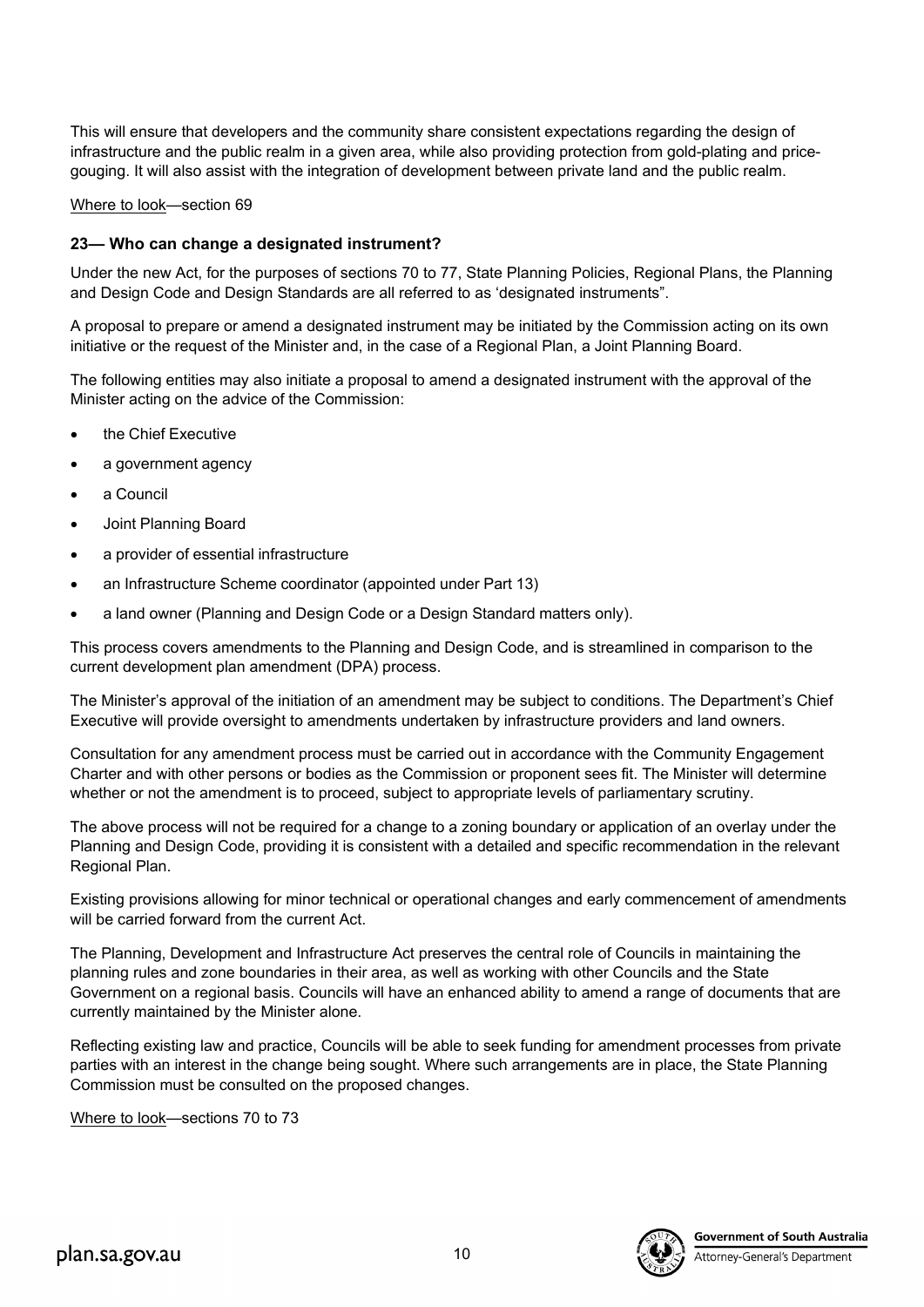# **24— How will parliament scrutinise amendments to planning instruments?**

The Environment, Resources and Development Committee (ERDC) of the South Australian Parliament will have an expanded role in scrutinising planning instruments. Presently, the committee only considers DPAs, but under the new planning system it will also have a role in considering:

- **State Planning Policies**
- **Regional Plans**
- the Planning and Design Code
- Design Standards.

Moreover, new provisions will encourage the Minister to engage with the committee before promulgating instruments on the basis that early engagement and agreement should negate the need for later scrutiny and disallowance. This encourages early engagement, addressing any concern that the current process makes the parliamentary scrutiny process an 'afterthought'.

In addition, changes to the boundaries of an 'environment and food production area' in Greater Adelaide will require parliamentary consent (see above).

### Where to look—clause 74

### **25— How are the building rules recognised in the Act?**

The Act continues to apply the national Building Code, as updated from time to time, on the basis of long-standing intergovernmental arrangements that provide for a common approach to building regulation across the nation.

Consistent with the current Act, application of the Building Code will be subject to variations, additions, exclusions or modifications which may be given effect via a 'Ministerial building standard' (which will replace existing Minister's specifications).

Similar to the existing Act, regulations may be made on a variety of building-related topics including the performance, standard or form of building work, and fire safety and other designated safety features. Ministerial building standards may also specify deemed-to-satisfy building practices or techniques that will be taken to constitute compliance with the Building Code.

Where to look—Part 5, Division 3

# **26— How much change has been made under this part?**

Most of the changes in this part relate to the new planning documents. Taken together, the State Planning Policies, Regional Plans, Planning and Design Code and Design Standards replace and augment the Planning Strategy and development plans that are provided for in the current Act.

The national Building Code and Ministerial building standards migrate provisions from the current Act relating to building controls. Parliamentary scrutiny and related procedural matters applying to planning instruments have been carried forward from the current Act with minor adjustments, other than the amendment process which has been adapted to allow for a wider range of parties able to initiate amendments.

# **Part 6—Relevant authorities**

# **27— Who will make assessment decisions?**

On the same basis as the current Act, provision is made for the constitution of 'relevant authorities' for the purpose of determining development applications.

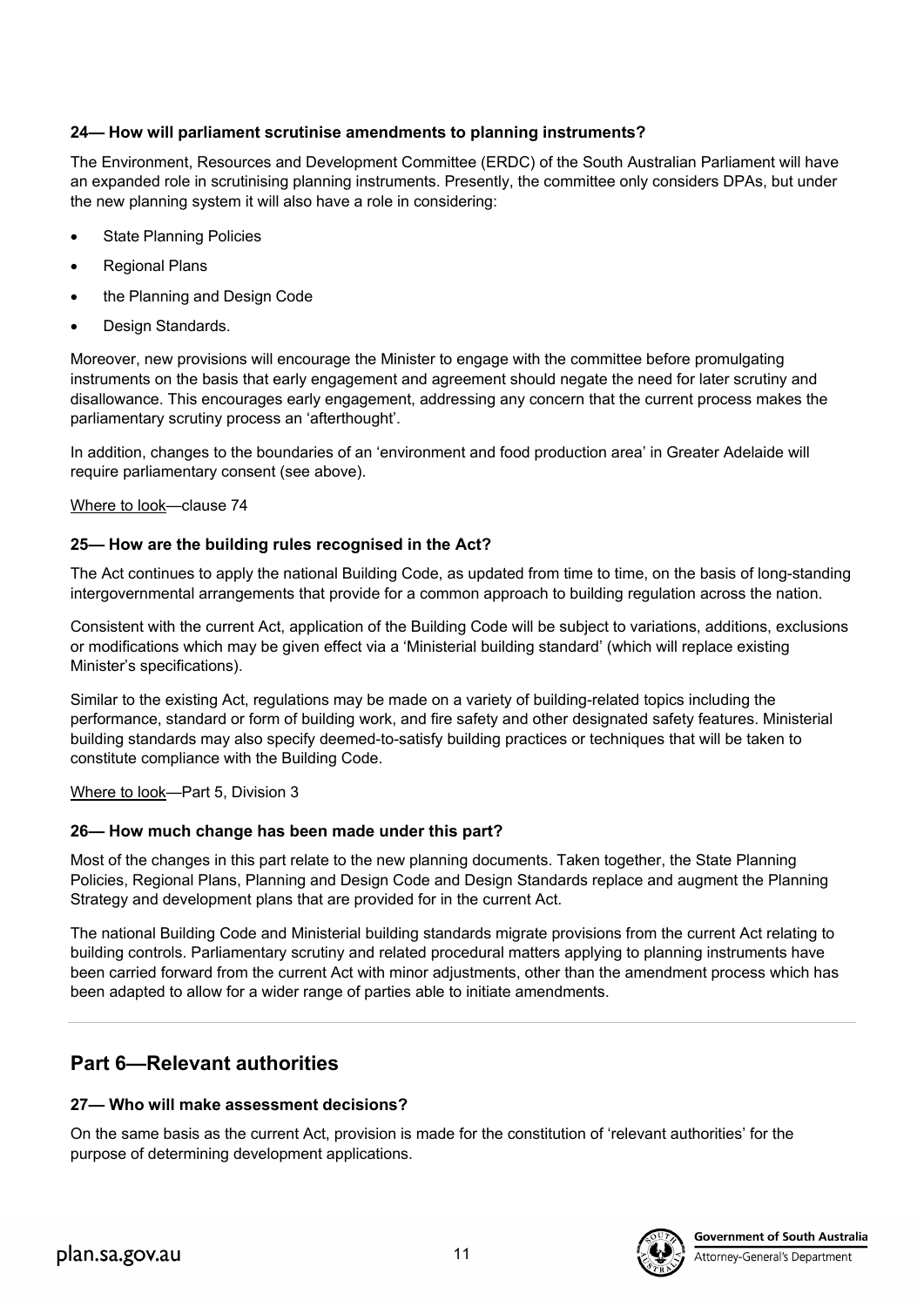A wider range of relevant authorities is envisaged and will be constituted in a number of different ways. This will help to better match decision-making responsibility to the scale, impact and risk of a proposed development, and expectations of development in a particular area.

There are five basic types of relevant authority envisaged:

- the Minister
- the Planning Commission
- an Assessment Panel
- an Assessment Manager
- an Accredited Professional.

Councils continue as relevant authorities for certain building-related matters, but otherwise a Council-appointed Assessment Panel and Assessment Manager will be the relevant authority in their own right, rather than as a delegate, and may not be directed by the Council in undertaking their statutory functions.

The following table summarises the assessment that each type of relevant authority may undertake.

| Type of relevant authority       | What type of assessment                                                                                                                                                                                                                                                              | <b>How appointed</b>                                                                                                                                                                                                                                                                                                                   |
|----------------------------------|--------------------------------------------------------------------------------------------------------------------------------------------------------------------------------------------------------------------------------------------------------------------------------------|----------------------------------------------------------------------------------------------------------------------------------------------------------------------------------------------------------------------------------------------------------------------------------------------------------------------------------------|
| <b>Accredited Professional</b>   | prescribed in regulations<br>$\bullet$<br>currently applies to building rules<br>$\bullet$<br>consentand certain types of<br>'complying' planning consents<br>intended to apply to deemed-to-<br>$\bullet$<br>satisfyassessment                                                      | Accreditation Scheme provided in<br>$\bullet$<br>regulations                                                                                                                                                                                                                                                                           |
| Assessment Manager               | prescribed in regulations<br>$\bullet$<br>currently akin to delegated decisions<br>$\bullet$<br>intended to apply to deemed-to-<br>$\bullet$<br>satisfyassessment and a range<br>of other, generally minor,<br>development                                                           | appointed by the Chief Executive or a<br>$\bullet$<br>Joint Planning Board must be an<br>Accredited Professional or meet other<br>prescribed criteria<br>every Assessment Panel must have a<br>$\bullet$<br>manager<br>an Assessment Panel may review an<br>$\bullet$<br>Assessment Manager's decision, if an<br>applicant so requests |
| <b>Assessment Panel</b>          | prescribed in regulations<br>$\bullet$<br>intended to apply to more<br>$\bullet$<br>complex developments<br>(performance-based andother<br>assessment)                                                                                                                               | various appointment methods-see<br>$\bullet$<br>below<br>generally appointed by Councils                                                                                                                                                                                                                                               |
| <b>State Planning Commission</b> | restricted development (not<br>$\bullet$<br>assessableunless Commission<br>determines)<br>call-ins by the Minister due to<br>٠<br>statesignificance or delays<br>developments outside of Council areas<br>$\bullet$<br>Crown development and<br>$\bullet$<br>essentialinfrastructure | appointed by Minister<br>$\bullet$                                                                                                                                                                                                                                                                                                     |
| Minister                         | impact assessable (other than<br>$\bullet$<br>restricted)<br>Commission prepares and<br>$\bullet$<br>releasesassessment report                                                                                                                                                       |                                                                                                                                                                                                                                                                                                                                        |

Where to look—section 82 and Part 6 generally

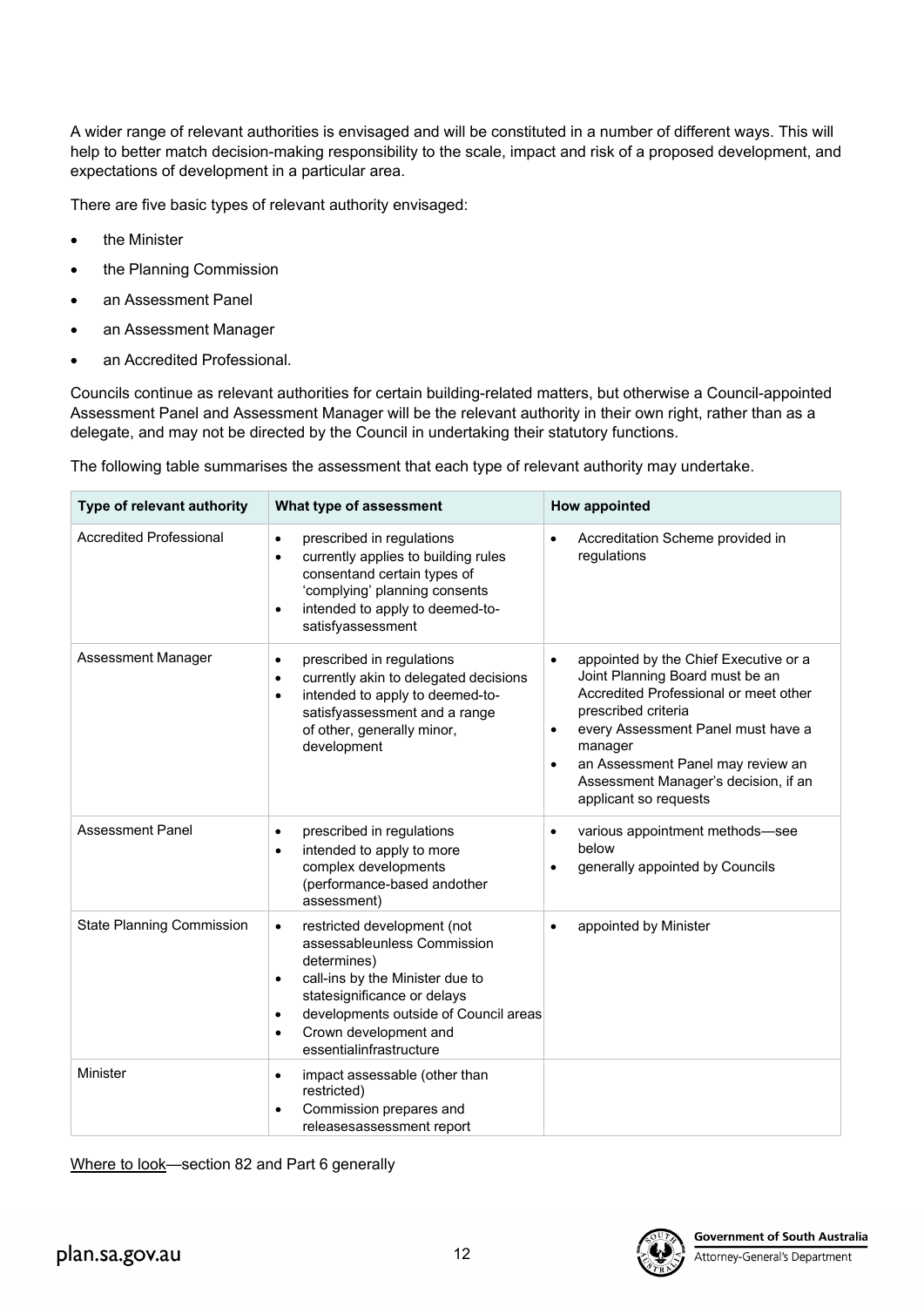# **28— What are the different types of Assessment Panel under the Act?**

The Act envisages a range of Assessment Panels based upon a variety of factors.

Generally, Council Assessment Panels will continue as the norm. However, there is provision made for:

- regional panels appointed by a Joint Planning Board or by the Minister
- a combined Assessment Panel established by the Minister to assess applications across different legislation (e.g.liquor licensing)
- the Minister to step in and replace the members of a Council Assessment Panel where the Council panel fails tocomply with statutory obligations.

Panels are to be composed of Accredited Professionals and panels established by Joint Planning Boards or Councils may include at least 1 elected Councillor but may not include members of State Parliament. Panels may co-opt additional members from time to time to deal with matters requiring specialist advice or input.

The following table summarises how each is constituted.

| <b>Type of Assessment Panel</b>  | How and when appointed                                                                                                                                                         | <b>Membership</b>                                                                                                                                  |
|----------------------------------|--------------------------------------------------------------------------------------------------------------------------------------------------------------------------------|----------------------------------------------------------------------------------------------------------------------------------------------------|
| <b>Council Assessment Panel</b>  | appointed by Council<br>٠                                                                                                                                                      | no more than five (5) members<br>$\bullet$<br>must be Accredited Professionals<br>$\bullet$<br>butmay include a maximum of 1<br>elected Councillor |
| Regional Assessment Panel        | appointed by two (2) or more<br>Councils<br>appointed by Joint Planning Board<br>$\bullet$<br>or byMinister<br>existing regional panels will<br>$\bullet$<br>continue ineffect | no more than five (5) members (but<br>$\bullet$<br>mayvary if appointed by the Minister)<br>must be Accredited Professionals<br>$\bullet$          |
| <b>Combined Assessment Panel</b> | appointed by the Minister<br>٠<br>may assess matters under other<br>$\bullet$<br>laws atthe same time (e.g. mining<br>or liquor licensing)                                     | membership determined by the Minister<br>٠                                                                                                         |

Where to look—Part 6, Division 2

# **29— Who is an 'Assessment Manager'?**

The Act recognises the important role undertaken by professional staff supporting Assessment Panels and the Commission in their work. A new role of 'Assessment Manager' is created in the Act, regularising the current practice of delegations made to Council and Departmental planning staff.

Generally, an Assessment Manager will be an Accredited Professional appointed by the Chief Executive of a Council or the Department, but they may also belong to a class of persons prescribed by the regulations.

Flexibility is provided for smaller Councils by enabling Assessment Managers to be appointed for more than one Assessment Panel and to be contractors rather than employed.

An Assessment Manager:

- is to provide advice to, and coordinate the business of, an Assessment Panel
- may act as a relevant authority for specified matters (subject to review by the panel at the applicant's request)
- is responsible for their performance to the person who appointed them (but is not subject to direction as a relevant authority).

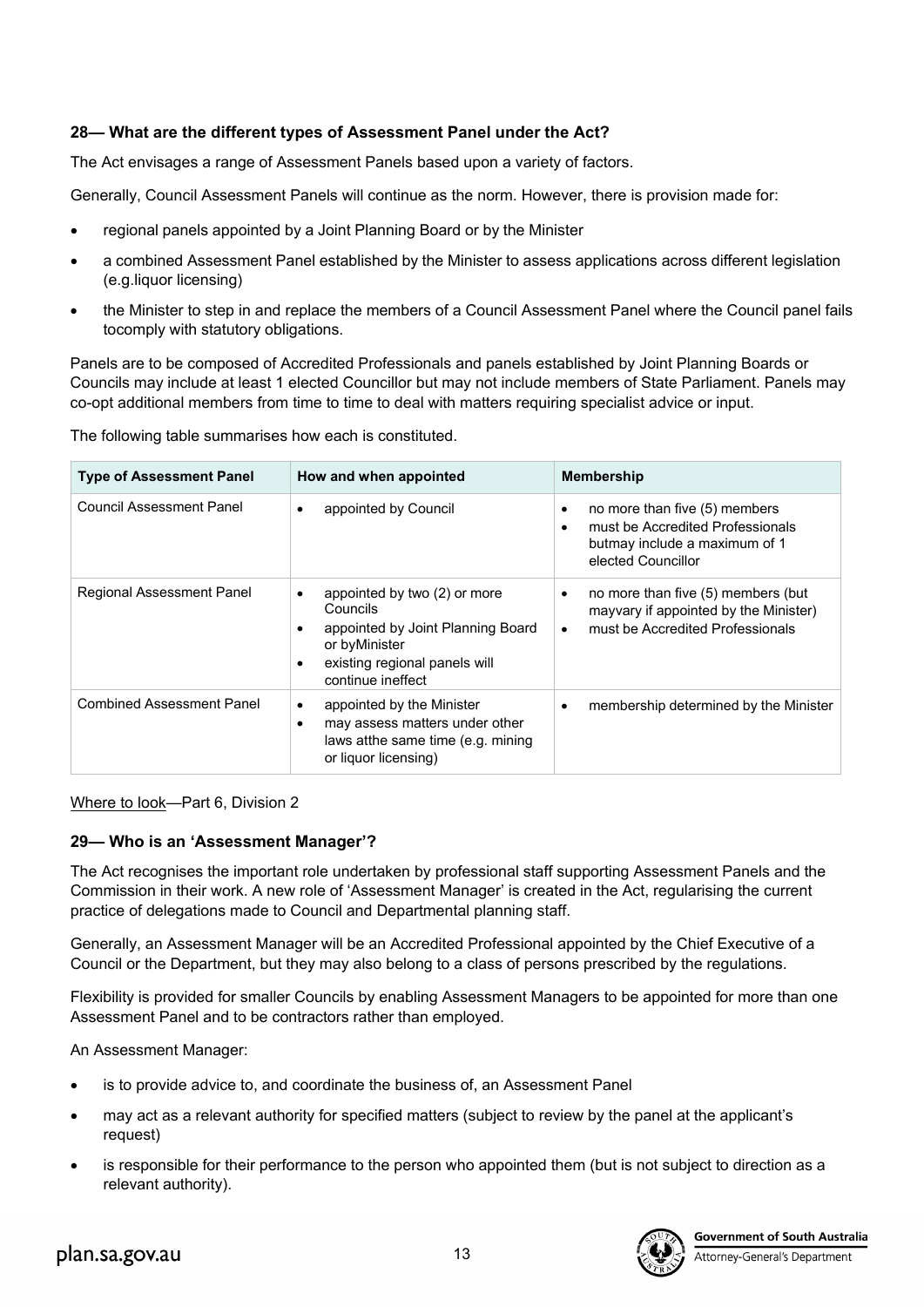The costs of the Assessment Manager are to be met by the appointing body, generally being the Council. This reflects current practice of staff who act as delegates for Councils or the Department.

Where to look—Part 6, Division 3

# **30— Who are 'Accredited Professionals'?**

A key element of the Act is the creation of a new head of power for the Minister to establish a professional Accreditation Scheme that will lift the performance of, and improve confidence in, professionals undertaking functions across the planning system.

A person holding accreditation will be known as an 'Accredited Professional' and will be able to undertake assessment functions prescribed by regulation. It is envisaged this will see a substantial increase in the use of privately contracted professionals to certify deemed-to-satisfy applications, reducing costs for Councils and time delays for applicants. At the same time, Assessment Panels will consist of Accredited Professionals able to objectively apply their relevant skills and knowledge to the decision making process.

The Accreditation Scheme itself will be administered by the Commissioner for Consumer Affairs, as the state's primary occupational licensing regulator. The scheme, to be created by regulations, will have the capacity to enable peak professional bodies to undertake accreditation of their members directly, under the supervision of the Commissioner. Consequential amendments will be considered to better link the scheme to the provisions of the *Fair Trading Act 1987*.

Because of this, the Act requires the Minister to develop the details of the Accreditation Scheme in association with the Commissioner. By providing an independent registration authority, this approach will help address the recommendations of the House of Assembly select committee into private certification.

The new Accreditation Scheme will:

- allow for different classes of accreditation for differing roles based on professional qualifications and standing
- specify ongoing training requirements linked to periodic renewal of accreditation
- require the holding of professional indemnity insurance
- include arrangements for regular auditing of Accredited Professionals
- provide grounds for suspension or cancellation of accreditation
- enable provision of accreditation by peak professional groups, subject to appropriate cost recovery arrangements.

Related to their accreditation, professionals will be subject to statutory duties that regulate their behaviour and ensure they are obliged to act ethically and in the public interest. Codes of conduct will govern issues in more detail, such as when a conflict of interest should preclude a professional from acting as a relevant authority. To assist in ensuring an adequate pool of panel members is available to serve in regional areas, the scheme will include simplified provisions for 'basic' panel membership.

Where to look—Part 6, Division 4 and Schedule 3

# **31— What call-in powers does the new Act feature?**

Planning legislation has long allowed for the State Government to call in specified development applications for assessment by a state-constituted assessment body. These features are continued and refined in this Act.

Classes of development may be specified as requiring assessment by the Minister, the Commission or an Assessment Panel constituted by the Minister. For example, development that is impact assessable under the Act will always be assessed by the Minister, while development that is outside of a Council area will always be assessed by the Commission. This is similar to how the current Act works by assigning certain assessment matters directly to the Minister or the Development Assessment Commission.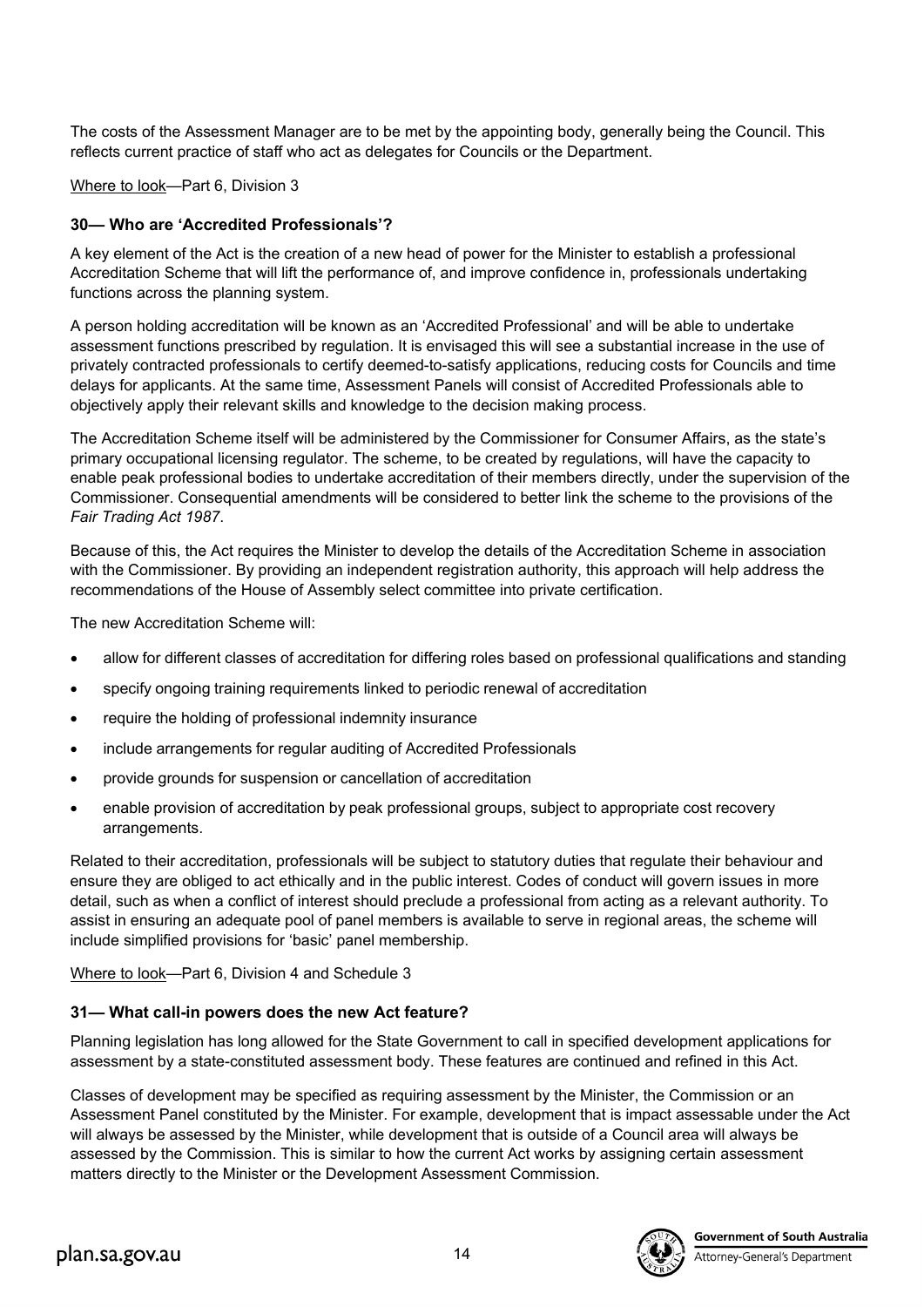In addition to procedural grounds (such as where a panel has failed to deal with an application in a reasonable period), the Minister may call a development in for assessment by the Commission if, in the Minister's opinion, it:

- is of a major social, economic or environmental importance to the state
- involves benefits, impacts or risks that are of significance to the state
- has a cumulative effect that gives rise to issues of significance to the state
- would have a significant impact on a matter arising under another law
- has impacts beyond one planning region or one Council.

Additionally, the Minister may replace a Council Assessment Panel with a panel appointed by the Minister if the Minister considers that the panel has consistently failed to comply with its statutory obligations, subject to the advice of the Commission in consultation with the relevant Council (see above). Alternatively the Commission may advise that the Council replace its own panel.

Where to look—sections 86 and 94(2)

### **32— How much change has been made under this part?**

This part builds upon the concept of a 'relevant authority' in the current Act, with many provisions migrated or adapted from the current Act. Provisions relating to accreditation of professionals are a significant new feature of this part and replace provisions relating to private certification in the current Act.

# **Part 7—Development assessment—general scheme**

#### **33— How will the new assessment system work?**

The Act introduces streamlined assessment pathways that will better tailor effort to match the scale, impact and risk of a proposed development. The new assessment system is structured around:

- a general scheme with planning, building and land division consents
- new assessment categories for planning consent and better tools for assessment facilitation
- improvements to the building-related aspects of assessment
- special schemes for the assessment of essential infrastructure and Crown development.

Where to look—Part 7 generally and Parts 8 and 9

### **34— What consents will be required for a development approval?**

On the same basis as the current Act, development must be approved and is to consist of a planning consent, building consent and land division consent as required. Provision for land division consent has been simplified as have requirements related to encroachments and contribution schemes.

Where to look—section 102

### **35— Do consents have to be approved in sequence?**

The Act responds to recent case law which tends to suggest that consents must be obtained in sequence. A new provision expressly reverses this interpretation, while imposing an onus on applicants to obtain all relevant consents prior to undertaking development.

The Act also newly provides that planning consents may be granted for different elements of a development at different times and by different assessment bodies. This establishes a new capacity for 'hybrid' pathway options, should the applicant desire.

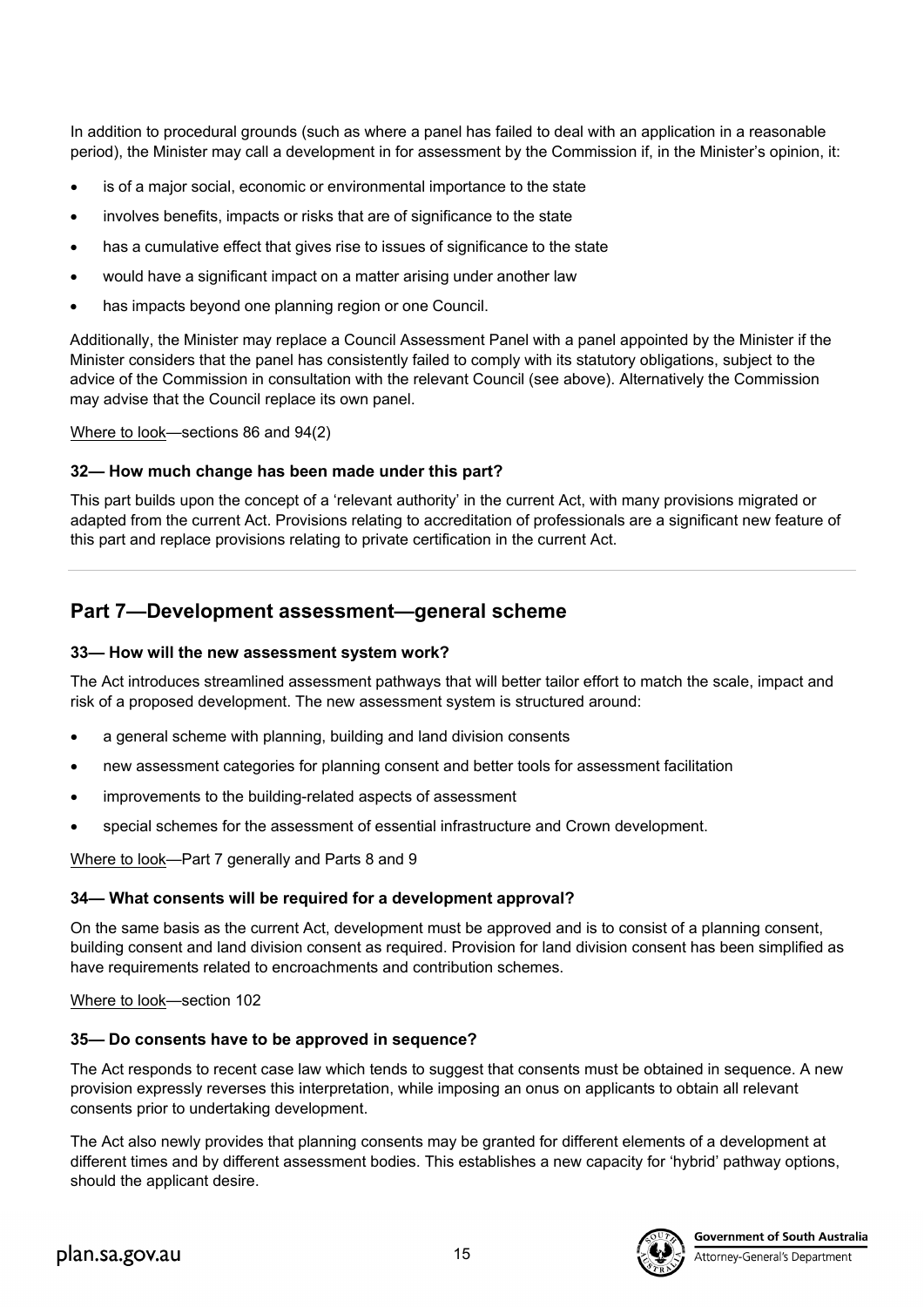Council permits will no longer be required for the commercial use of Council land, or alteration to infrastructure on Council land, provided that the development has already been the subject of development approval, and is consistent with the relevant Design Standard. In some cases consultation with or the concurrence of the Council may be required before development approval can be given. However, the relevant Council will retain the ability to impose a reasonable charge on account of the encroachment created when the relevant development is undertaken.

Where to look—section 102(6), (7) and (10) and Schedule 6, Part 6

### **36— How will the ability to 'reserve' assessment matters be improved?**

The ability to reserve certain matters for later decision is strengthened in the Act, addressing case law which has tended to constrain these to very minor matters only. Matters may be reserved at the initiative of the assessment body or on application.

An assessment body must reserve a matter for later decision on application if the matter is specified in the Planning and Design Code for this purpose. The Code may also set limits for matters which should not be reserved, although generally any matter that is not fundamental to the nature of a development may be reserved for later decision.

This will provide greater certainty to applicants and Councils in determining those matters that can or should be reserved for later decisions, helping to address the 'detail first' approach that has become entrenched in practice across the system as a result of court judgments over the years.

Where to look—section 102(3), (4) and (5)

### **37— What are the new assessment categories for planning consent?**

For a planning consent, development may be categorised as:

- accepted
- Code assessed
- impact assessed
- restricted.

Code-assessed development may be further classified as being subject to 'deemed-to-satisfy' or 'performanceassessed' development.

| <b>Development category</b>                                                                   | Where designated                                                                                                                                                                |
|-----------------------------------------------------------------------------------------------|---------------------------------------------------------------------------------------------------------------------------------------------------------------------------------|
| Accepted development                                                                          | regulations or Planning and Design Code<br>٠                                                                                                                                    |
| Code assessed development<br>i.e. 'deemed-to-satisfy' or<br>'performanceassessed' development | designated by Planning and Design Code as 'deemed-to-satisfy' development<br>٠<br>any development not designated as 'accepted', 'restricted' or 'impact<br>assessed'development |
| Impact assessed development                                                                   | regulations or Ministerial declaration                                                                                                                                          |
| Restricted development                                                                        | Planning and Design Code<br>٠<br>can become 'impact assessed' development if Commission so determines<br>٠                                                                      |

Where to look—section 103

# **38— What is the effect of being classified as 'accepted development'?**

Development that is classified by the Planning and Design Code as 'accepted development' will not require a planning consent. However, on the same basis as the current 'building rules consent only' provisions, it may still require a building consent.

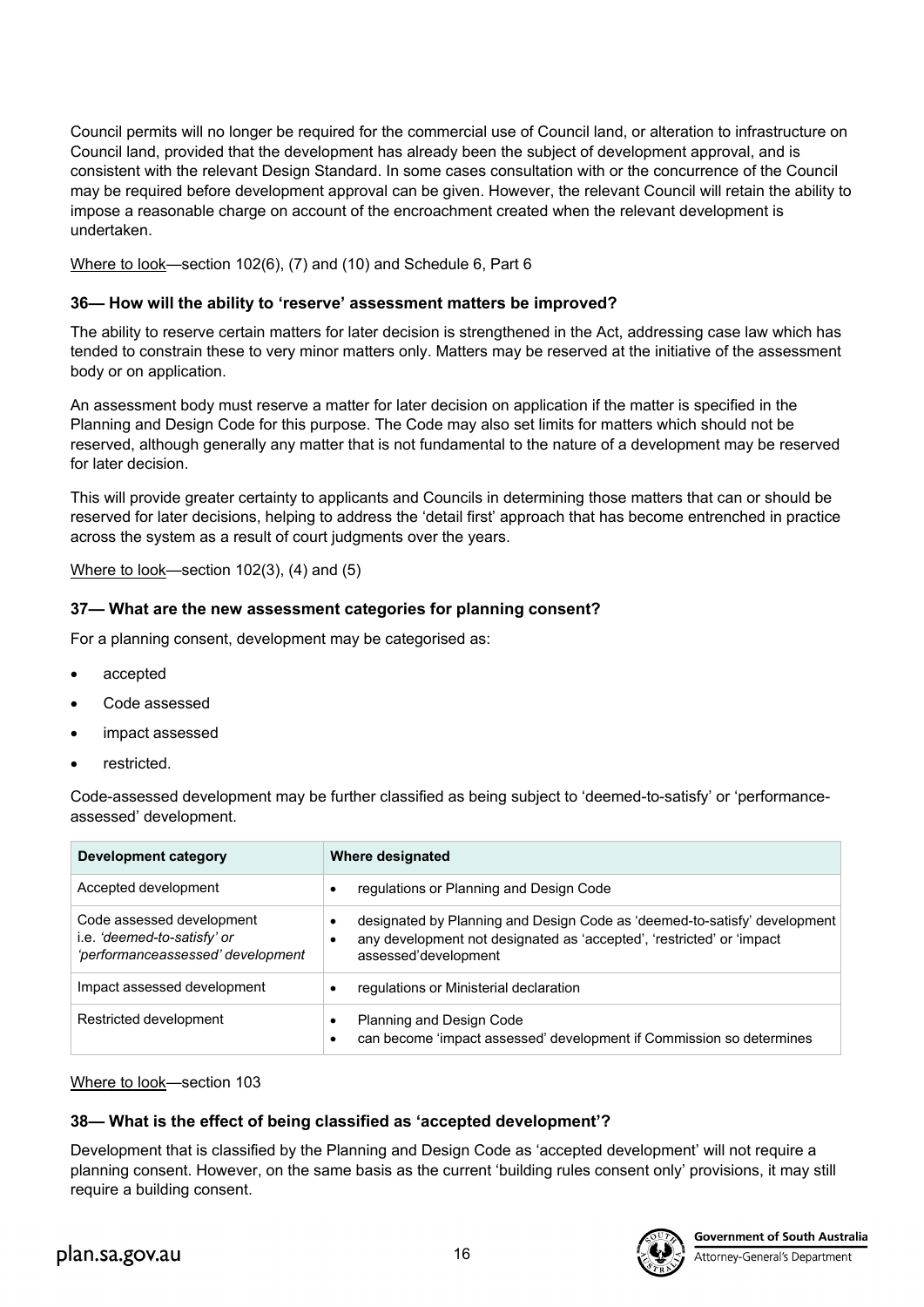The Act will also continue to allow exclusions to be made from the definition of development by regulation, as in the current Act.

Where to look—section 104

### **39— How will 'deemed-to-satisfy' and 'performance-based' Code assessment work?**

Code assessed development may be either be categorised as:

- deemed-to-satisfy—which must be granted planning consent, on a similar basis to complying development underthe current Act
- performance assessed—which must be assessed on its merits against the Planning and Design Code on a similarbasis to merit assessment under the current Act.

Code assessed development that is not categorised as deemed-to-satisfy is automatically treated as performance assessed development.

In relation to performance assessed development, only those elements of a development that do not meet deemed-to- satisfy criteria and are not accepted (and therefore do not require planning consent) are to be assessed. In essence, this is akin to a limited assessment process for complying development and building consent in the current Act.

This is a significant change to current merit assessment practices and will deliver quicker, simpler, more predictable assessment outcomes. Applicants will be able to seek separate consents for 'hybrid' pathways, i.e. for elements that are 'accepted', 'deemed-to-satisfy' and 'performance assessed'. It will be closely linked to the way in which the new Planning and Design Code is drafted and the design elements it specifies must be met by different types of development.

In order to streamline assessment procedures, relevant authorities for deemed-to-satisfy development and any other class of development prescribed by the regulations will only be able to make one request for the applicant to provide additional documents or information in relation to their application.

In the assessment process for a proposed development which is assessed on its merits against the Planning and Design Code (performance assessed development) the Act retains the requirement that a development must not be granted planning consent if, in the opinion of the relevant authority, it is seriously at variance with the Planning and Design Code.

Where to look—Part 7, Division 2, Subdivision 3, and section 118

### **40— How will 'impact assessment' work?**

Development will be 'impact assessed' if:

- it is specified in the regulations as requiring impact assessment
- it is specified in the Planning and Design Code as 'restricted', and the Planning Commission has determined that itshould be impact assessed
- the Minister otherwise determines that it should be impact assessed.

Rather than being assessed against the Planning and Design Code, impact assessed development (other than restricted development) is subject to a scaleable environmental impact assessment process. To provide guidance, the Planning Commission is required to prepare a Practice Direction setting out assessment guidelines for impact assessment, including the preparation of an environmental impact statement (EIS).

The final decision on an impact assessed development is to be made by the Minister, based upon an EIS undertaken in accordance with directions of the Commission. An EIS will be scaleable based upon the level of detail required by the Commission. As part of the EIS process, the following will apply:

• there must be consultation with the Environment Protection Authority and other government agencies

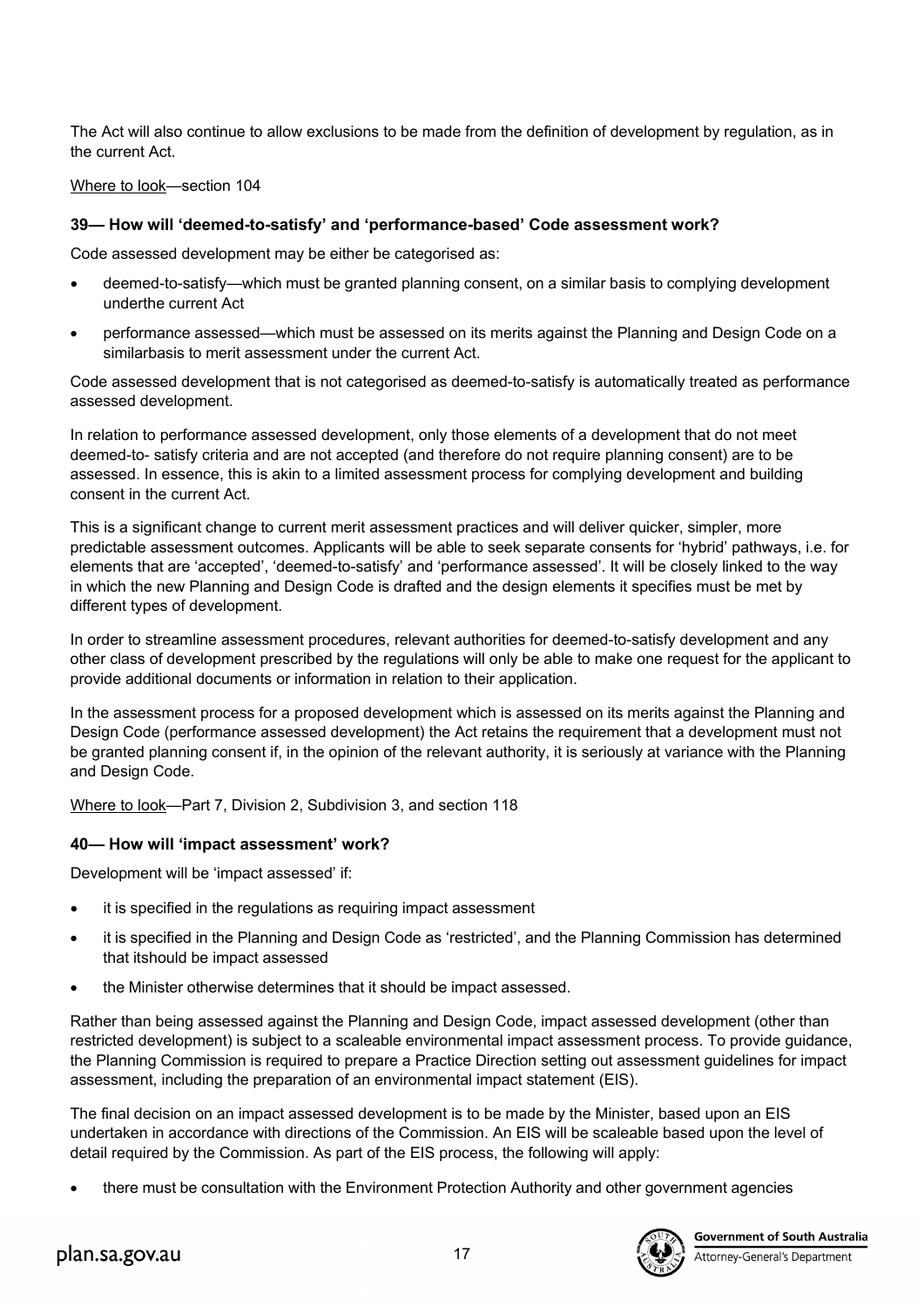- consultation will be undertaken with Councils and members of the public
- the Commission will prepare an assessment report to inform the Minister's decision
- the Minister's decision will be subject to judicial but not merit review.

These steps mirror provisions in the current Act, with the exception of the existing privative clause intended to preclude judicial review—which is to be repealed. This exclusion will respond to case law and enable the state to align with federal environmental laws.

Where to look—Part 7, Division 2, Subdivision 4

### **41— When can 'restricted development' be assessed?**

Development may be classified as 'restricted' by the Planning and Development Code. Restricted development may not be assessed unless the Commission determines otherwise. This will enable the Commission to provide an applicant with an 'early no' on a similar basis to non-complying provisions in the current Act.

The Commission will be required to publish a Practice Direction setting out the circumstances under which it will be prepared to assess restricted development, and if it determines that an assessment is to be undertaken, how it is to proceed. Notification requirements will be specified in the regulations, with a right for those who make representations to appeal against the Commission's decision.

Where to look—section 110

### **42— How will notification and appeal rights be changed?**

Under the new system, notification and appeal rights will be directly linked to each category of assessment rather than being separately classified. This will replace the confusing categorisation processes contained in the current Act, and ensure a consistent approach to gateway assessment.

An important innovation is the capacity to require an on-site notice (on affected land) in appropriate circumstances as a way of giving notice to members of the public of proposed development that is subject to public consultation. Modelled on other legislative regimes such as liquor licensing, this will provide a simple and direct way to notify those most likely to have an interest in making representations.

On occasion, this requirement can be relaxed to cater for circumstances where it would be onerous or inappropriate (e.g. on remote or rural properties). This is comparable to the current regulations which provide for a public notification exemption in relation to developments that are generally appropriate to a particular zone–for example, dwellings in residential zones, factories in industrial zones, and shops in shopping centre zones.

The following table summarises the notification, consultation, review and appeal rights for each category of development.

| <b>Development category</b>         | <b>Notification and consultation</b>                                                                                                                                                                                                                                                                                          | <b>Review and appeals</b>                                 |
|-------------------------------------|-------------------------------------------------------------------------------------------------------------------------------------------------------------------------------------------------------------------------------------------------------------------------------------------------------------------------------|-----------------------------------------------------------|
| Accepted development                | no notification required<br>$\bullet$                                                                                                                                                                                                                                                                                         | no appeal rights<br>٠                                     |
| Deemed-to-satisfy<br>development    | no notification required<br>$\bullet$                                                                                                                                                                                                                                                                                         | applicant may appeal<br>substantive decision              |
| Performance assessed<br>development | notification to adjacent land owners<br>$\bullet$<br>(except where excluded by the<br>Planning and DesignCode)<br>property notice (except where excluded<br>$\bullet$<br>by thePlanning and Design Code)<br>representations may be made by any<br>$\bullet$<br>person(but only relevant matters may<br>be taken into account) | applicant may appeal<br>$\bullet$<br>substantive decision |

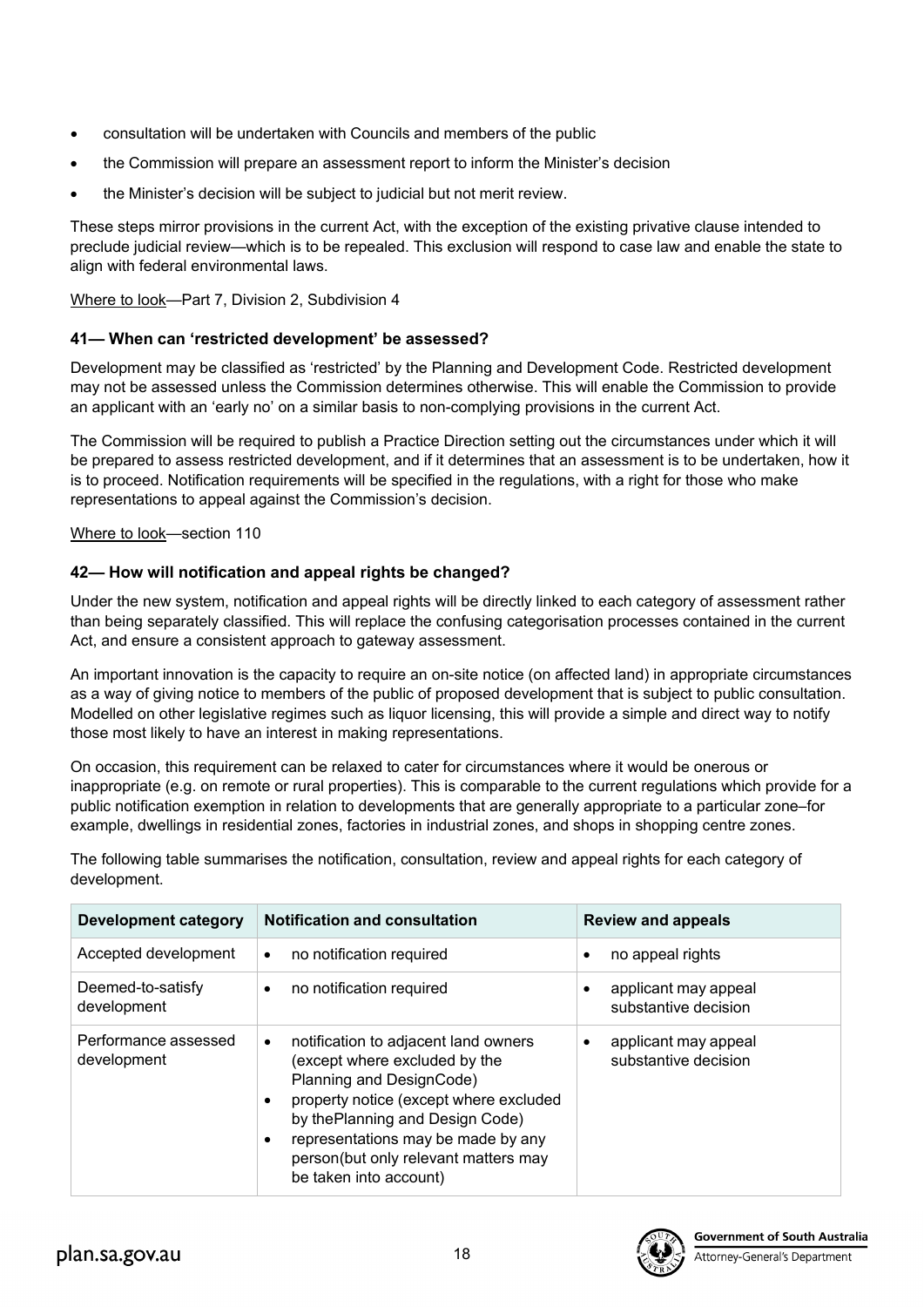| <b>Development category</b>                                           | <b>Notification and consultation</b>                                                                                                                                                                                                                                          | <b>Review and appeals</b>                                                                                                                                                                                                     |
|-----------------------------------------------------------------------|-------------------------------------------------------------------------------------------------------------------------------------------------------------------------------------------------------------------------------------------------------------------------------|-------------------------------------------------------------------------------------------------------------------------------------------------------------------------------------------------------------------------------|
| Impact assessed<br>development (other than<br>restricted development) | publication of EIS online for public<br>commentwithin timeframe specified<br>by a Practice Direction<br>consultation with prescribed bodies<br>٠<br>includingCouncils<br>representations may be made by any<br>person(but only relevant matters may<br>be taken into account) | only judicial review is available<br>for decisions (this is currently<br>precluded by a privative clause<br>in the current Act that has been<br>removed)<br>no applicant or third party<br>٠<br>appeals (same as current Act) |
| Restricted development                                                | notification to adjacent land owners<br>٠<br>and otherparties (as determined by the<br>Commission)<br>property notice (as determined<br>by the Commission)<br>representations may be made by any<br>٠<br>person(but only relevant matters may<br>be taken into account)       | applicant may request the<br>٠<br>Commission to review a<br>delegates initial decision to<br>refuse assessment but cannot<br>appeal substantive decision<br>third parties may appeal<br>$\bullet$<br>substantive decision     |

Where to look—sections 104, 105,106, 107, 110 and 111

# **43— How are assessment conditions improved in the Act?**

Similarly to the current Act, provision is made for conditions to be placed on assessment decisions. However, to address complex and unnecessary conditions that assessment bodies often apply, the State Planning Commission will be given the power to issue Practice Directions which:

- set out requirements and provide guidance for the application of conditions
- prohibit certain conditions or classes of conditions
- require certain conditions to be imposed.

A new capacity is provided to enable conditions to be attached to 'deemed-to-satisfy' decisions where needed to ensure Code compliance.

Where to look—sections 107 and 127

### **44— What is an 'outline consent' and how does it help case management?**

As an alternative to the normal consent process, the Act provides a new capacity for an 'outline consent' to be sought by applicants in circumstances permitted by a Practice Direction issued by the State Planning Commission.

The effect of an outline consent is to bind the assessment body which grants it to grant any subsequent consents in a consistent manner. British planning law has successfully used outline consent processes for many years.

An outline consent will be best used for complex projects where 'in principle' approval is needed for financing purposes, but many complex matters of detail cannot be efficiently dealt with upfront. It is expected that one way of achieving an outline consent will be by submitting a master plan to the standard specified in a Practice Direction.

Outline consent processes will dovetail well with case management practices that make use of the preliminary advice and agreement provisions (section 116) which have been migrated from the current Act.

Where to look—section 120

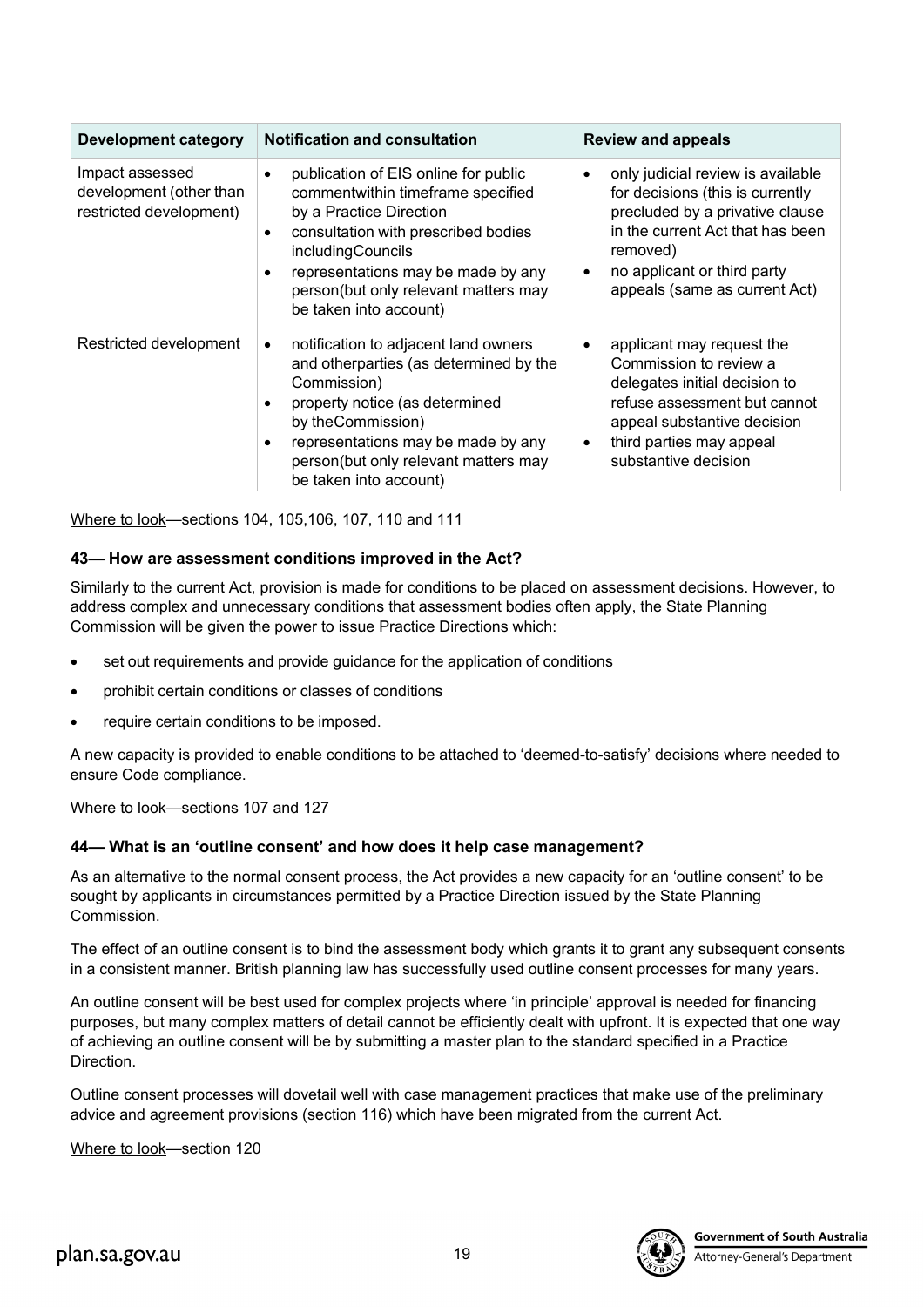# **45— What is 'design review' and when it is applied?**

The Act provides for applicants for development approval of a class specified by the Planning and Design Code to seek the advice of a design panel. A design panel may be established, in accordance with a scheme determined by the Minister (and which will ensure panel members hold prescribed qualifications), to provide advice about the design of proposed developments and how they could be changed or improved.

Any advice provided by a design panel must be taken into account by a relevant authority determining the application. The Act also includes a power to charge a fee for the provision of advice if that is deemed appropriate in the circumstances.

It is expected that design review may be required for complex projects that take advantage of an outline consent as part of a case management process, on a similar basis to the successful design review process instituted in the inner city of Adelaide for large-scale development.

Where to look—section 121

# **46— What is a 'deemed planning consent'?**

Where an assessment body fails to make a decision on a development application within the time prescribed by regulations, applicants will now have the option of triggering a 'deemed planning consent', subject to Council veto.

This is based on equivalent provisions available in the planning laws of other parts of Australia such as Queensland and Tasmania and will reverse the 'deemed refusal' process that applies under the current Act, which does not provide the incentive needed to promote adherence to decision-making timeframes.

The process for a seeking a deemed planning consent is as follows:

- where a timeframe is not met, the applicant may serve notice on the relevant authority
- on receipt the authority will be taken to have granted the consent
- the authority has up to 10 business days to issue its own consent with or without conditions, which—if issued— supersedes the deemed consent
- if the authority fails to issue its own consent, the standard conditions specified by a Practice Direction will apply to the deemed consent.

The authority then has one month within which to apply to the court for an order quashing the consent. It is envisaged these steps will be managed quickly and easily using the new e-planning system.

The ability for an authority to apply to the court for the consent to be quashed will guard against administrative mistakes that could lead to undesirable outcomes.

A deemed planning consent will not be available for impact assessable development, building consent or land division consent.

Where to look—section 125

# **47— What changes will be made to building consents?**

The Act migrates most of the current requirements relating to the granting of a building consent. However, a number of small but important improvements have been made.

In particular, the provisions relating to accessing neighbouring land for building work purposes now include an additional subclause which grants building owners the right to install flashings between two buildings (including a building on an adjoining allotment) even where flashings would overlap a property boundary. This will help to address a common issue raised relating to walls on boundaries.

The Act also removes the exclusion of new Crown-owned buildings from certain requirements for building consent.

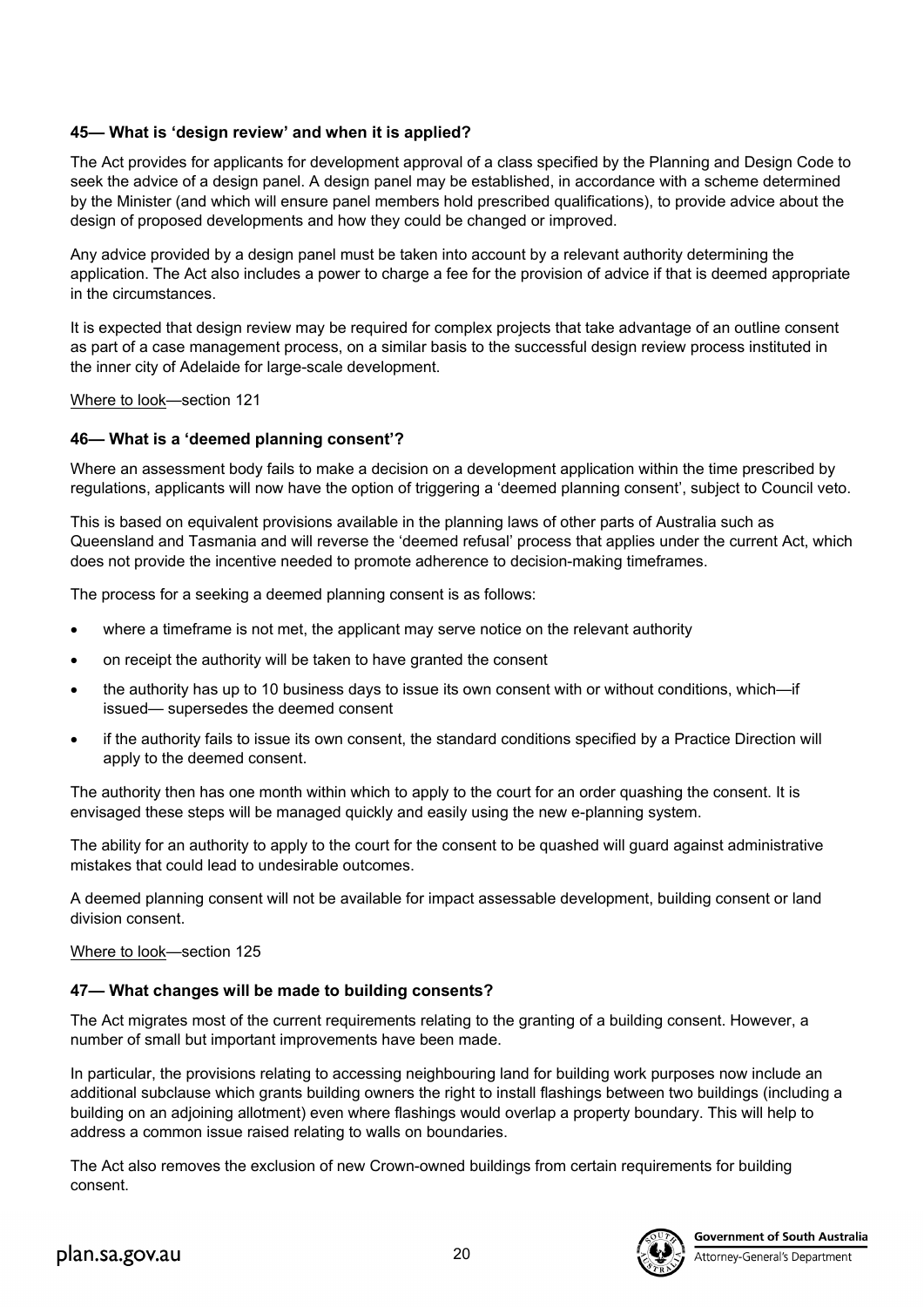This provision is considered out-of-date and promotes the notion that government should be immune from important safety-related laws.

Provisions relating to building activity and use including swimming pool and other safety features are included below.

Where to look—Part 7, Division 3, as well as Part 11, Divisions 1–7

### **48— How will referrals be improved?**

The process of referrals will be streamlined in the Act through a number of means.

Firstly, government agencies will be encouraged to work with the Commission and Department to make amendments to the Planning and Design Code that address policy issues in preference to seeking referrals.

This is reinforced by a provision which requires the Planning and Design Code to include policies that will be applied by a referral body in giving referral advice (unless the Minister is satisfied that this is not necessary).

These policies will provide greater up-front certainty to applicants as to the performance and other outcomes sought by those agencies, and the thresholds beyond which referrals will be required.

There will also no longer be referrals for advice. Referrals will, in future, be confined only to matters for direction.

Referral bodies will be statutorily required to confine their comments to matters relevant to the purpose of the referral and within their field of expertise.

To avoid lengthy time delays on matters of detail, applicants will have the option of deferring a referral to be addressed later as a clearance or reserved matter. This will allow applicants to tailor the order in which consent matters are addressed in a manner which suits their project needs. The applicant will be required to accept any risk that a subsequent referral may negate, or require amendment to, the head consent.

Where to look—section 122

### **49— How will the overlap between the planning system, and consents and permits under other laws beaddressed?**

The Commission is required to establish, by Practice Direction, a scheme to ensure that planning assessment or controls including conditions do not conflict with nor duplicate matters dealt with or addressed under another licensing or regulatory regime under another Act.

Consequential amendments are made to the *Local Government Act 1999* to similarly address duplication and inconsistency between development authorisation and Council permits, particularly where resulting delays would compromise the viability of a proposed development.

Council permits will no longer be required for encroachments onto Council land, or for the commercial use of Council land, or alteration to infrastructure on Council land, provided that the development has already been the subject of development approval, and is consistent with the relevant Design Standard. In such cases, however, the relevant Council will retain the ability to impose a reasonable charge on account of the encroachment created when the relevant development is undertaken.

The *Liquor Licensing Act 1997* is amended to prevent duplication and dual regulation, by:

- requiring the Commissioner of Liquor Licensing to ensure that licensing decisions and conditions do not conflict with nor replicate matters addressed under the planning system
- to preclude a Council from intervening in licensing decisions in its area that touch on planning matters covered under the Act.

These amendments are discussed in more detail below.

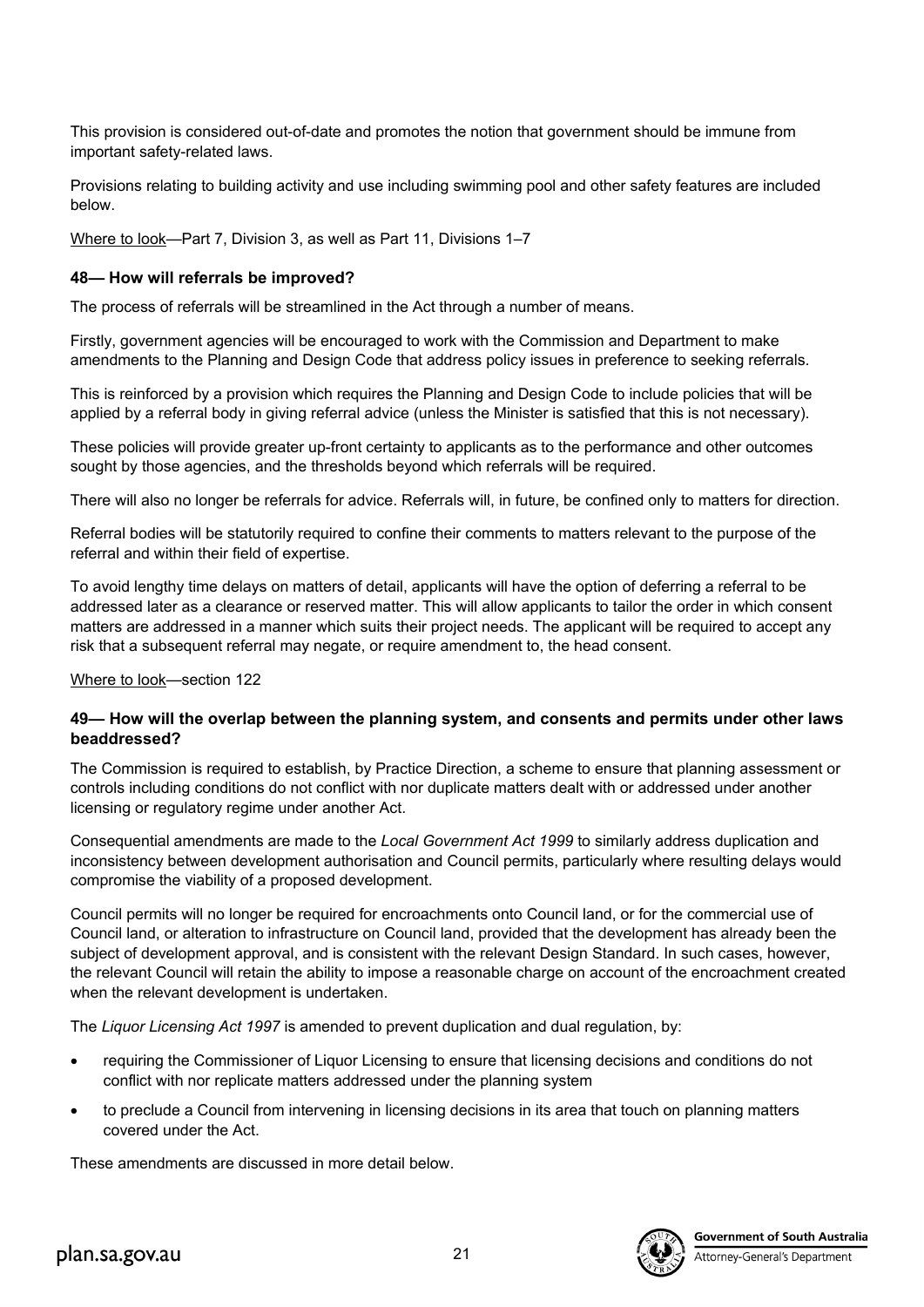Consequential amendments to a range of legislation will be considered with the aim of establishing a similar linkage with other statutes to that which currently operates between the Development Act and the *Environment Protection Act 1993*. The effect of this linkage, enacted via section 47(2) of the Environment Protection Act at the same time as the original Development Act was enacted in 1993, ensures that where a development proponent has acted in accordance with referral advice or a direction from the Environment Protection Authority, any subsequent application for an environmental licence issued under that Act is dealt with consistently with that advice or direction. This mechanism could be applied to other similar related statutes.

Where to look—sections 42 and 102(10), and Schedule 6, Parts 5 and 6

### **50— How will variations to development consents be catered for?**

A new provision makes it clear that a variation to a development consent may be granted without the need for all the usual processes that would normally be required for a new application. This will address a common concern that minor variations are being unnecessarily treated as wholly new matters, thereby over-burdening the assessment process.

Detail supporting this provision will be specified by regulation, and is likely to remove the need for consultation and notification on minor matters that are within the expectations of the original consent.

Where to look—section 128

### **51— How much change has been made under this part?**

Many features of the development assessment scheme in this part will be familiar to practitioners and regular users of the planning system. Rather than wholesale change, reforms have been targeted and involve specific alterations that address known issues. The basic framework of consents and pathways has been maintained, albeit with new terminology and processes in some cases.

New pathways replicate some key features of existing pathways, while providing more flexibility for applicants. Councils will retain responsibility for issuing building consent and development authorisation.

# **Part 8—Development assessment—essential infrastructure**

### **52— What is 'essential infrastructure'?**

The Act provides two new assessment pathways for essential infrastructure. Essential infrastructure is defined to include:

- equipment, structures, works and other facilities used in or in connection with the generation, distribution or supply of electricity, gas or other forms of energy
- water infrastructure or sewerage infrastructure
- transport networks or facilities (such as roads, railways, busways, tramways, ports, wharfs, jetties, airports and freight-handling facilities)
- causeways, bridges or culverts
- embankments, walls, channels, drains and earthworks
- civil buildings and facilities
- other matters prescribed by regulation.

Where to look—section 3

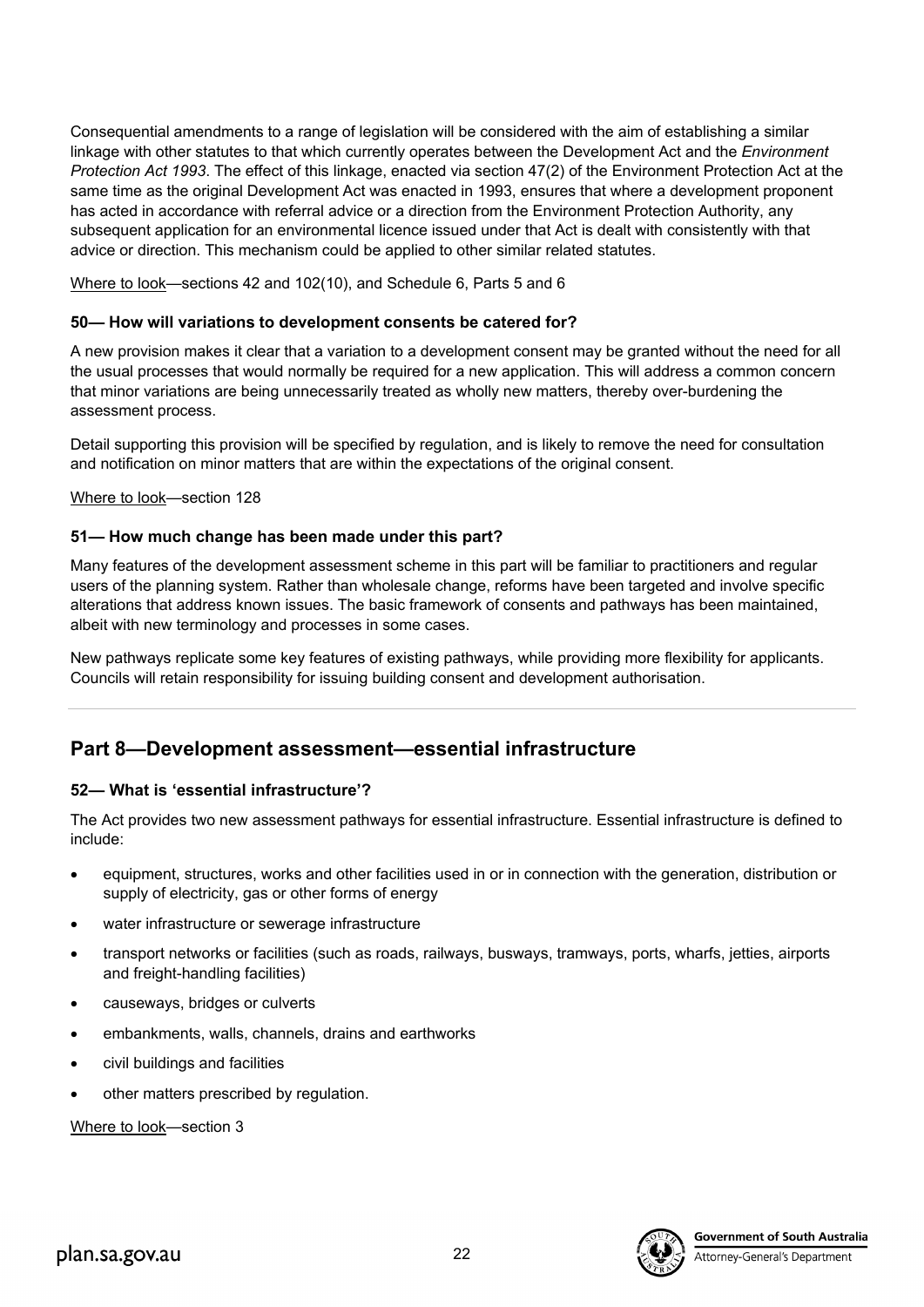# **53— What is a 'standard design' and how does it streamline the assessment of essential infrastructure?**

Where essential infrastructure:

- complies with a standard design made by the State Planning Commission (by way of a Design Standard)
- is located in an infrastructure reserve (defined as land identified for infrastructure in the Planning and Design Code or as a statutory easement under another law, identified by regulation),

the infrastructure does not require a planning consent, and may instead be granted authorisation by an Accredited Professional. This will remove the need for cumbersome assessment processes to be undertaken for infrastructure that is necessary and cannot be reasonably re-designed or located elsewhere.

Priorities for preparing Design Standards will be discussed with infrastructure providers and Councils as part of the implementation program for the Act. Common trenching and infrastructure design that fits better with urban settings will be progressed in this context.

Where to look—section 129

# **54— What is the alternative assessment process for essential infrastructure?**

Where the streamlined process based on a standard design is not available for essential infrastructure, an alternative assessment pathway is provided which is modelled on provisions in the current Act that provide for electricity infrastructure approvals. This pathway is in addition to the general scheme or Crown development assessment, if the government is a party, which may also be used to assess essential infrastructure.

In such cases:

- an infrastructure provider may apply to the State Planning Commission for approval of the infrastructure
- the Commission is required to consult with relevant Councils and, if the infrastructure is more than \$10 million in value, must also undertake public consultation
- the Commission then reports to the Minister who may conditionally or unconditionally approve the proposed development
- prior to the commencement of any proposed work it must be certified by a building certifier
- once the Minister approves a development under this provision no other assessment procedure or requirement applies.

However, if the Minister directs that an environmental impact study be prepared, this process does not apply, and an impact development assessment will instead be required.

This process will not apply to any development in the Adelaide Park Lands.

Where to look—section 130

# **55— How much change has been made under this part?**

The standard design approach to essential infrastructure is the major change in this part.



Attorney-General's Department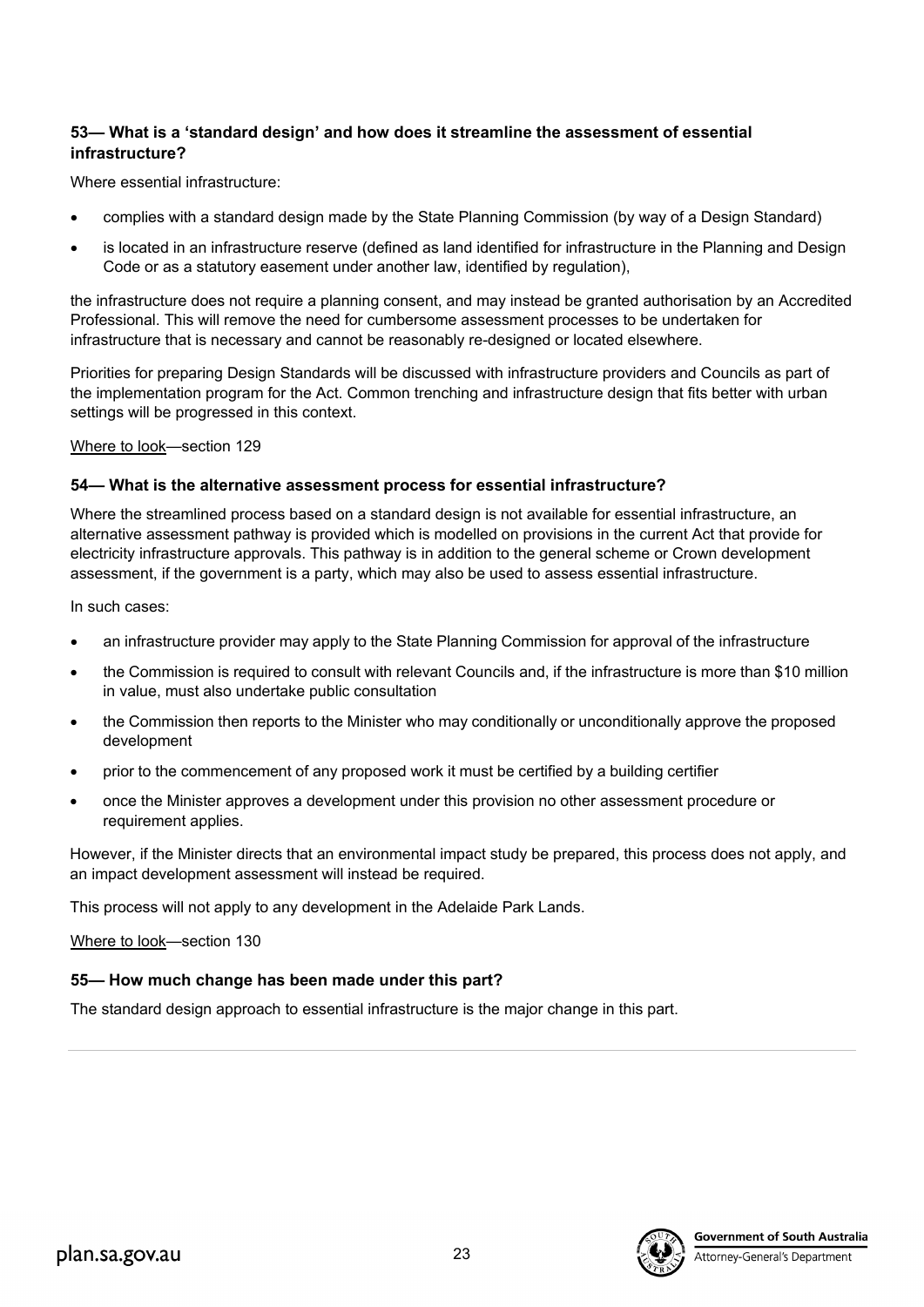# **Part 9—Development assessment—Crown development**

# **56— How does the Act alter provisions relating to development undertaken by government agencies?**

Existing provisions relating to Crown development have been migrated into the Act from the current Act. One of few variations in the Act permits a government agency to determine to proceed with an assessment under the general assessment scheme rather than being locked into the Crown development pathway. This codifies existing practice and better reflects the intent underlying the pathway.

This process will not apply to any development in the Adelaide Park Lands, other than in specified parts of the Institutional District.

Where to look—section 131

# **57— How much change has been made under this part?**

This part largely follows the existing provisions.

# **Part 10—Development assessment and approval—related provisions**

# **58— How does the Act address access to adjoining land for building purposes?**

The Act varies current access provisions to make them easier to use.

The current Act provides a scheme for negotiation of access rights for the purpose of undertaking building work affecting stability of land. This provision is continued.

In addition a new provision extends this provision to other building work and provides that, where negotiation for reasonable access fails, the Environment, Resources and Development Court may grant a permit authorising access.

Where to look—sections 139 and 140

# **59— How does the Act address Council inspection policies?**

The Act provides for quality control of development within Council areas by allowing the Commission to issue Practice Directions requiring a Council or group of Councils to carry out inspections of development undertaken in their respective areas. This replaces existing building inspection policies in the current Act, newly requiring the Commission to issue Practice Directions regarding Council inspection policies. The Commission must do so having regard to the financial and other resources of the Council and community affected as well as the potential impact of a failure to inspect development in the area.

# Where to look—section 144

# **60— How does the Act provide for activities affecting walls on boundaries?**

The Act details the process, notification and consent requirements, entry powers and apportionment of costs where owners propose to build or convert an existing structure into a party wall, based upon the provisions in the current Act.

This provision is extended to deal with the issue of flashings installed on or above walls so that they may extend over the site boundary.

Where to look—Part 11, Division 3

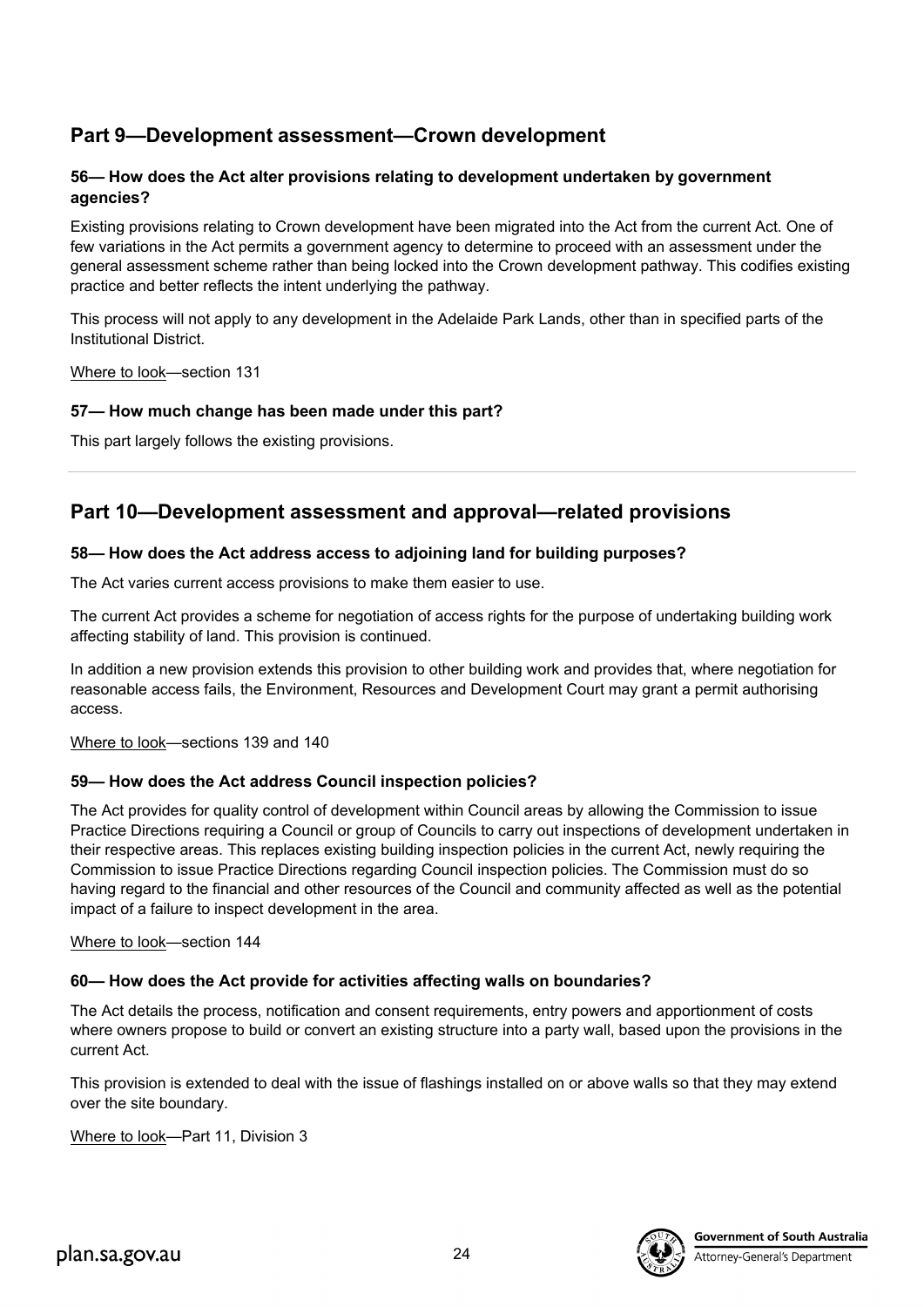# **61— How much change has been made under this part?**

Aside from those variations addressed above, existing approaches have been migrated from the current Act including:

- non-retrospectivity maintained in regards to requirement for building up-grades
- urgent building and tree-damaging activity permitted where needed to protect any person or building and in otherprescribed circumstances
- approval otherwise required for tree-damaging activity in relation to regulated trees
- land division certificates required
- an authority's ability to take action if development not completed retained
- an applicant's ability to cancel a development authorisation retained.

# **Part 11—Building activity and use—special provisions**

# **62— How is swimming pool and building safety addressed?**

Planning law has for some time required older swimming pools to be upgraded with contemporary safety standards upon sale of a property. The Act extends this provision to other safety features that may, from time to time, warrant similar attention.

Regulations may specify requirements in relation to 'designated safety features' for swimming pools or for buildings. Examples for buildings could include smoke alarms or the like. The regulations may include requirements for installation, maintenance, replacement or upgrades of designated safety features on occurrence of a 'prescribed event' such as sale or lease of the property.

The Commission may issue a Practice Direction requiring a Council or group of Councils to carry out inspections to ascertain compliance.

Where to look—section 156

# **63— How has fire safety been improved?**

The Act provisions relating to fire safety mirror the current Act requirements with a minor amendment to the constitution of an appropriate authority, commonly known as a Building Fire Safety Committee, in relation to fire authority membership. This will make it administratively simpler for a fire authority to nominate its representation on committees.

Where to look—section 157

# **64— How much change has been made in this part?**

Existing provisions relating to assessment matters have been migrated into the Act from the current Act with only minor variation, including that to provide for flashings on party walls, and for the Commission to provide Practice Directions in relation to Council development inspections, described above. The provisions relating to swimming pool safety features in the current Act have also been expanded to cover safety features for buildings as well, with detail to be prescribed by regulations. Other building related provisions are described elsewhere in this document.

# **Part 12—Mining—special provisions**

Existing provisions relating to mining have been migrated into the Act from the current Act without change.

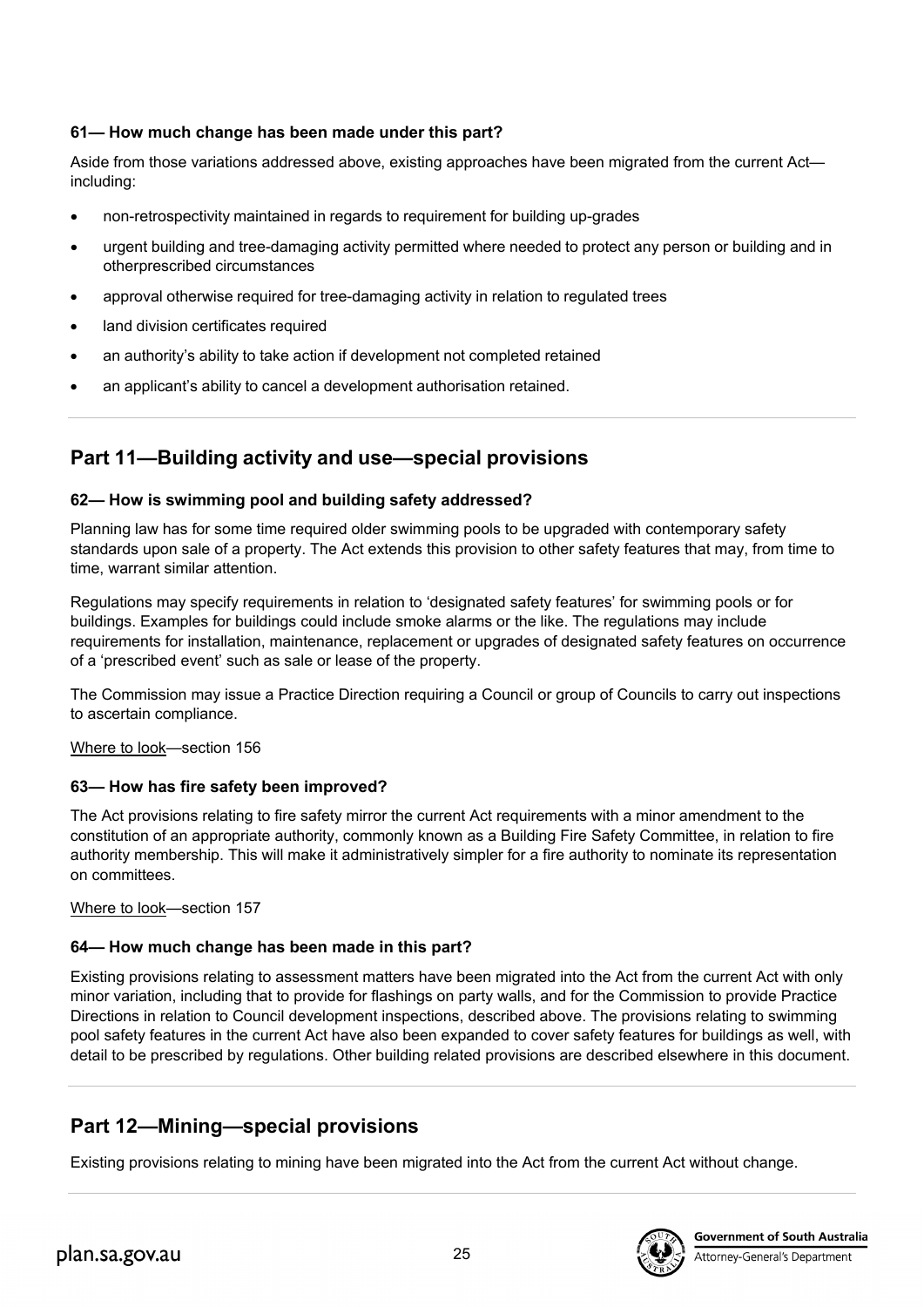# **Part 13—Infrastructure frameworks**

# **65— What is an 'infrastructure delivery scheme'?**

The Act provides for 'basic and general infrastructure delivery schemes', which are legally binding arrangements for the delivery of basic and essential infrastructure in a defined scheme area. Essential infrastructure is defined broadly (see above).

Basic Infrastructure Schemes apply to the provision of a subset of essential infrastructure and includes equipment, structures, works and other facilities used in or in connection with, the generation, supply and distribution of electricity, gas or other forms of energy, water and sewerage and communications, as well as roads or causeways, bridges or culverts associated with roads; stormwater management infrastructure; or associated works or earthworks.

General Infrastructure Schemes are concerned with the provision of essential infrastructure such as roads, transport networks or facilities causeways, bridges, embankments, walls, channels, drains, health, education or community facilities; and police, justice or emergency services facilities.

Where to look— basic infrastructure: section 162; general (essential) infrastructure: subsection 3(1)

# **66— How is an infrastructure delivery scheme initiated?**

The Minister, after seeking the advice of the Commission may, on his own initiative; or at the request of another person or body (which could include a Council, a developer, an urban renewal precinct authority or an infrastructure provider among others) initiate a scheme for the provision and delivery of basic or general infrastructure and put in place the appropriate funding arrangements.

It is important to note that in initiating an Infrastructure Scheme the Minister can only act on the advice of the Commission. In providing this advice to the Minister, must take into account, any relevant State Planning Policy, Regional Plan, and relevant provisions of the Planning and Design Code (including any amendments which might be made in connection with the potential or proposed development. The Commission's involvement ensures the process to initiate a scheme is independent, accountable and transparent.

# **Basic Infrastructure Schemes**

The scheme is initiated by the Minister preparing a draft outline of the scheme that provides detailed information about the nature and intended scope of the basic infrastructure, any related development that is proposed to be undertaken as part of the scheme, identifies the proposed designated growth area, proposed timing or staging of the various elements of the scheme, provides information about the person or body that will be carrying out the work, and any basic infrastructure or other assets that might be expected to be transferred to another entity when the scheme has been completed.

The draft outline also assesses the costs and benefits of the scheme and outlines a funding arrangement for the scheme, including whether it is proposed to impose a charge.

In preparing the draft outline, the Minister is obliged to facilitate the provision of infrastructure that is fit for purpose, capable of adaptation as standards or technology change, capable of augmentation or extension to accommodate growth or changing circumstances, designed and built to a standard appropriate to the development; and capable of being acquired and delivered in a timely manner.

In considering whether or not the scheme should impose a charge on landowners, the Minister must consider whether it is reasonable to use other sources of funding and any other any schemes or arrangements that are already in place or planned for the provision of basic infrastructure or the undertaking of works within the designated growth area.

The Part 13 provisions also require the Minister to take reasonable steps to consult with land owners, persons proposing to undertake development within the proposed designated growth area, affected Councils and any other person or body as the he or she thinks fit.



**Government of South Australia** 

Attorney-General's Department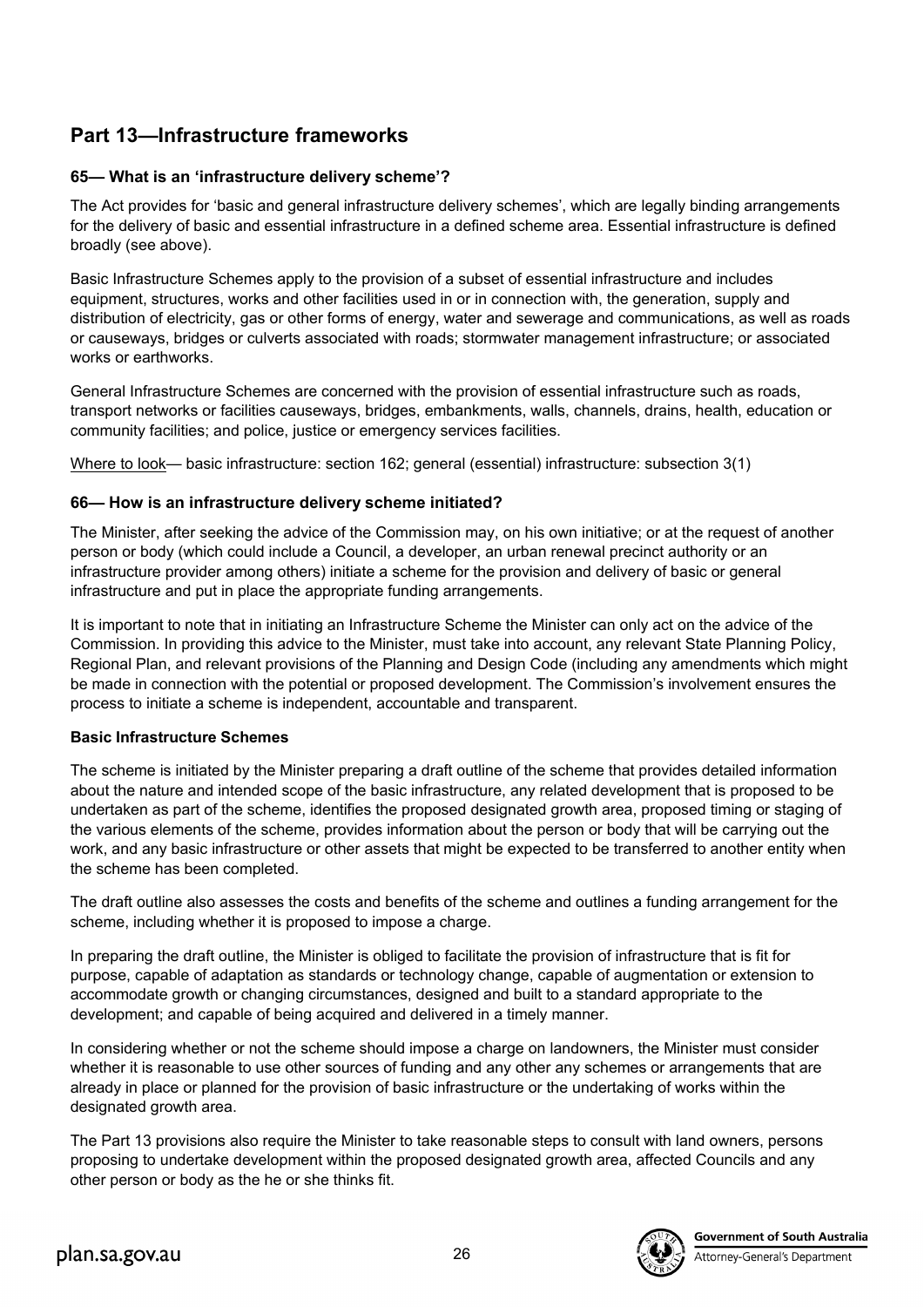Once these steps have been the completed, the Minister must publish the draft outline of the scheme in the Gazette and on the SA Planning Portal, along with any advice furnished by the Commission in relation to the draft outline which may be redacted to protect commercially sensitive information.

The Minister will then refer the proposed scheme to the Chief Executive for the appointment of a scheme coordinator.

#### **General Infrastructure Schemes**

General Infrastructure Schemes apply to the provision of essential infrastructure such as roads, transport networks or facilities causeways, bridges, embankments, walls, channels, drains, health, education or community facilities; and police, justice or emergency services facilities.

The Minister may initiate a general scheme for 1 or more of the following purposes:

- to facilitate development or significant urban renewal through supporting and advancing the provision of infrastructure
- to provide a mechanism for the equitable distribution and apportionment of the costs of essential infrastructure
- to assist in the augmentation of capital available to fund essential infrastructure
- to provide an incentive for the provision of essential infrastructure (including through private sector investment) by providing certainty through the establishment of the scheme.

A general scheme is initiated by the Minister preparing a draft outline of the scheme that provides detailed information regarding:

- the nature and intended scope of the infrastructure
- any related development that is proposed to be undertaken as part of the scheme
- identifies the location of the proposed scheme and if a funding arrangement includes a proposal for the collection of contributions specifies the area or areas (to be called a contribution area) in which contributions are intended to be imposed
- the proposed timing or staging of the various elements of the scheme
- provides information about the person or body that will be carrying out the work
- any basic infrastructure or other assets that might be expected to be transferred to another entity when the scheme has been completed.

The draft outline also assesses the costs and benefits of the scheme and outlines a funding arrangement for the scheme, including whether it is proposed to impose a charge.

In preparing the draft outline, the Minister is obliged to facilitate the provision of infrastructure that is fit for purpose, capable of adaptation as standards or technology change, capable of augmentation or extension to accommodate growth or changing circumstances, designed and built to a standard appropriate to the development; and capable of being acquired and delivered in a timely manner.

In considering whether or not the scheme should include a proposal for the collection of contributions from landowners, the Minister must consider whether:

- it is reasonable to use other sources of funding instead
- the impact of the scheme on any Council after taking into account any submissions from the affected Councils
- the extent to which any infrastructure will directly benefit the development potential, capacity, use, value or amenity of the land

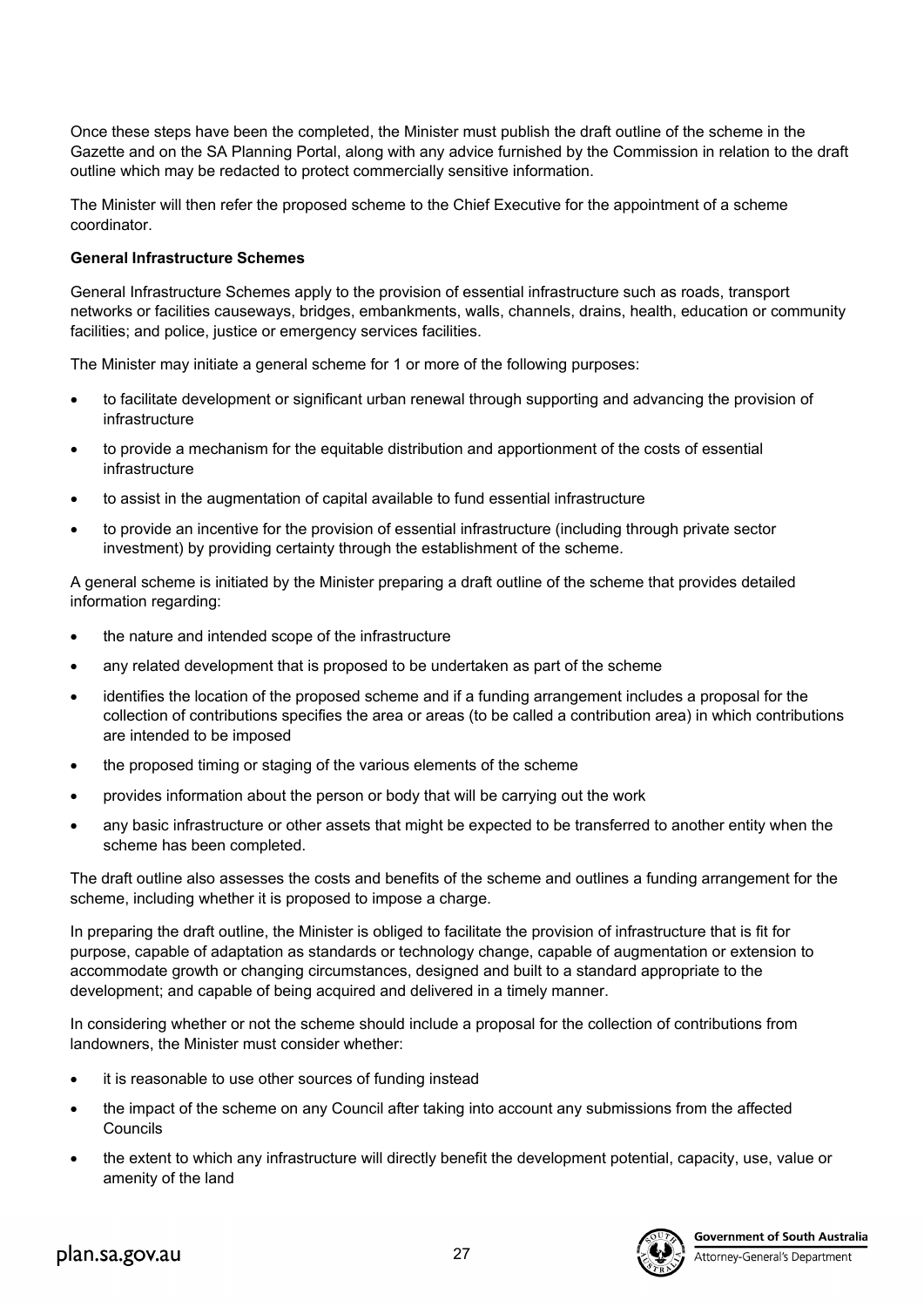- the infrastructure will benefit the people required to make contributions
- any other any schemes or arrangements that are already in place or planned for the provision of infrastructure or the undertaking of works within the designated growth area.

In addition the Minister must also take reasonable steps to consult with affected Councils, any land owners who would be directly impacted by any infrastructure or associated works, and any other person or body as he or she thinks fit.

Once these steps have been the completed, the Minister must publish the draft outline of the scheme in the Gazette, and on the SA Planning Portal along with any advice furnished by the Commission in relation to the draft outline which may be redacted to protect commercially sensitive information.

The Minister will then refer the proposed scheme to the Chief Executive for the appointment of a scheme coordinator.

Where to look— basic infrastructure: section 163; general infrastructure: section 164

# **67— What is a 'scheme coordinator' and what do they do?**

The scheme coordinator's role is to prepare, scope, and cost proposals for the scheme in accordance with any relevant Design Standards, develop a work program, undertake consultation in relation to the scheme in accordance with any requirement under the Community Engagement Charter, develop any funding arrangements and any other functions assigned by the Chief Executive.

If the scheme is adopted the scheme coordinator is responsible for overseeing delivery of any infrastructure or works, advising the Minister on:

- the enforcement of any charges and the levels and amounts of any contributions
- what should happen on the completion of the works associated with the scheme
- any other matter at the request of the Minister or as the scheme coordinator thinks fit.

In addition, the scheme coordinator is also responsible for, insofar as is reasonable, seeking out and bringing to the attention of the Chief Executive any additional or alternative funding sources that could ensure that charges and contributions under any funding arrangement for infrastructure under the relevant scheme as kept as low as possible.

The scheme coordinator may be assigned other tasks by the Minister after consultation with the Chief Executive.

In carrying out their duties the scheme coordinator will be guided by: an enforceable Code of conduct pursuant to Schedule 3; guidelines and principles regarding the development of funding arrangements, and proposals for the imposition of charges and contributions (see subsections 166(2) and (5) and the procurement and delivery of infrastructure subsection 168(2)).

The scheme coordinator may be a suitably qualified person, a committee or a precinct authority and is appointed (or removed) by the Chief Executive acting with the concurrence of the Commission.

Where to look—sections 165, 166, 167 and 168

# **68— How is an Infrastructure Scheme adopted?**

When the Minister receives a report on the proposed scheme from the scheme coordinator he or she may determine to do one of three things:

- proceed with the scheme as set out in the report
- proceed with the scheme with scheme subject to any variations, exclusions or inclusions as the they think fit
- not to proceed with the scheme.

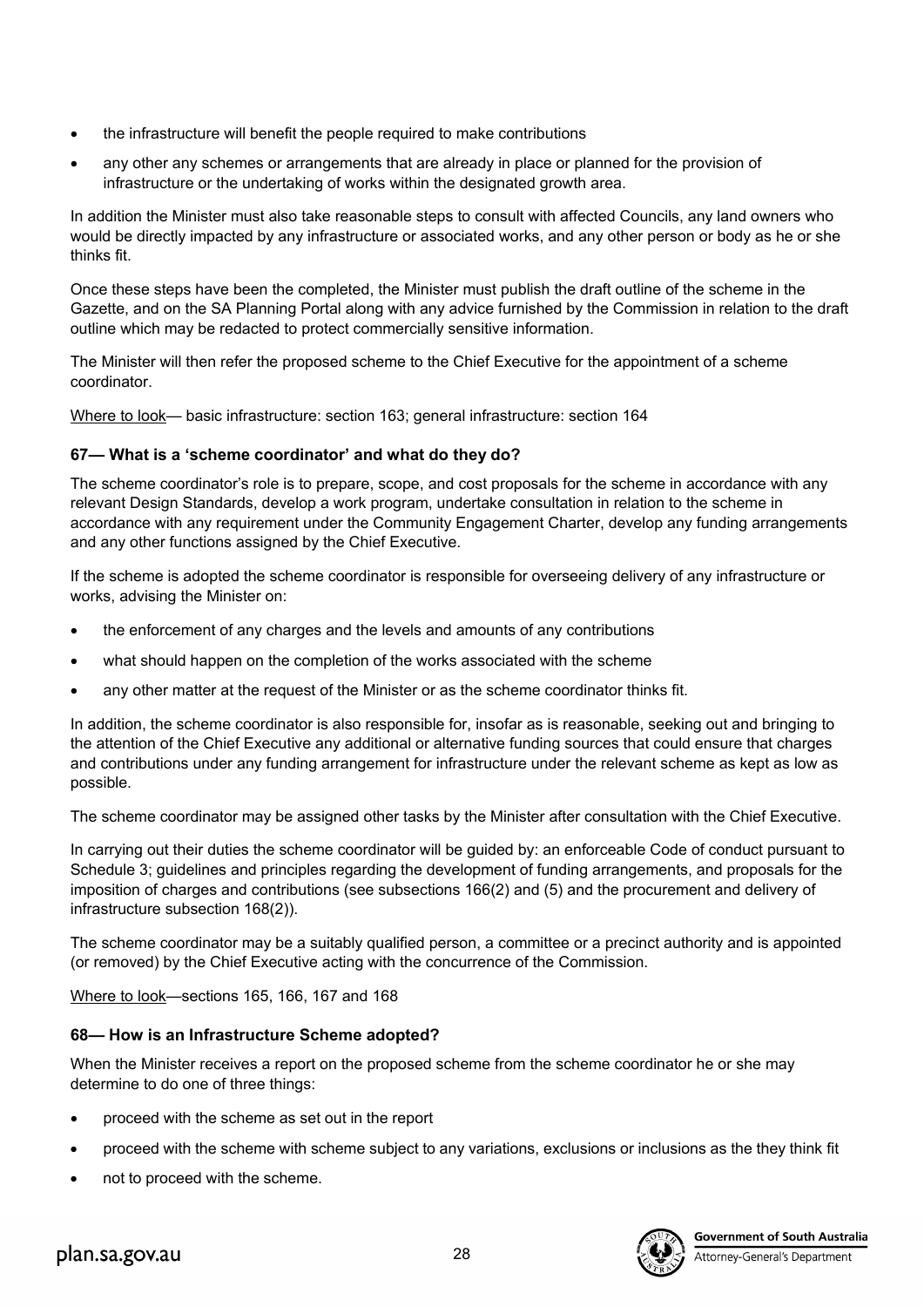If the Minister decides to proceed with the scheme as set out in the report without any changes, he or she must publish the final report in the Gazette and on the SA Planning Portal.

However, the Minister before making any significant variations to the scheme must refer it back to the scheme coordinator for their consideration, review the inclusion of any proposed charges, seek the advice of the Commission, and take reasonable steps to consult with affected Councils, landowners or any other person or body the Minister determines to be relevant.

Any variation made to the scheme must be published in the Gazette and on the SA Planning Portal.

Once a scheme has been adopted by the Minister, the Chief Executive must ensure that the Commission is kept informed about the operation of the scheme and any significant changes made to it.

Where to look—section 167

### **69— How is an Infrastructure Scheme funded?**

#### **Basic Infrastructure Schemes**

A funding arrangement for a basic Infrastructure Scheme consists of a charge on land being placed over land within a designated growth area and:

- may provide for the adjustment of the charge under an index, or at a rate, determined or approved by ESCOSA, or some other prescribed person or body
- must also specify arrangements for the periodic review of the charge and may provide for any matter to be considered or determined by ESCOSA, or some other prescribed person or body.

A funding arrangement for a general Infrastructure Scheme may consist of one of more of the following:

- the provision of funds from public or private sources (including guarantees provided by the Treasurer)
- exemptions from 1 or more state taxes, levies or local government rates
- in the case of a charge associated with a basic Infrastructure Scheme, the imposition of a charge, including by establishing a designated growth area
- in the case of a general Infrastructure Scheme, the collection of contributions including by designating the relevant contribution area or areas.

In addition the funding arrangement may also include:

- a scheme for rebates and other adjustments in relation to contributions, and provide for any charge or other amount to be imposed, collected, rebated or adjusted according to a determination of ESCOSA, or of some other specified person or body
- a scheme for other works to be undertaken on an "in kind" basis and provide for other matters determined by the Minister.

### **General Infrastructure Schemes**

A General Infrastructure Scheme, must specify arrangements for the periodic review of the levels and amounts of contributions and may provide for any matter to be considered or determined by ESCOSA, or by some other prescribed person or body, on application by the Minister or a Council.

A funding arrangement or variation to a funding arrangement has no force or effect unless or until it has been approved by the Governor by notice published in the Gazette.

The Governor can only approve a general Infrastructure Scheme if two preconditions have been satisfied:

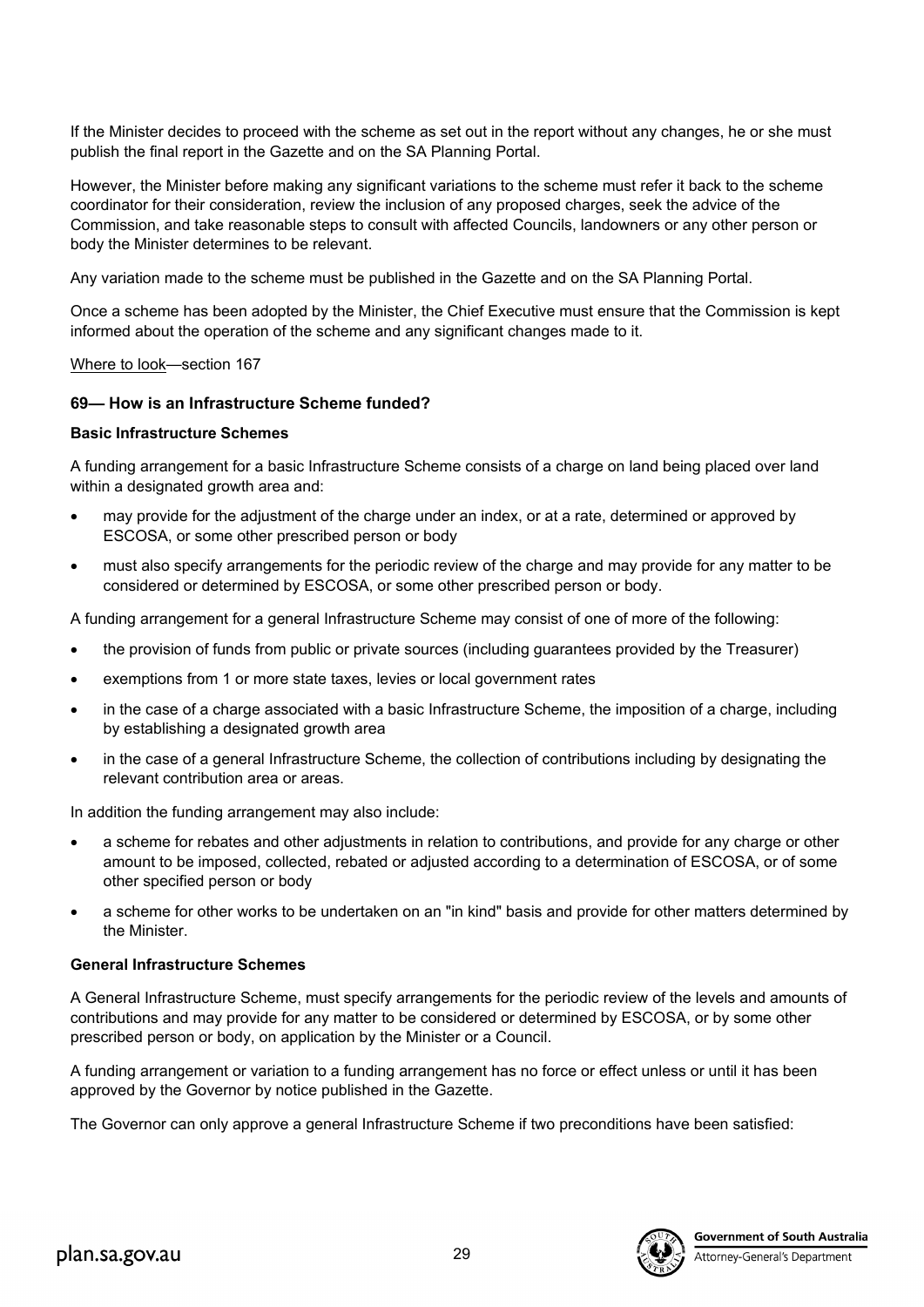1. First, the Minister must only recommend to the Governor the funding arrangement be approved after receiving a report in support from the State Planning Commission which also sets out the results of the consultation it has undertaken in relation to this matter with the person or bodies to be consulted: infrastructure providers, land developer (or their representatives), the LGA, relevant Councils or Councils and any other person or body specifiedby the Minister.

In making a recommendation in support to the Minister, the Commission must also be satisfied that the contributions, rebates and other adjustments which form the funding arrangement are fair and equitable, would not unreasonably disadvantage small landowners and the matters and principles referred to in clauses 156(5) and 158(2), which, respectively refer to the impacts and desired effects of the contribution charges have been considered.

2. Second, the funding arrangement must have been approved by 100 per cent of the owners of private land (non- government land) within the contribution area or areas.

Where the Governor approves or varies a funding arrangement, the Minister must prepare a report that sets out the funding arrangement and information about any contribution that is to be collected or, if relevant, the extent of a variation, furnish a copy of the report to the ERD Committee, and publish a copy of the report on the SA Planning Portal.

On receiving the report the ERD Committee has 28 days within which to resolve to either, not object to the contributions scheme; suggest amendments; or object.

If at the end of 28 days (excluding the period 15 December to 15 January inclusive and any election period), the ERD Committee has not made a resolution, it will be conclusively presumed it does not object to the contributions scheme and does not propose to suggest any amendments.

If the Committee resolves to suggest an amendment, the Minister may proceed to make the amendment; or report back that he or she are unwilling to make the amendment.

The ERD Committee may then either object or not object to the contributions scheme.

If it objects, then copies of the report furnished to the ERD Committee must be laid before both Houses of Parliament.

If, within 14 days of the report being laid before it, a House of Parliament passes a disallowance resolution, the contributions scheme will cease to have effect.

However, if the Minister consults the ERD Committee before the contributions scheme has been finalised the Committee may resolve that a report does not need to be provided to it and will come into effect when approved by the Governor and published in the Gazette.

Where to look—section 169

# **70— When do the charges or contributions become payable?**

# **Basic Infrastructure Schemes**

The Basic Infrastructure Scheme is a one off charge to land owners within the designated growth area (which is specified when the scheme is set up) at the time the land is subdivided or work starts on the development.

Therefore there is no need to contribute to infrastructure unless the landowner intends to develop their land at the time the scheme is put in place or at some time in the future.

If for example a scheme is put in place which encompasses a food producing area, individual farmers will be free to continue working their land and not contribute. The contribution charge will only become payable if the land is subdivided, or work starts on a development.

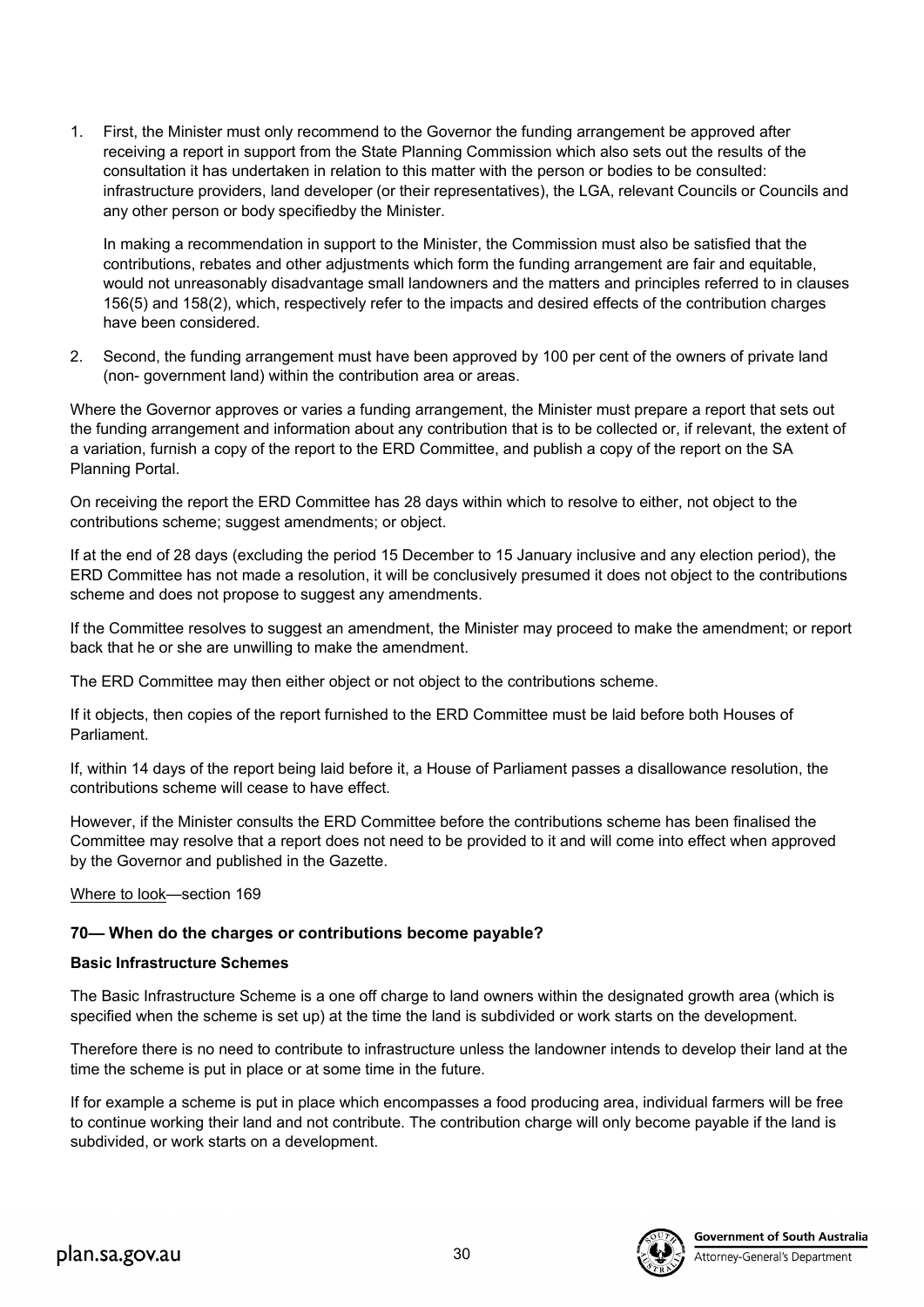# **General Infrastructure Schemes**

General Infrastructure Schemes involve a contribution that is applied to landowners within a specified area or areas (the 'contribution area') that is paid over a period of time. The requirement for persons within a General Infrastructure Scheme contribution area to make or begin to make contributions will be related to the point when a benefit will begin to, or is intended to accrue and will be triggered by events which, for example, could include:

- the division of land
- a change to the Planning and Design Code
- an approval or the undertaking of the development (which can include the construction of infrastructure).

However, it must be emphasised, a General Infrastructure Scheme can only proceed if all the landowners within the contribution area agree to participate.

Where to look— Basic Infrastructure Schemes: section 166(2)(c) and 166(3); General Infrastructure Schemes: subsections 166(5)(1)(d)(i)(B) and 166(5)

# **71— What happens when a scheme is wound up?**

Schemes may be wound up by the Minister on the recommendation of or after consultation with the scheme coordinator. Generally a scheme will be wound up when all the works within the scheme's scope have been completed or if there has been a change in circumstance that necessitates winding up.

On winding up a scheme, the Minister may:

- transfer the scheme's assets and liabilities to a relevant government agency
- vest assets in Councils or infrastructure providers (if agreed).

The scheme's associated statutory fund is wound up by the Treasurer who may transfer any balance to the Planning and Development Fund, another fund or account, or other purpose. Any contributions collected as part of a general Infrastructure Scheme must be applied to for a purpose that benefits the community in the contribution area. The Treasurer may only act after consulting with the Minister.

Where to look—section 184

# **72— What powers are conferred to undertake infrastructure works?**

To discharge their functions, scheme coordinators and infrastructure providers authorised by an infrastructure delivery scheme need powers to carry out the works envisaged by a scheme. A range of these are set out in the Act, reflecting powers available under a number of other laws.

Works powers include:

- installing, altering, or demolishing infrastructure
- operating or maintaining infrastructure
- undertaking earthworks and other works on land
- carrying out road works and installing traffic control devices
- carrying our rail works
- carrying out water management works
- various other ancillary powers.

There is also a power to enter, pass across or temporarily occupy land, and to acquire land in accordance with the *Land Acquisition Act 1969*.

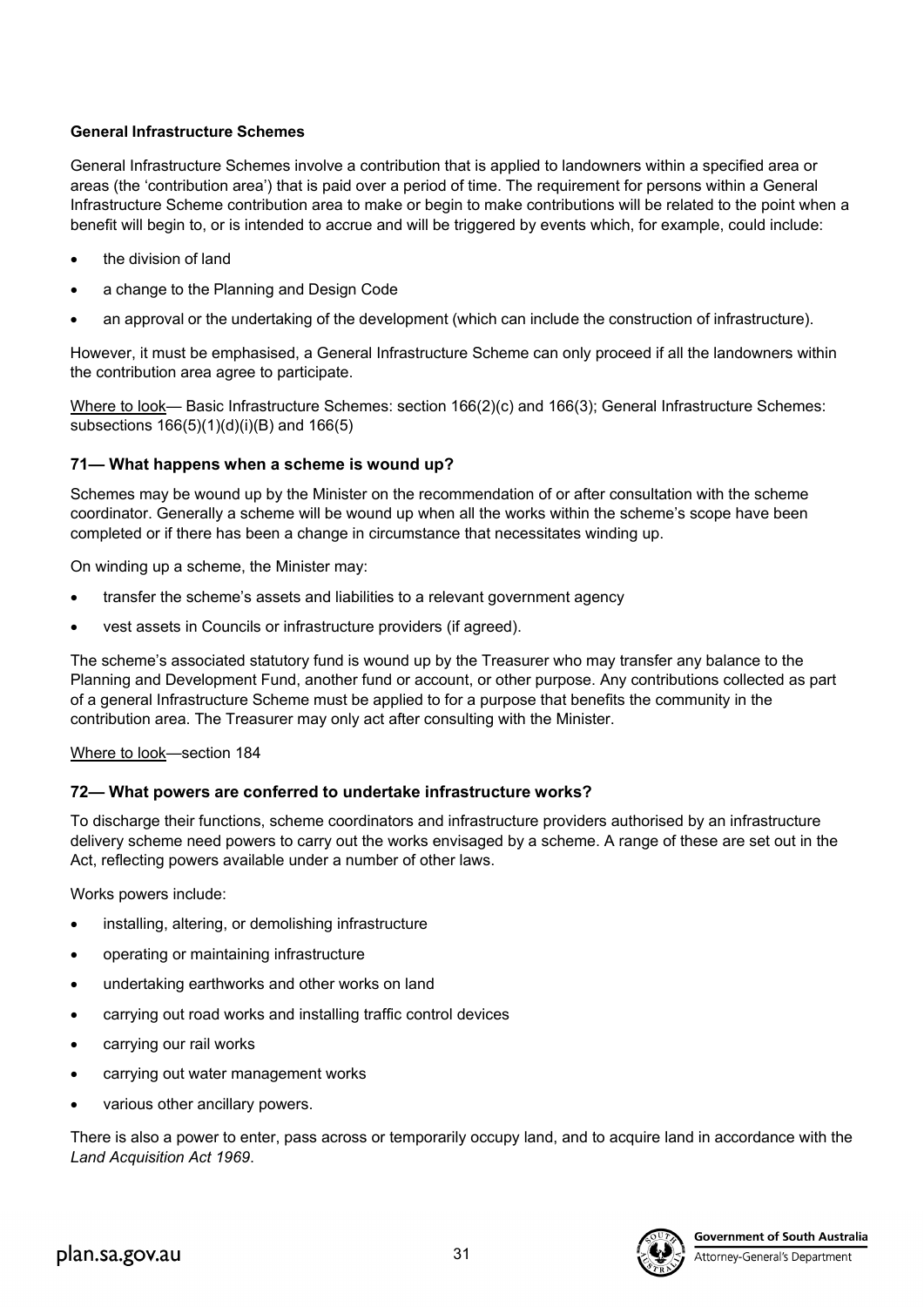The Chief Executive of the Planning Department may, with Ministerial approval, take over any work being carried out by the scheme coordinator or another party if considered necessary to do so. For this purpose the Chief Executive is incorporated, enabling her or him to enter into contracts and exercise other powers of a body corporate.

Where to look—section 185 to191

### **73— How much change has been made under this part?**

This part is new, but some provisions have been adapted from the *Natural Resources Management Act 2004* and various infrastructure laws.

# **Part 14—Land management agreements**

Existing provisions relating to land management agreements have been migrated into the Act from the current Act with minor adjustments to provide that validity of an agreement is no longer dependant on its inclusion on a register in accordance with the regulations, but retain the provision that the agreement is of no force or effect until noted on the title of the property.

Where to look—sections 192 and 193

# **Part 15—Funds and off-set schemes**

### **74— What has happened to the Planning and Development Fund?**

The Act continues existing provisions establishing the Planning and Development Fund and provisions regarding the application and management of the fund remain substantially unchanged. For increased flexibility, the fund's uses have been expanded to include providing assistance or grants to a Joint Planning Board, another entity acting under this act, or an entity acting under the *Urban Renewal Act 1995*.

Where to look—sections 194 to 196

### **75— What are 'off-set schemes' and how do they work?**

The Act provides for a range of 'off-set schemes' including the existing open space contribution scheme and urban trees funds. Transitional provisions will migrate existing car-parking funds which will in future be included under the new off-set schemes.

A new feature is the capacity to establish other schemes, beyond existing car-parking funds, for 'off-setting contributions'. This allows the Minister, a Council or a Joint Planning Board to establish a scheme that facilitates delivery of 'provide or pay' contributions in the public interest by new developments in particular locations or of a specified class. Subject to the terms of the scheme, the designated entity responsible for establishing the scheme can accept 'in kind' work or contributions in lieu of works to provide for or address a particular matter identified by the scheme. On winding up of a scheme the Minister may determine how any amount in credit may be used or applied.

A scheme may include the ability for the person proposing to undertake a development or who will obtain benefit from it to:

- make a contribution to a fund established as part of the scheme
- undertake work or achieve some other goal or outcome on an in kind basis;or do both of the above.

Schemes will be governed by the terms of the Planning and Design Code and relevant Design Standards where they deal with the public realm or infrastructure.

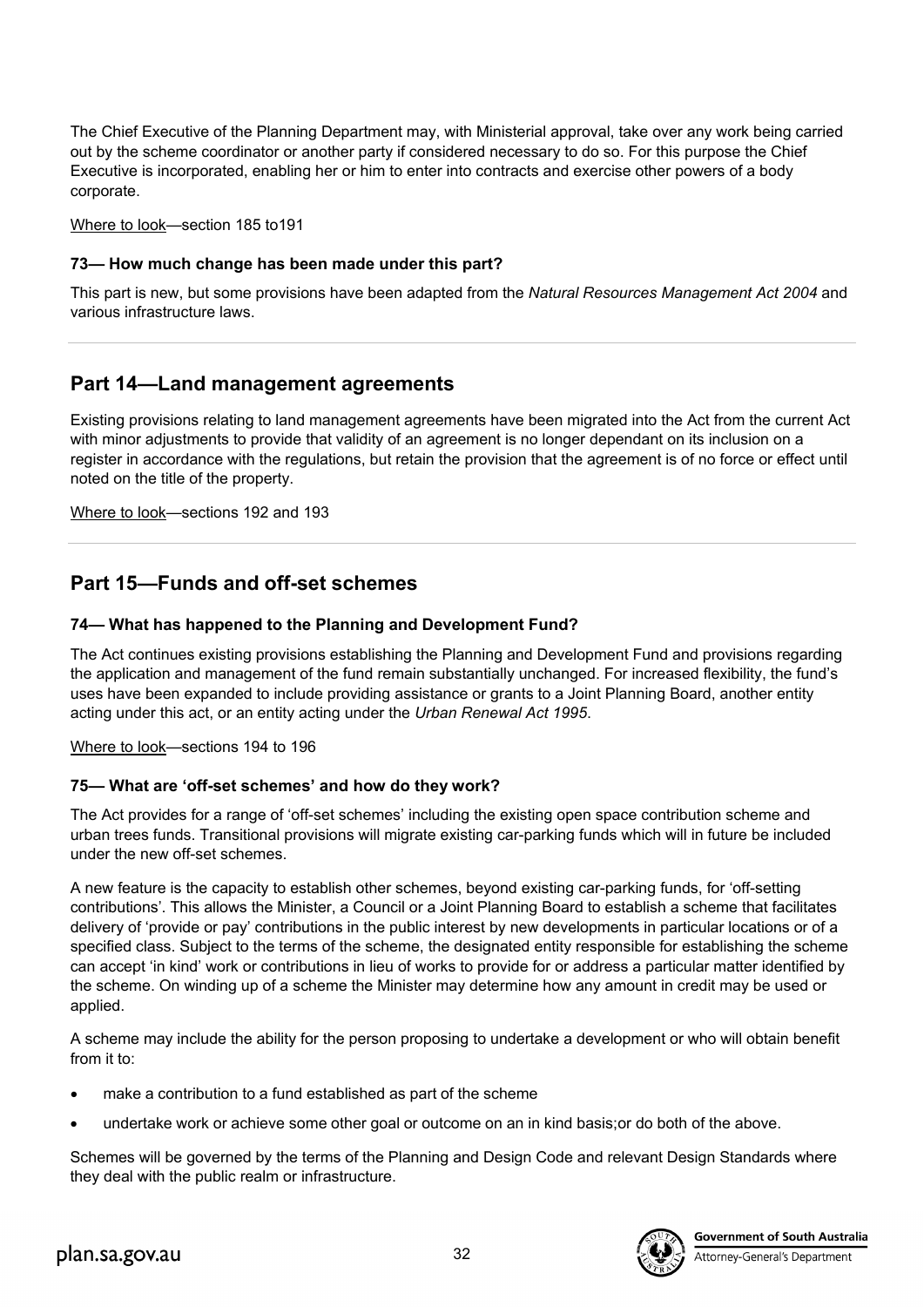This new feature will provide a more flexible arrangement that enables Councils to administer targeted streetscape or other improvements in an area, while also allowing the state to leverage broader outcomes such as affordable housing.

Where to look—sections 197 to 200

# **76— How has the open space contribution scheme been changed?**

The existing open space contribution scheme will be maintained.

However, an important adjustment will be made to the scheme in this Act. Where a person applies to construct a multi- unit building the State Planning Commission may require the applicant to make a monetary contribution as specified in the regulations. The will address the inconsistency in the current law which allows serviced apartments and similar multi-unit dwellings to avoid making a fair contribution to the open space scheme by choosing not to subdivide the building into individual units.

Where to look—clauses 198 and 199

# **77— How much change has been made under this part?**

Provisions relating to the open space scheme and urban trees funds have been migrated from the current Act. The new schemes for 'off-setting contributions' replaces the ability to establish a car-parking fund under the current Act with a wider scheme of off-sets enabling monetary or in kind contributions to be made to a variety of community benefits.

# **Part 16—Disputes, reviews and appeals**

# **78— What types of decisions are subject to a right of review?**

The Act establishes a right of review and appeal for matters related to development authorisations, local heritage listings, restricted developments, certificates of occupation of buildings on a temporary basis, the construction of party walls or the proportion of the expense to be borne by the respective owners, and associated matters and the application of the Building Rules. Most of these reflect existing appeal rights that have been migrated from the current Act.

# Where to look—sections 200 and 202

# **79— Will all reviews have to go to court?**

Under the current Act, reviews of development authorisation decisions are made by the Environment, Resources and Development (ERD) Court through formal pre-hearing conferences or hearings. The Act will provide alternative options additional to this.

Applicants will be able to apply for a review of an Assessment Manager's decision by the relevant Assessment Panel. A desktop review option will also be available from the court.

Where to look—section 203 and Schedule 6, clause 18

# **80— How much change has been made under this part?**

Apart from new review rights in some circumstances, all other appeal rights available under the current Act will be migrated to the new system. For example, ERD Court review will be newly available for applicants in respect of decisions relating to proposals classified as 'restricted' development. In addition, the Act omits the privative clause in the current Act in relation to major projects that are called in to the Minister or Planning Commission, no longer purporting to preclude judicial review of decisions in relation to such matters.

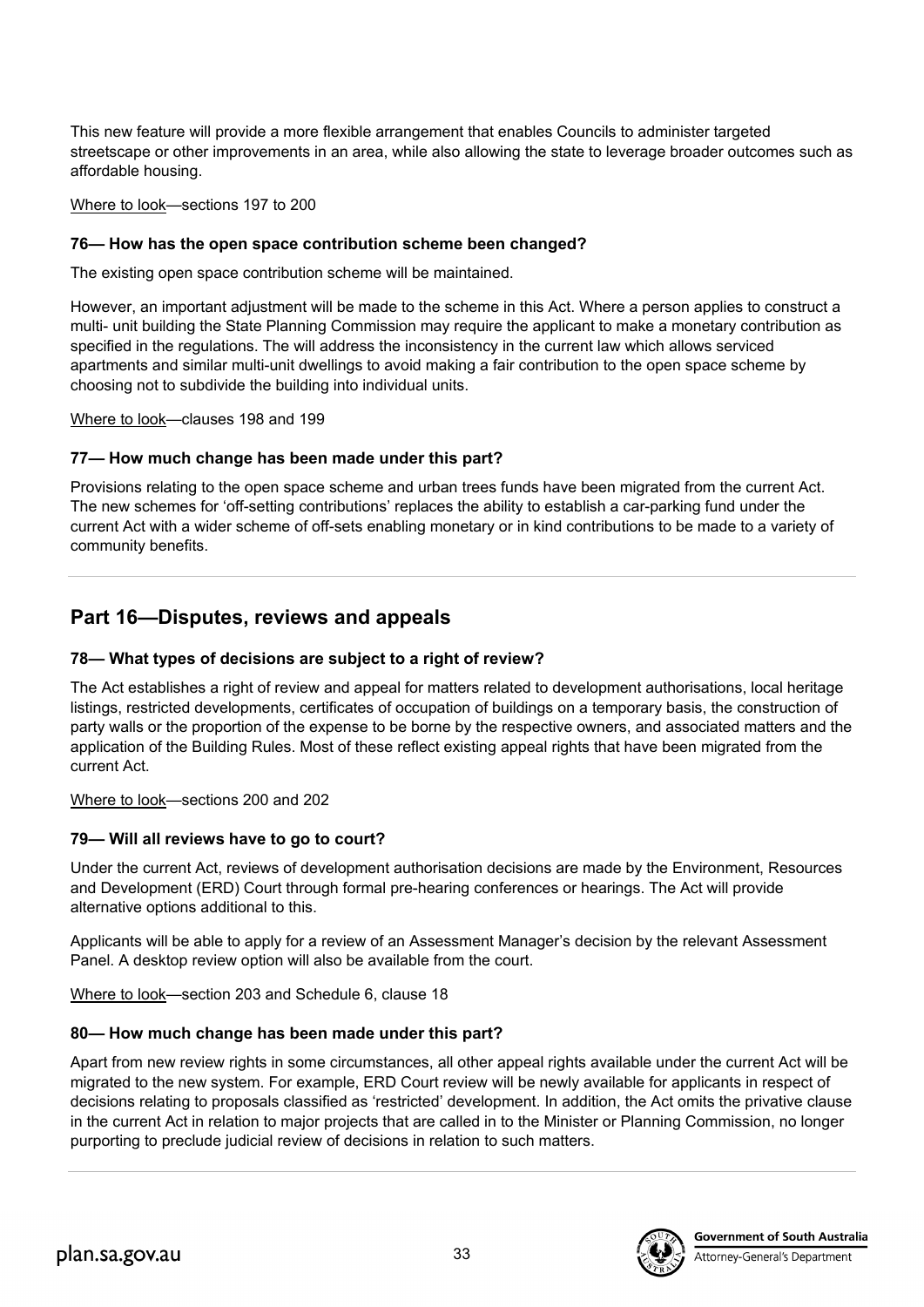# **Part 17—Authorised officers**

Existing provisions relating to authorised officers have been migrated into the Act from the current Act.

Where to look—sections 210 and 211

# **Part 18—Enforcement**

### **81— How have the penalties changed?**

Penalty levels were reviewed and compared with those in the current system.

The penalties in the Act have been amended so that they are more consistent in their application across like offences and generally reflect levels appropriate given the nature of offending and the need to deter contraventions.

For example a Division 1 penalty at present has a maximum \$60 000 fine or 15 years imprisonment whereas under the Act the highest fine is \$250 000 and maximum imprisonment term is 2 years. Moreover, corporate multiplier penalties are also included in planning law for the first time (see below).

Penalties are no longer classified into divisions but now have a prescribed maximum. As in the current Act, default penalties apply for certain penalties (ie for each day offending continues after conviction).

The Act allows for imposition of penalties, not exceeding \$10 000, for breaches of the regulations. It also allows for fixing of expiation fees not exceeding \$750 for any offence against this Act or the regulations.

Where to look—Part 18, Divisions 1 and 2

### **82— What new sanctions are available?**

The Act provides for a range of new sanctions designed to improve compliance and provide greater deterrence to potential offenders.

Existing rights of civil enforcement (including by third parties) are continued, with power to enable the court to make various orders including payment of compensation for losses or damages incurred.

In addition to existing penalties and order-making powers carried over from the current Act, new enforcement options and penalties include:

- enforceable voluntary undertakings
- adverse publicity orders
- orders for recovery of economic benefit
- corporate multiplier penalties and directorial liability.

The Commission will also have the ability to substitute civil penalties in lieu of criminal penalties.

Where to look—Part 18 generally

### **Enforceable voluntary undertakings**

Modelled on consumer law, the Act includes the ability for the Chief Executive to enter into enforceable undertakings in lieu of criminal proceedings. An undertaking does not constitute an admission of guilt, but failure to comply with its terms is sufficient grounds for the Chief Executive to apply to a court for enforcement of the undertaking.

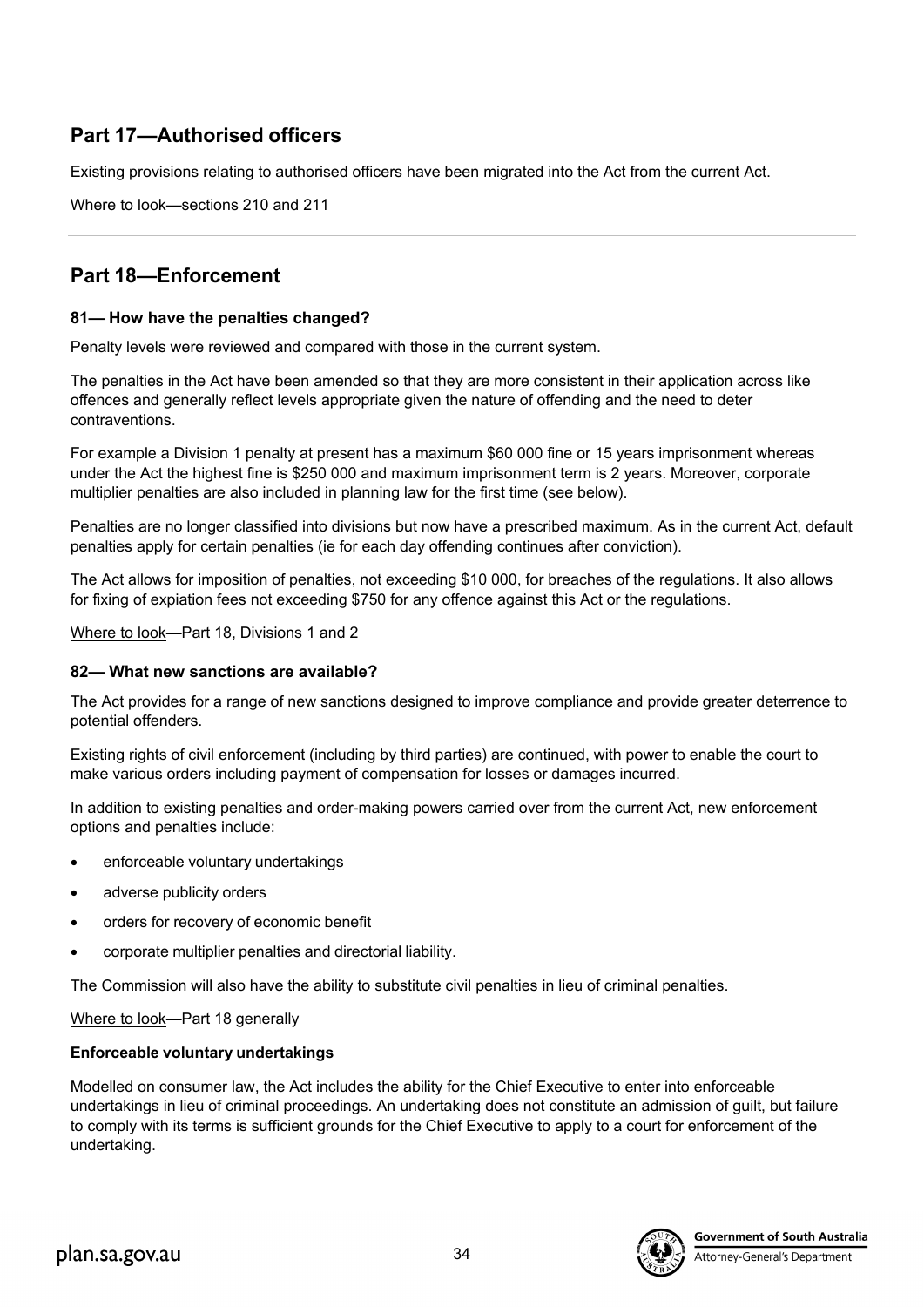This provision is designed to be used in relation to repeated failures that come to light from time to time as an alternative to court proceedings.

Where to look—section 230

### **Adverse publicity orders**

If a person is found guilty of an offence the court may make an adverse publicity order which requires the offender to publicise or to notify a person or class of persons of the offence, its consequences, the penalty imposed and any other related matter.

The offender is also required to report to the State Planning Commission as to the action they have taken in accordance with the order.

Non-compliance by the offender can result in the court providing an order to the Commission permitting action to be taken. The Commission is entitled to seek any costs associated with taking action from the offender.

Where to look—section 223

### **Recovery of economic benefits**

In addition to any penalty, the court may order a person to pay to the Commission an amount not exceeding its estimation of the amount of economic benefit acquired, accrued or accruing, as a result of a contravention. This new penalty will allow commercial profits made from breaches to be confiscated if the court considers it appropriate to do so.

### Where to look—section 229

### **Corporate multiplier penalties and liability**

A number of provisions create additional enforcement options in relation to bodies corporate. Corporate multiplier penalties, directorial liability and the like are designed to target enforcement against companies which stand to profit from breaches of planning rules, to prevent penalties being treated as a 'cost of doing business'.

Where to look—sections 220, 221, 226 and 227

# **83— How much change has been made under this part?**

In addition to existing civil enforcement rights continued from the current Act, the Act provides for higher penalties better aligned with the rest of the state's statute book and penalty regimes, and a range of new sanctions, detailed above.

# **Part 19—Regulation of advertisements**

Existing provisions relating to regulation of advertisements have been migrated into the Act from the current Act with minor adjustments so that a class of advertisement may be exempted by the regulations.

Where to look—section 231

# **Part 20—Miscellaneous**

# **84— How does the Act address copyright issues?**

Copyright issues have been a problem for some time within the planning system, both for public consultation and for later building owners. Constitutionally, these are federal matters and the state can only legislate within the terms of its own copyright licence available under federal law, and therefore cannot be extended to Councils.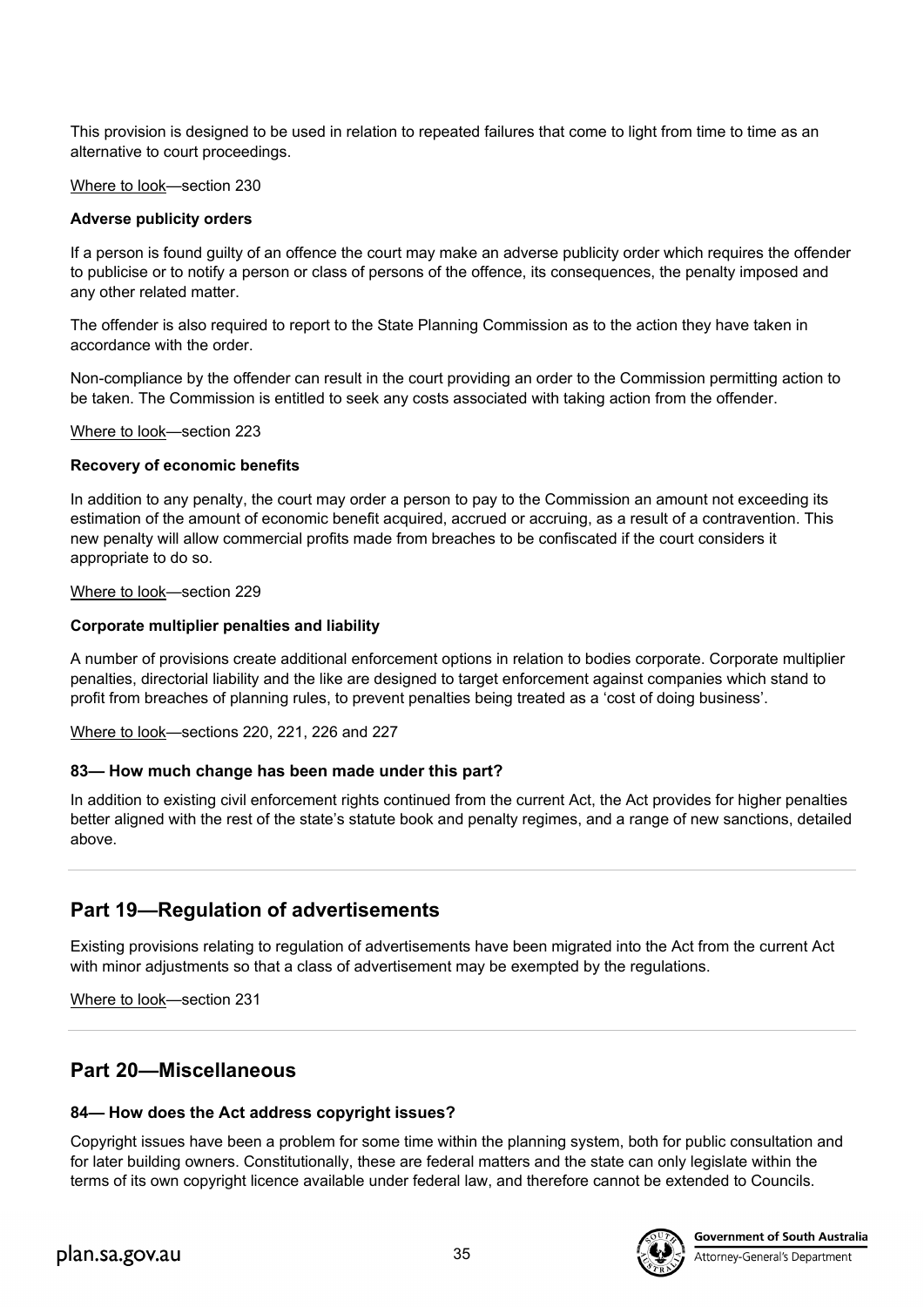To address this issue, the Act incorporates new section 238 which provides that the Minister, State Planning Commission or Chief Executive:

- may, acting for the services of the state, publish any document or material in which copyright exists
- can refuse to accept any document or material (including for lodging on the Planning Portal) unless there is an agreement allowing for its use for planning system purposes.

Because Councils will be required to use the new e-planning system (which will be 'owned' and operated by the State) to manage documents they receive, this provision will allow for copyright issues that currently limit what Councils can publish to be resolved in a systemic fashion under the umbrella of the State Government's copyright licence.

The government will work closely with the local government sector to establish appropriate procedures and rules to govern the application of this provision.

Where to look—section 238

### **85— How much change has been made under this part?**

Much of this part has been migrated from the current Act with minimal change, other than the provision to ensure material published on the SA Planning Portal complies with copyright requirements, and the requirement for the Registrar-General and other authorities to note, record and register transactions, and exempting vesting of property by regulation from stamp duty.

# **Schedule 1—Disclosure of financial interests**

Existing provisions relating to disclosure of financial interests have been migrated into the Act from the current Act with minor adjustments.

# **Schedule 2—Subsidiaries of Joint Planning Boards**

Provisions relating to subsidiaries of Councils under the Local Government Act have been migrated into the Act with minor adjustments.

# **Schedule 3—Codes of conduct and professional standards**

### **86— What types of professional investigations may be undertaken?**

The Act provides for regulations to be made relating to compliance with Codes of conduct and investigation of alleged breaches. This expands upon existing investigative powers in the current Act.

In relation to Accredited Professionals, the scheme allows for disciplinary action to be undertaken under the aegis of the Commissioner for Consumer Affairs (as the primary administrator of the Accreditation Scheme—see above) or, as appropriate, by the South Australian Civil and Administrative Tribunal (which has disciplinary powers under other laws).

It is expected that the regulations will be developed in close consultation with the Commissioner for Consumer Affairs, as the state's principal occupational licensing regulator.

Where to look—clause 3



Attorney-General's Department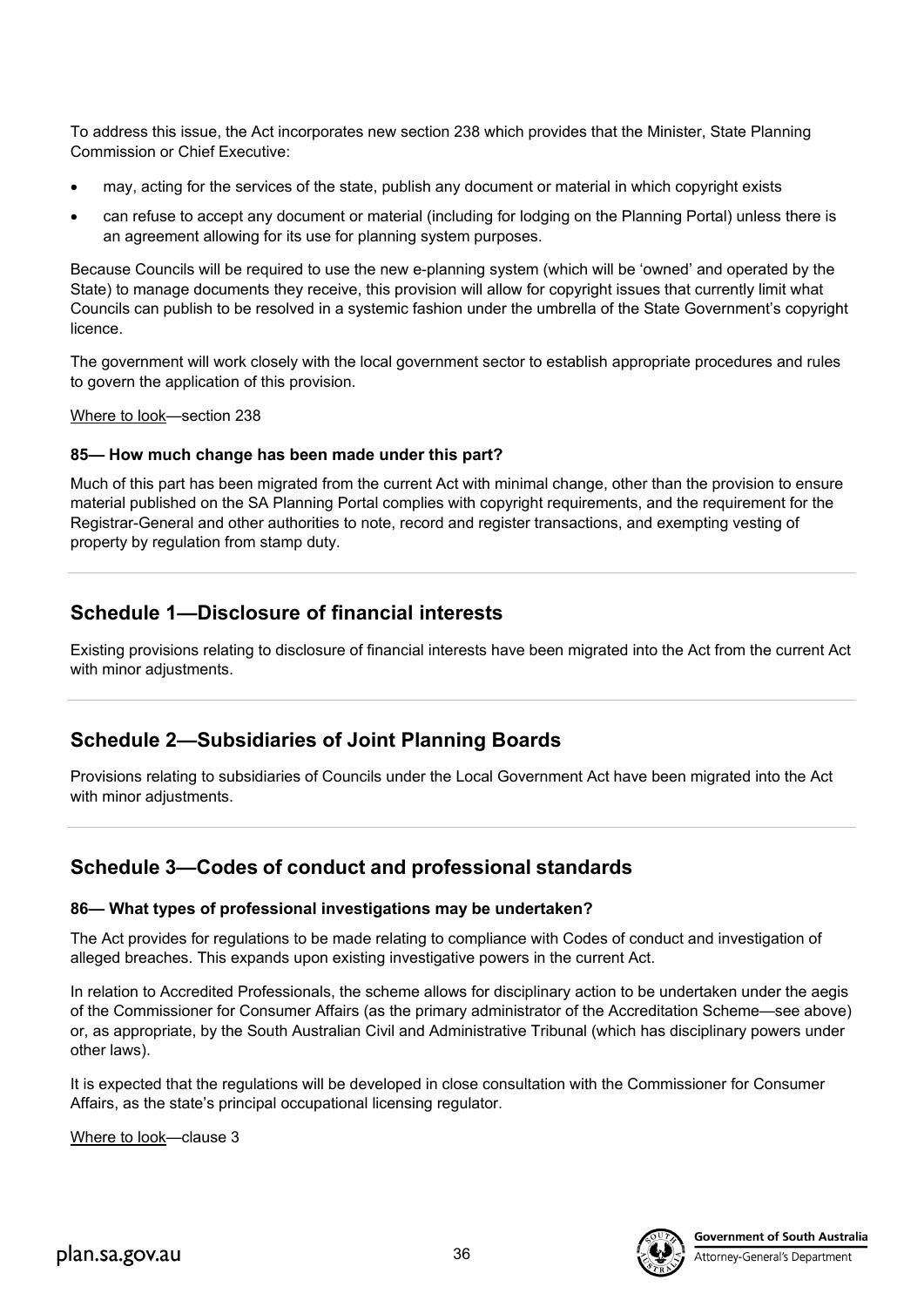# **87— How much change has been made under this part?**

Existing provisions relating to Codes of conduct have been migrated into the Act from the current Act with adjustments to provide for Codes of conduct for new entities under the Act, as well as the professionalisation and accreditation of assessors. In addition regulations may newly provide for matters relating to compliance with a Code of conduct including for Accredited Professionals, and for the Commissioner for Consumer Affairs to administer a scheme for Accredited Professionals.

# **Schedule 4—Performance targets and monitoring**

# **88— How will performance be monitored?**

Performance monitoring will be a key feature of the new planning system and is vital to ensure that the system is operating efficiently and is achieving the goals set for it by the State Government from time to time.

The Act enables the Minister, on the recommendation of the Planning Commission, to set targets in relation to State Planning Policies and the Planning Agreements that apply to a Joint Planning Board. Targets must set a clear and measurable goal and specify a performance measure to enable the monitoring of progress over time.

The Commission is then tasked with monitoring achievement against the targets, to publish periodic updates and to review the targets regularly. The Commission is also to administer a scheme for regular audits of the system itself, to ensure efficiency in system operations.

Both of these will be subject to regular reporting, including in the annual report provided by the Commission to the Minister each year.

Where to look—clauses 1 and 2

# **89— How is a review of performance to be undertaken?**

If the Minister, after consultation with the Commission, considers a Council or other responsible body under the legislation has failed to comply with or effectively discharge its statutory obligations to a significant degree, the Minister may appoint an investigator to look into the reasons for this and report back on the matter. This reflects similar provisions in the existing Act.

Once an investigation has been carried out, the Minister may issue directions to rectify the matters identified which the Council or relevant body must comply with.

Where to look—clause 3

# **90— How much change has been made under this part?**

This entire part is new. It requires the State Planning Commission to establish schemes to monitor and evaluate performance under the new planning system and to provide for any variations to ensure that it is operating optimally. It also enables investigation of the performance of a person or body.

# **Schedule 5—Regulations**

The existing schedule has been migrated into the Act from the current Act with some adjustments.

# **Schedule 6—Repeal and certain amendments**

While the bulk of consequential amendments will be dealt with in a subsequent Act, a number of key consequential amendments are included in this schedule.

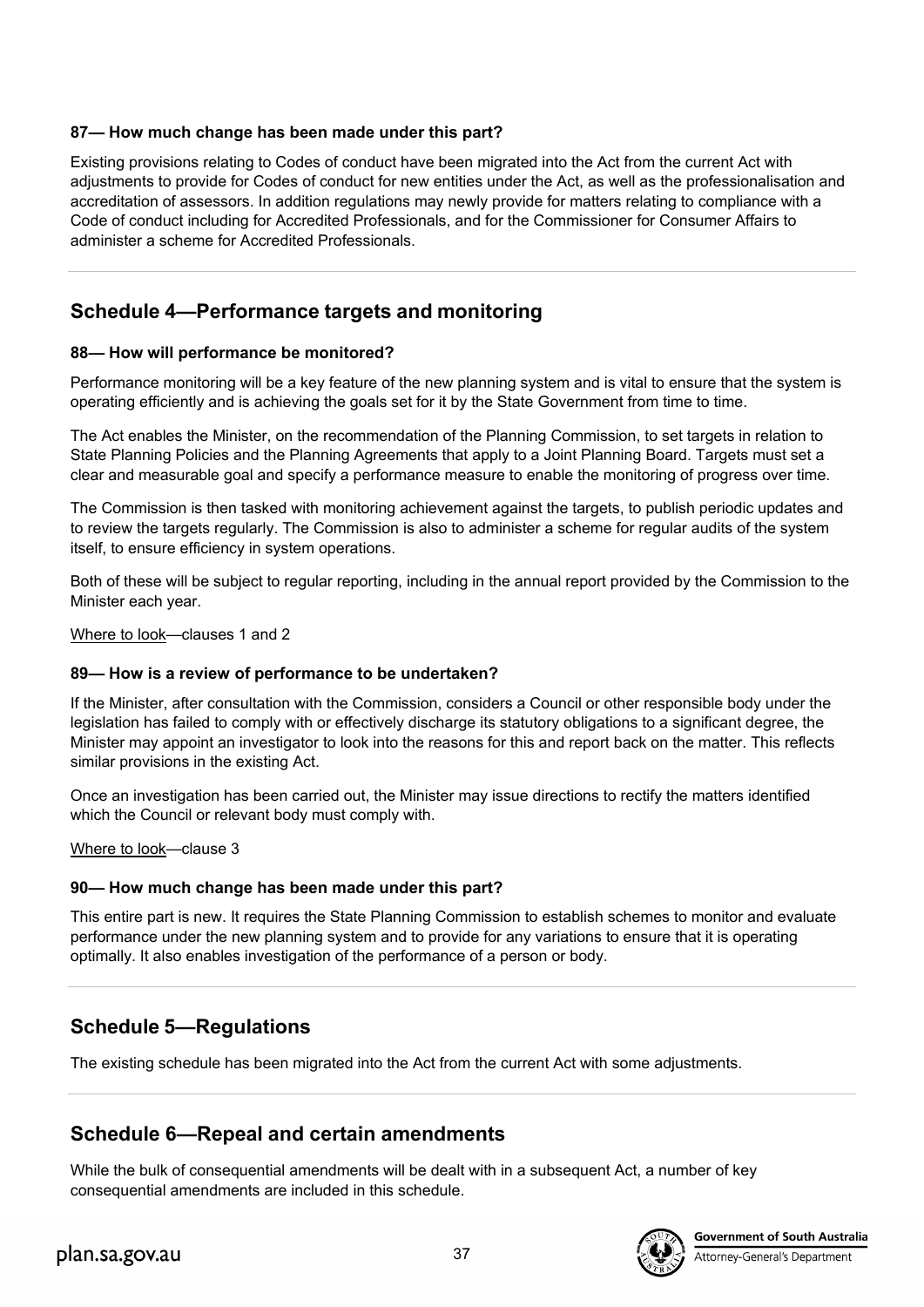# **91— How are existing character laws revised by the Act?**

The *Character Preservation (Barossa Valley) Act 2012* and the *Character Preservation (McLaren Vale) Act 2012* have both been amended to replace references to the current Act with the title of the new legislation, and the names of entities and instruments under the current Act to those referenced in the Act.

Subsection 7(4) of the Act also provides that where land currently included within character preservation area ceases to be included, it instead becomes an environment and food production area.

Where to look—Schedule 6, Parts 3 and 4

### **92— How is the** *Environment, Resources and Development Court Act 1993* **amended by the Act?**

The Environment, Resources and Development Court Act has been amended to streamline requirements and allow for imposition of time limits where fair and adequate presentation of cases would not be impeded, as well as to provide for electronic hearings and proceedings without hearings.

Where to look—Schedule 6, Part 5

# **93— How is the** *Liquor Licensing Act 1997* **amended by the Act?**

The Liquor Licensing Act has been amended to require the Commissioner of Liquor Licensing to take steps to ensure that a Code of practice, assessment of a licence application or imposition of conditions does not conflict with nor replicate matters addressed under the planning system. This mirrors section 42 of the Act which in order to prevent duplication and dual regulation, provides that the Commission must establish, by Practice Direction, a scheme to ensure that planning assessment or controls including conditions do not conflict with nor duplicate matters dealt with or addressed under another licensing or regulatory regime under another Act.

The Liquor Licensing Act is also amended to preclude a Council in whose area licensed premises or premises proposed to be licensed are situated from intervening in licensing decisions on planning matters covered under the Act. The aim is that Councils consider planning matters only in relation to development authorisation and liquor licensing matters only in relation to the licensing decision.

Where to look—Schedule 6, Part 6

# **94— How is the** *Local Government Act 1999* **amended by the Act?**

Apart from technical amendments to reflect the Act's title, the Local Government Act is amended to:

- provide that a person making an alteration to a public road is not required to obtain separate authorisation from theCouncil if the alteration is approved as part of a development authorisation under the Act (previously this applied only for alterations to permit vehicular access to and from land adjoining the road)
- provide that a person does not require a permit authorising them to use a public road for business purposes if the use of the road is approved as part of a development authorisation under the Act (examples in the LG Act include apie-cart, roadside kiosk, or outdoor dining tables)
- require a person who alters a public road or uses it for business purposes to comply with any Design Standard orother requirement under the Act (e.g. the Planning and Design Code)
- provide a right of appeal to the ERD Court against a Council unreasonably delaying development in accordancewith a development authorisation.

These changes are made to address duplication between development authorisation and Council permits where delays would compromise the viability of a proposed development. Issues such as outdoor dining permits and driveway cross- overs have frequently been reported as problematic areas of duplication and inconsistency that have at times frustrated land owners who have already obtained relevant development approvals. The ability for Councils to impose reasonable charges when the development is undertaken will however be retained.

Where to look—Schedule 6, Part 7